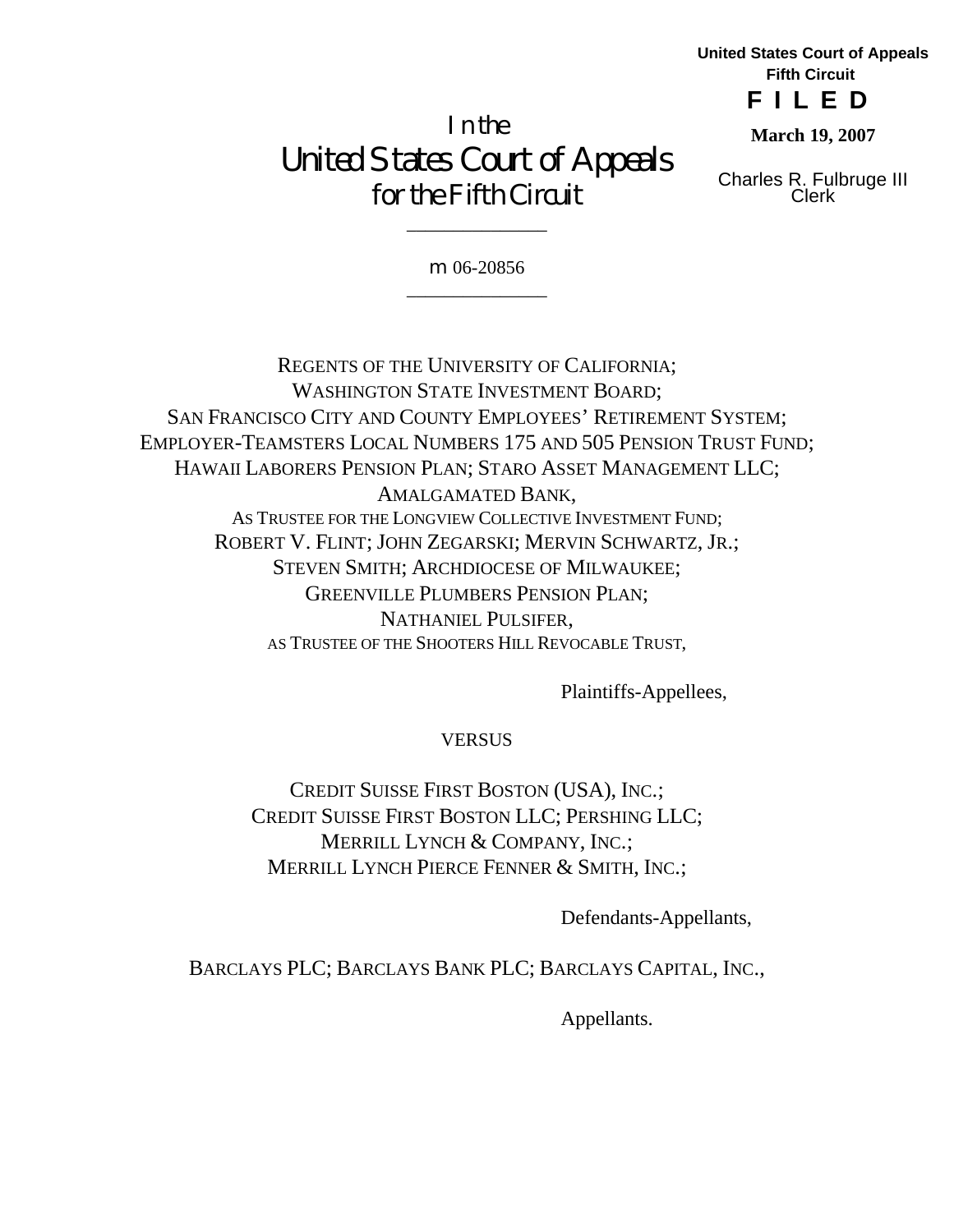Appeals from the United States District Court for the Southern District of Texas m H-01-3624

\_\_\_\_\_\_\_\_\_\_\_\_\_\_\_\_\_\_\_\_\_\_\_\_\_\_

\_\_\_\_\_\_\_\_\_\_\_\_\_\_\_\_\_\_\_\_\_\_\_\_\_

Before JOLLY, SMITH, and DENNIS, Circuit Judges.

JERRY E. SMITH, Circuit Judge:

Having been granted leave to pursue an interlocutory appeal, *see* FED. R. CIV. P. 23(f), defendants challenge an order certifying a single class of plaintiffs. Relying largely on *Central Bank, N.A. v. First Interstate Bank, N.A.*, 511 U.S. 164 (1994), and its progeny, we reverse and remand.

### I.

The facts are difficult to detail but easy to summarize. Plaintiffs allege that defendants Credit Suisse First Boston ("Credit Suisse"), Merrill Lynch & Company, Inc. ("Merrill Lynch"), and Barclays Bank PLC ("Barclays Bank") (collectively "the banks") entered into partnerships and transactions that allowed Enron Corporation ("Enron") to take liabilities off of its books temporarily and to book revenue from the transactions when it was actually incurring debt. The common feature of these transactions is that they allowed *Enron* to misstate its financial condition; there is no allegation that the banks were fiduciaries of the plaintiffs, that they improperly filed financial reports on Enron's behalf, or that they engaged in wash sales or other manipulative activities directly in the market for Enron securities.

For example, plaintiffs allege that Merrill Lynch engaged in what they dub the "Nigerian Barges Transaction." According to plaintiffs, Enron wanted to "sell" its interest in electricity-generating barges off the coast of Nigeria by the end of 1999 so that it could book revenue and meet stock analysts' estimates for the calendar quarter. It could find no legitimate buyer, so it contacted Merrill Lynch and guaranteed that it would buy the barges back within six months at a premium for Merrill Lynch.

Six months later, Enron made good on its guarantee; an Enron-controlled partnership bought the barges from Merrill Lynch at a premium. When Enron reported its results for 1999, instead of booking the transaction as a loan, the characterization that Enron's outside accountants state would have been appropriate had they known of the side-agreement to buy back the barges, Enron booked the transaction as a sale and accordingly listed the revenue therefrom in its year-end financial statement.

Plaintiffs allege that the banks knew exactly why Enron was engaging in seemingly irrational transactions such as this. They cite certain of the banks' internal communications they characterize as proving that the banks were aware of the personal compensation Enron executives received as a result of inflating their stock price through the illusion of revenue and that the banks intended to profit by helping the executives maintain that illusion.<sup>1</sup>

<sup>1</sup> Plaintiffs quote from an e-mail between Mer- (continued...)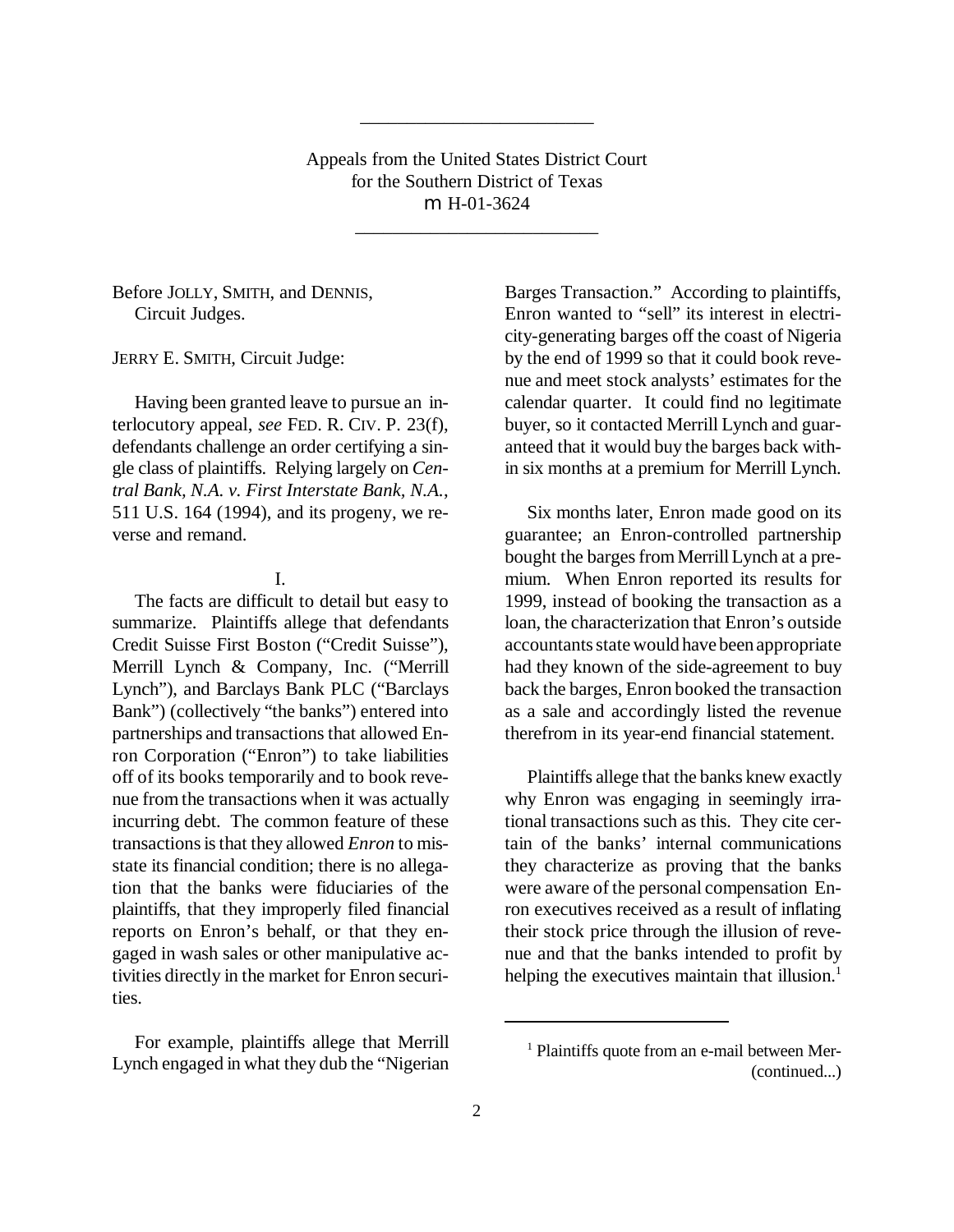Likewise, plaintiffs allege that, although each defendant may not have been aware of exactly how each other defendant was helping Enron to misrepresent its financial health, the defendants knew in general that other defendants were doing so and that Enron was engaged in a long-term scheme to defraud investors and maximize executive compensation by inflating revenue and disguising risk and liabilities through its partnerships and transactions with the banks.

# II.

This suit followed Enron's collapse in 2001. The first action was filed on October 22 of that year; by December 12, 2001, the district court had consolidated over thirty actions relating to Enron securities and had designated the Regents of the University of California as the lead plaintiff. Years of discovery have ensued, and tens of millions of documents have been produced.

Early in the litigation, the banks filed motions to dismiss, but the district court denied them in a December 19, 2002, opinion. The court reconsidered some of the issues relevant to those motions in its opinion regarding class certification, issued on June 5,  $2006$ <sup>2</sup> in light

of intervening developments in appellate caselaw. The court justified its reconsideration, stating that it had

the power to reconsider such interlocutory decisions, especially in light of the limited and much of it recent case law emerging on scheme liability. Moreover . . . at class certification, especially after such substantial discovery as has been done here, the court may look behind the pleadings at evidence to determine whether a class should be certified.

The court determined that a "deceptive act" within the meaning of rule  $10b-5(c)^3$  includes participating in a "transaction whose principal purpose and effect is to create a false appearance of revenues."

The district court decided that rule 10b-5(a)'s prohibition of any "scheme . . . to defraud" gives rise to joint and several liability for defendants who commit individual acts of deception in furtherance of such a scheme. Implicit in that ruling is the conclusion that plaintiffs have alleged that just such a scheme existed.

The court's theory of scheme liability considerably simplified finding commonality among the plaintiffs with respect to loss causation. The court stated that "a reasonable argument can be made that where a defendant

 $2$ (...continued)

LEXIS 43146 (S.D. Tex. 2006).

 $\frac{1}{2}$ (...continued)

rill Lynch employees "[A]t year-end (sic) when we did this trade (the Nigerian barge transaction) . . . Enron knew what were making at . . . the quarter and year (which had great value in their stock price, not to mention personal compensation)." Communications betweenCredit Suisse employees allegedly reveal similar scienter ("Osprey is a vehicle enabling Enron to raise disguised debt which appears as equity on Enron's balance sheet . . . .").

<sup>2</sup> *See Regents of the Univ. of Cal. v. Credit Suisse First Boston (USA), Inc.*, 2006 U.S. Dist. (continued...)

<sup>&</sup>lt;sup>3</sup> We follow securities law convention and refer to the relevant statute and rule as § 10(b) and rule 10b-5 rather than as, respectively, 15 U.S.C. § 78j-10(b) and 17 C.F.R. § 240.10b-5. Section 10(b) refers to § 10(b) of the Securities Exchange Act of 1934.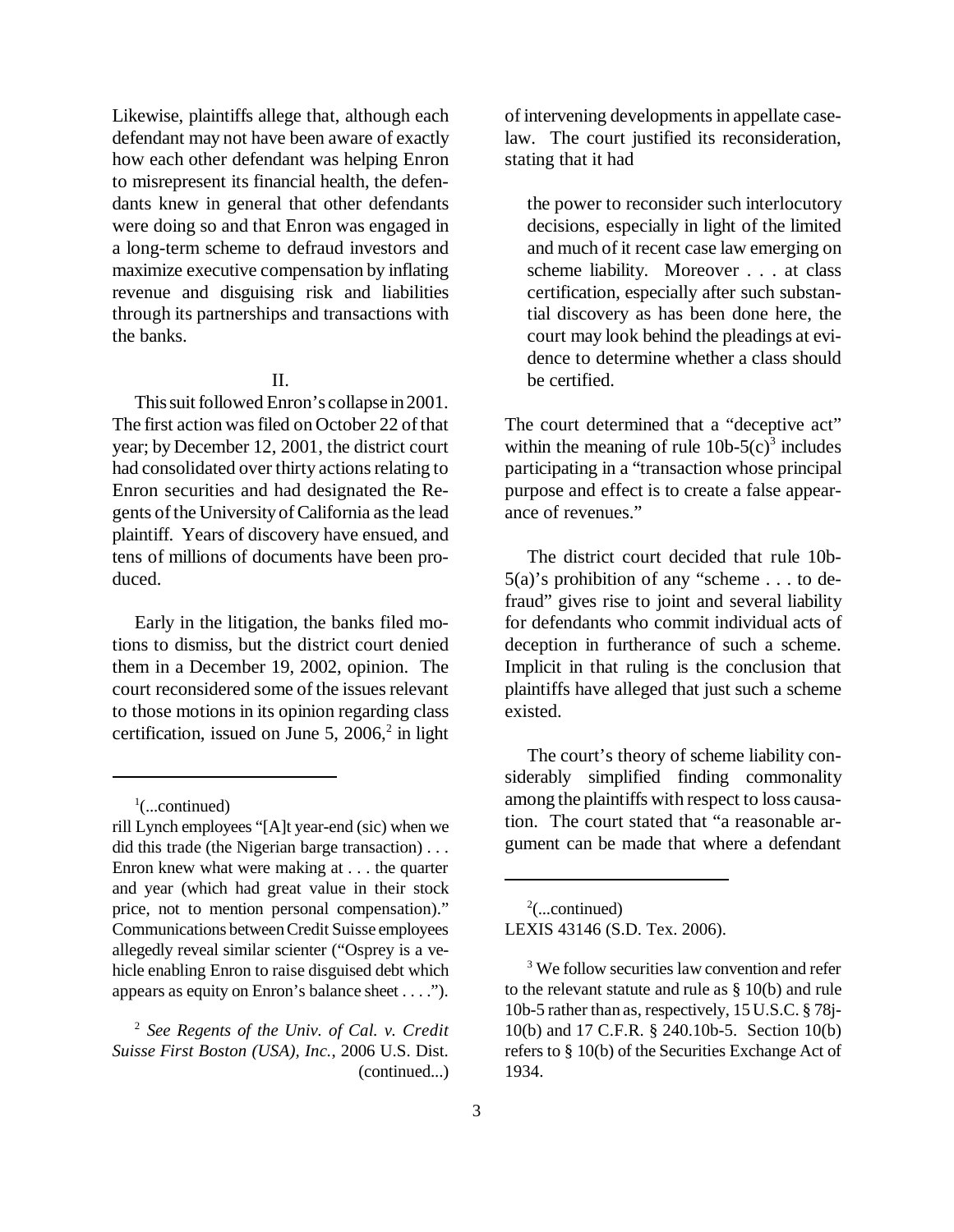knowingly engaged in a primary violation of the federal securities laws that was in furtherance of a larger scheme, it should be jointly and severally liable for the loss caused by the entire overarching scheme, including conduct of other scheme participants about which it knew nothing."

The district court concluded that plaintiffs are entitled to rely on the classwide presumptions ofreliance for omissions and fraud on the market.<sup>4</sup> The court held that the *Affiliated Ute* presumption applies because the facts indicate that the banks had failed in their "duty not to engage in a fraudulent 'scheme.'" The court concluded, with respect to the fraud-on-themarket presumption of reliance, that no preliminary finding of market efficiency or investors' reliance thereon need be made where plaintiffs plead under rule 10b-5(a) (forbidding deceptive devices, schemes, and artifices) and 10b-5(c)(prohibiting deceptive acts, practices, and courses of business) rather than under the more usual cause of action, rule 10b-5(b) (proscribing misrepresentation).

A month after issuing its opinion on class certification, the district court, after reviewing plaintiffs' revised class definition and trial plan, issued its class certification order, dated July5, 2006. It determined that, although the proportionate liability provisions of the Private Securities Litigation Reform Act ("PSLRA") are generally problematic, there is no necessary conflict between the court's theory of liability and that statute. *See* 15 U.S.C. § 78u-4(b)(4), (f)(2). The court ordered defendants to prepare a list of non-parties to whom they intend to assign responsibility and declared that defendants will bear the burden to prove nonparties' responsibility by a preponderance of the evidence.

The district court certified a class of all persons who purchased Enron securities between October 19, 1998, and November 27, 2001, and were injured thereby. The class seeks damages of \$40 billion, against which losing defendants would be entitled to offset roughly \$7 billion obtained by plaintiffs in previous settlements with former co-defendants. On November 1, 2006, a motions panel of this court granted defendants leave to appeal the class certification order, and we *sua sponte* expedited the appeal.

## III.

Plaintiffs point out that we are not bound by the motion panel's decision to grant leave to appeal; they urge that leave to appeal was improvidently granted. $5$  We disagree.

This is a legally and practically significant class certification decision, and the motions panel properly allowed the appeal. The commentary to rule  $23(f)$  indicates that it is appropriate to grant leave to appeal an adverse determination where (1) a "certification decision turns on a novel or unsettled question of law" or  $(2)$  "[a]n order granting certification . . . may force a defendant to settle rather than incur the costs of defending a class action and run the risk of potentially ruinous liability." FED. R. CIV. P. 23(f) advisory committee note.

<sup>4</sup> *See Affiliated Ute Citizens v. United States*, 406 U.S. 128 (1972) (presumptive reliance for improper omissions); *Basic Inc. v. Levinson*, 485 U.S. 224 (1988) (adopting fraud-on-the-market theory of reliance under certain conditions).

<sup>5</sup> *See United States v. Bear Marine Serv.*, 696 F.2d 1117, 1120 n.6 (5th Cir. 1983) (stating that a merits panel is not bound by a motion panel's discretionary grant of right to interlocutory appeal).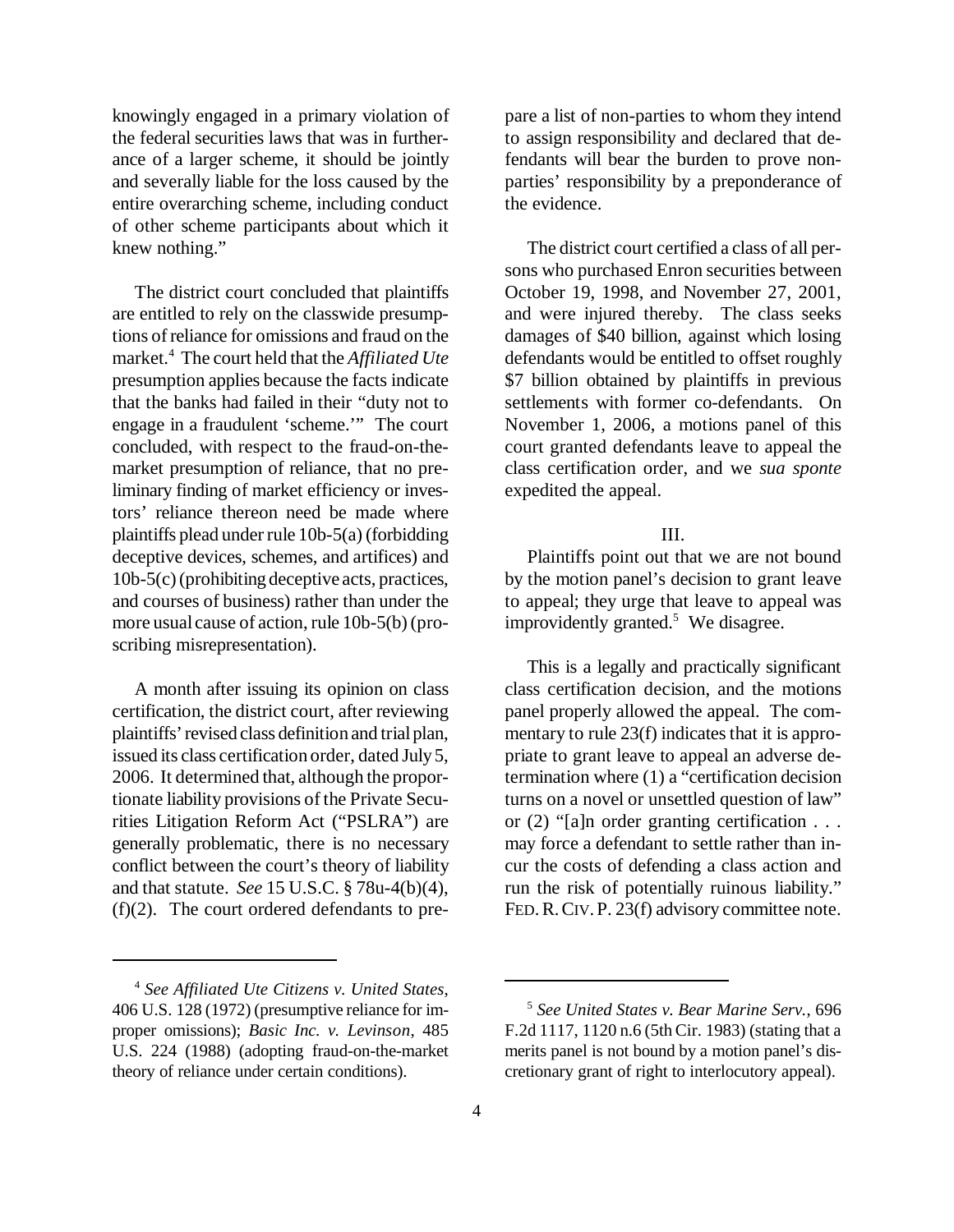Plaintiffs contend that, even if we are entitled to address defendants' merits-based arguments, those arguments are sufficiently intertwined with the facts to counsel against interlocutory appeal before a complete factual record is established. Plaintiffs reason that the banks have not yet been "cowed" into settling, nor are they likely to be; the district court has afforded procedural fairness to all parties; and the panel should defer to its judgment by declining to hear this appeal until after the district court has entered a final judgment.

The fact that the banks have not yet been persuaded to settle is no reason to decline a rule 23(f) appeal; it means only that the litigation continues. As we have recognized, class certification may be the backbreaking decision that places "insurmountable pressure" on a defendant to settle, even where the defendant has a good chance of succeeding on the merits. *See Castano v. Am. Tobacco*, 84 F.3d 734, 746 (5th Cir. 1996). Here, where plaintiffs seek to hold the banks liable for nearly the entirety of securities losses stemming from the Enron collapse, settlement pressure appears to be particularly acute, so it is appropriate to provide appellate review before settlement may be coerced by an erroneous class certification decision.

Moreover, although the legal issues underlying the certification decision are intertwined with the merit of plaintiffs' theory of liability, these broad legal issues are not especially contingent on particular facts likely to be further developed in the district court. This case gives rise to unsettled questions of law concerning the entanglement of the merits with the class certification decision, as well as the district court's theory of "deceptive act" liability underlying its finding that common issues of reliance predominate. Both of the Advisory Committee criteria are met here, so we proceed to consider the rule 23(f) appeal.

### IV.

We review class certification decisions for abuse of discretion in "recognition of the essentially factual basis of the certification inquiry and ofthe district court'sinherent power to manage and control pending litigation. . . . Whether the district court applied the correct legal standard in reaching its decision on class certification, however, is a legal question that we review de novo." *Allison v. Citgo Petroleum Corp.*, 151 F.3d 402, 408 (5thCir. 1998) (citations omitted). Where a district court premises its legal analysis on an erroneous understanding of governing law, it has abused its discretion. *See Unger v. Amedisys Inc.*, 401 F.3d 316, 320 (5th Cir. 2005). Albeit with the best of intentions and after herculean effort, the district court arrives at an erroneous understanding of securities law that gives rise to its application of classwide presumptions of reliance.

## V.

We first consider the scope of our jurisdiction. Plaintiffs accuse the banks of repackaging this rule 23(f) appeal as a demurrer. They point out that the scope of our review is "bridled by Rule 23(f)."<sup>6</sup> They urge us to refuse to consider the banks' arguments concerning the interpretation of § 10(b) and the prohibition of aiding and abetting liability under that statute.<sup>7</sup> They contend that we should accept the dis-

<sup>6</sup> *Bell v. Ascendant Solutions Inc.*, 422 F.3d 307, 314 (5th Cir. 2005) (declining to review, on interlocutory appeal, a district court's decision to preclude plaintiffs' expert from testifying as to market efficiency).

<sup>7</sup> *See Cent. Bank*, 511 U.S. at 177 (holding that § 10(b) does not provide for aiding and abetting liability).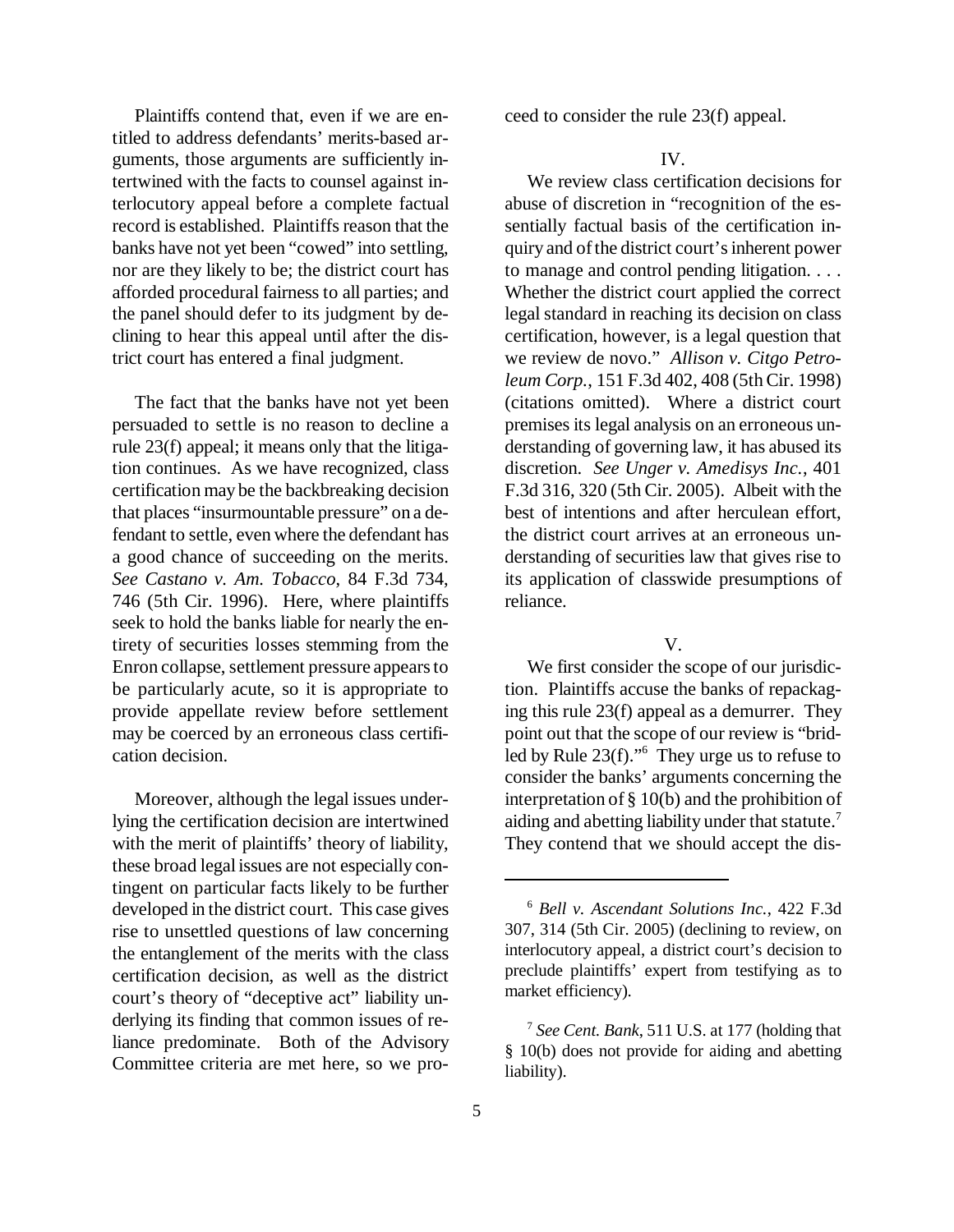trict court's view of the underlying theories of liability as valid for purposes of this appeal.

The scope of our review is limited, but it is not quite so circumscribed as plaintiffs say. Although we may not conduct an independent inquiry into the legal or factual merit of this case as though we were reviewing a motion under Federal Rule of Civil Procedure  $12(b)(6)$ or 56, we may address arguments that implicate the merits of plaintiffs' cause of action insofar as those arguments also implicate the merits of the class certification decision.

Rule 23(f) states that "[a] court of appeals may in its discretion permit an appeal from an order of a district court granting or denying class action certification under this rule if application is made to it within ten days after entry of the order." FED. R. CIV. P. 23(f). The text of the rule makes plain that the sole order that may be appealed is the class certification; "no other issues may be raised." *Bell*, 422 F.3d at 314. The fact that an issue is relevant to both class certification and the merits, however, does not preclude review of that issue.

After all, the Supreme Court has refused to designate class certification decisions as collateral orders subject to interlocutory appellate review, preciselybecause "the class determination generally involves considerations that are enmeshed in the factual and legal issues comprising the plaintiff's cause of action." *Coopers & Lybrand v. Livesay*, 437 U.S. 463, 469 (1978) (internal citations omitted). "The analysis under Rule 23 must focus on the requirements of the rule, and if findings made in connection with those requirements overlap findings that will have to be made on the merits, such overlap is only coincidental." *Bell*, 422 F.3d at 311. *See also Unger*, 401 F.3d at 320.

Our circuit's conclusion that review of the

factual and legal analysis supporting the district court's decision is appropriate on review of class certification enjoys widespread acceptance in the courts of appeals, $<sup>8</sup>$  and neither the</sup> Supreme Court authority nor the Fifth Circuit caselaw that plaintiffs cite for the proposition that no merits inquiry is permitted is to the contrary. <sup>9</sup> *Miller* and *Eisen* (which cited *Miller* to establish the "no merits inquiry" rule) addressed cases in which district courts had conducted wide-ranging inquiries into the merits of claims as part of the class certification decision without reference to the criteria for class certification.<sup>10</sup> As the *Bell* rule cited

8 *See In re Initial Pub. Offering Sec. Litig.*, 471 F.3d 24, 41 (2d Cir. 2006); *Gariety v. Grant Thornton LLP*, 368 F.3d 356, 366 (4th Cir. 2004); *Newton v. Merrill, Lynch, Pierce, Fenner&Smith, Inc.*, 259 F.3d 154, 166 (3d Cir. 2001) (quoting 5 JAMES W. MOORE ET AL., MOORE'S FEDERAL PRACTICE § 23.46[4]: "[B]ecause the determination of a certification request invariably involves some examination of factual and legal issues underlying the plaintiffs' cause of action, a court may consider the substantive elements of the plaintiffs' case . . . ."); *Szabo v. Bridgeport Machs., Inc.*, 249 F.3d 672, 675-76 (7th Cir. 2001) ("The proposition that a district judgemust accept all of the complaint's allegations when deciding whether to certify a class cannot be found in Rule 23 and has nothing to recommend it . . . . Before deciding whether to allow a case to proceed as a class action . . . a judge should make whatever factual and legal inquiries are necessary under Rule 23 . . . and if some of the considerations under Rule 23(b)(3). . overlap the merits . . . then the judge must make a preliminary inquiry into the merits.").

9 *See Eisen v. Carlisle & Jaquelin*, 417 U.S. 156, 178 (1974); *Miller v. Mackey Int'l*, 452 F.2d 424, 427 (5th Cir. 1971).

10 *See In re Initial Pub. Offering Sec. Litig.*, (continued...)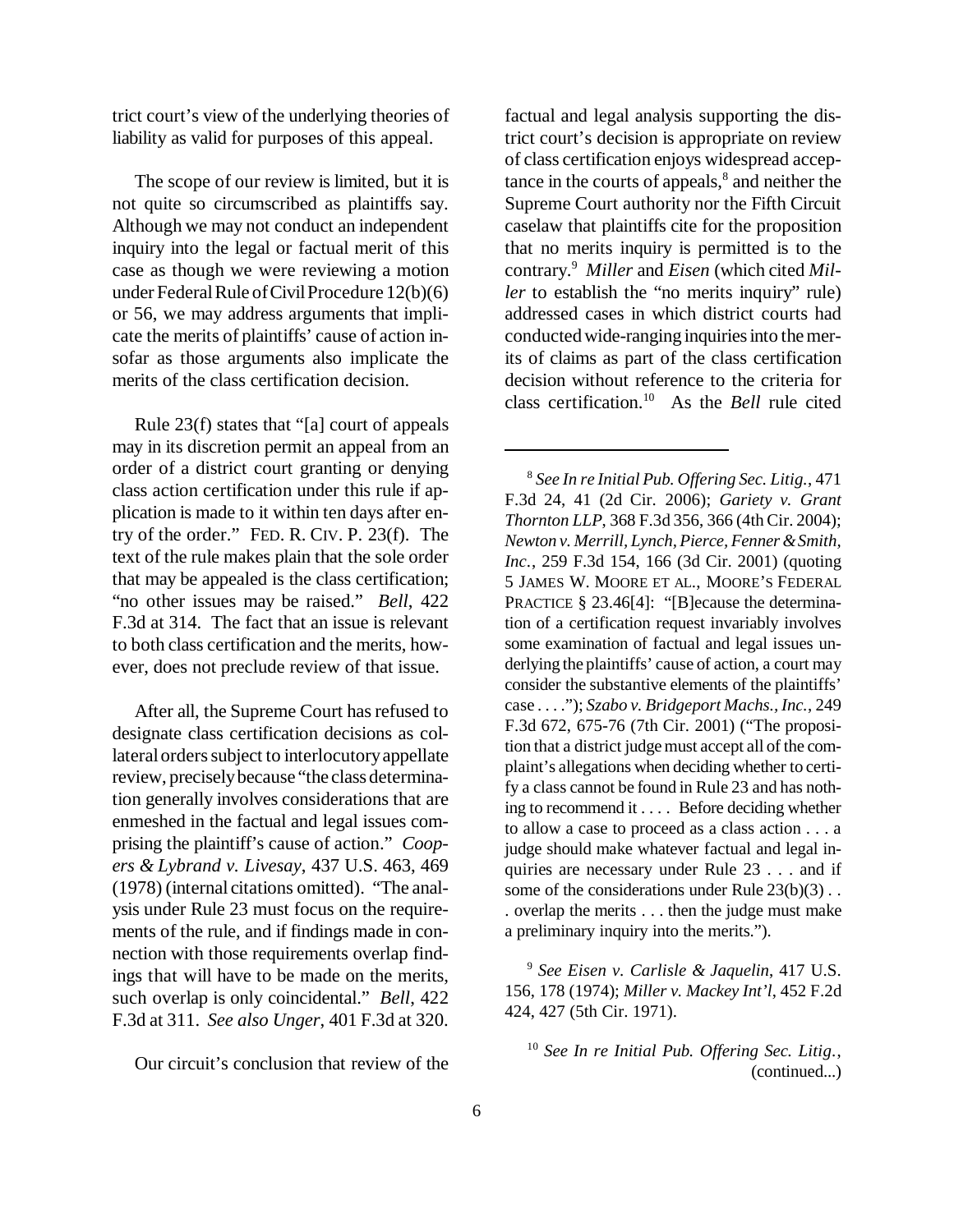above suggests, the prohibition against looking into the merits applies only to such inquiries, not to evaluations of the merits that overlap with consideration of the requirements for class certification. *Id*. In a rule 23(f) appeal, this court can, and in fact must, review the merits of the district court's theory of liability insofar as they also concern issues relevant to  $class$  certification<sup>11</sup>

## VI.

Two of the banks' arguments on appeal have considerable implications for the substantive legal merit of plaintiffs' complaint. First, the district court's definitionof"deceptive act" underlies its application of the classwide presumption of reliance on fraud on the market. Likewise, its broad theoryof "scheme" liability allows it to certify a single class of plaintiffs whose losses were caused in common by the scheme rather than to certify subclasses whose losses were caused by the actions of individual defendants. Both of these arguments are also highly relevant to class certification, but we address only the definition of "deceptive act,"

 $10$ (...continued) 471 F.3d at 24 (citations omitted).

11 *See Langbecker v. Elect. Data Sys. Corp.*, 476 F.3d 299, 306-07 (5th Cir. 2007) (considering the scope of ERISA liability within the context of a rule 23(f) appeal and stating that "[a]lthough federal courts cannot assess the merits of the case at the certification stage, they must evaluate with rigor the claims, defenses, relevant facts and applicable substantive law in order to make a meaningful determination of the certification issues . . . . Courts should not confuse rulings on the merits of claims with the class certification decision . . . . However, the district court's threshold legal rulings are essential to its conclusion that this case may be maintained as a class action") (citations and internal quotation marks omitted).

because it is dispositive of this appeal.

The district court's definition of "deceptive act" is integral to its conclusion that the requirements for class certification are met. Federal Rule of Civil Procedure 23(a) requires plaintiffs seeking class certification to satisfy four criteria that we have previously summarized as (1) numerosity, (2) commonality, (3) typicality, and (4) representativeness.<sup>12</sup> Because no defendant seriously challenges whether these *prima facie* requirements are met, we do not discuss them further.

Once the rule 23(a) requirements are satisfied, a class may be certified if "[1] the court finds that the questions of law or fact common to the members of the class predominate over any questions affecting only individual members, and [2] that a class action is superior to other available methods for the fair and efficient adjudication of the controversy." Rule 23(b)(3). We refer to these two requirements respectivelyasthe "predominance" and "superiority" criteria.<sup>13</sup>

The district court's theory of liability implicates primarily the predominance requirement. To succeed on a claim of securities fraud, a plaintiff must prove "(1) a material misrepresentation or omission by the defendant, (2) scienter on the part of the defendant, (3) reliance, and (4) due diligence by the plaintiff to pursue his or her own interest with care and good faith." *Unger*, 401 F.3d at 322 n.2 (5th Cir. 2005) (citations omitted). A plaintiff must prove not only that the fraud occurred but that it proximately caused his losses. *See*

<sup>12</sup> *See id.* at 307.

<sup>13</sup> *See Steering Committee v. Exxon Mobil Corp.*, 461 F.3d 598, 600 (5th Cir. 2006).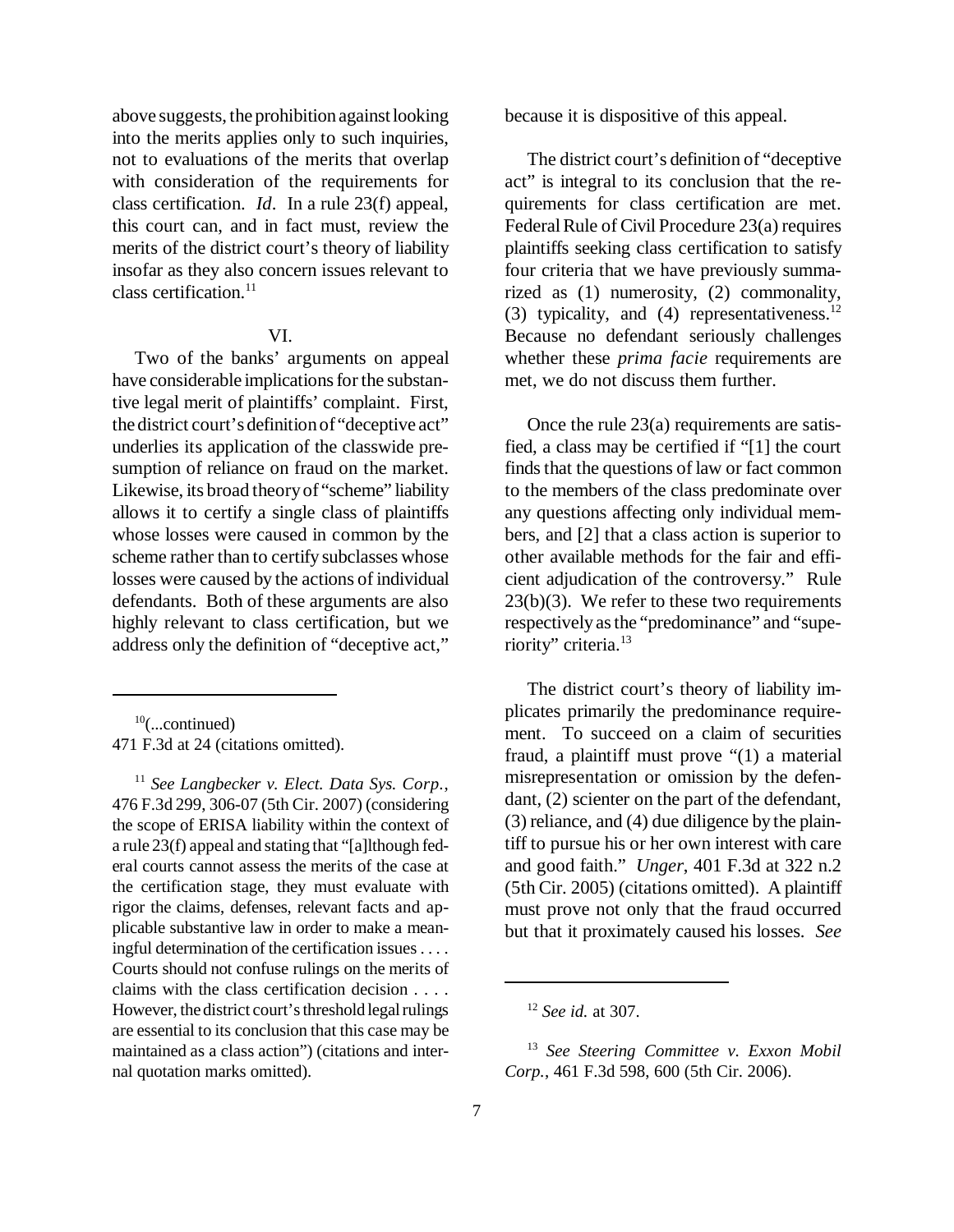*Dura Pharms., Inc. v. Broudo*, 544 U.S. 336, 346 (2005).

Without its broad conception of liability for "deceptive acts," the district court could not have found that the entire class was entitled to rely on *Basic*'s fraud-on-the-market theory, because the market may not be presumed to rely on an omission or misrepresentation in a disclosure to which it was not legally entitled.<sup>14</sup> The plaintiffs are likely correct that the

<sup>14</sup> *See Gariety v. Grant Thornton LLP*, 368 F.3d 356, 369 (4th Cir. 2004) (remanding class certification decision for consideration of whether it wasimproperly predicated on aiding and abetting liability under the guise of primary liability). The plaintiffs' attempt to distinguish *Gariety* on the ground that it involved a thinly traded stock is unpersuasive. Although the securities at issue were arguably too thinly traded to warrant the presumption of an efficient market (an issue addressed in another section of the opinion, *see id.* at 367-68), plaintiffs provide no alternative explanation why the*Gariety* court also remanded with instruction to consider the presumption of fraud-on-the-market reliance in light of *Central Bank*. *See Gariety*, 368 F.3d at 369.

The principle that, to rely presumptively, the market must be entitled to disclosure about the true nature of defendants' conduct, applies in the manipulation setting as well as in the deception context. *See* § 10(b) (prohibiting the employment of any "manipulative or deceptive device" in connection with the purchase or sale of registered securities). As the Supreme Court has said with respect to § 14(e) of the Securities Exchange Act (declaring it identical in relevant aspect to § 10), "[t]he use of the term 'manipulative' provides emphasis and guidance to those who must determine which types of acts are reached by the statute; it does not suggest a deviation from the section's facial and primary concern with disclosure . . . ." *Schreiber v.* (continued...) market for Enron securities was efficient and that inherent in that conclusion is the fact that the market price reflected all publicly available information.<sup>15</sup> But the factual probability that the market relied on the banks' behavior and/or omissions does not mean that plaintiffs are entitled to the *legal* presumption of reliance.

Market efficiency was not the sole condition that the Court in *Basic* required plaintiffs to prove existed to qualify for the classwide presumption; the defendant had to make public and material misrepresentations. *See Basic*, 485 U.S. at 248 n.27. If the banks's actions were non-public, immaterial, or not misrepresentative because the market had no right to rely on them (in other words, the banks owed no duty), the banks should be able to defeat the presumption. *See Gariety*, 368 F.3d at 369.

Without a classwide presumption of reliance, plaintiffs would have to prove individual reliance on defendants' conduct. "[A] fraud class action cannot be certified when individual reliance will be an issue." *Castano*, 84 F.3d at 745. Because, as we will explain, the district court misapplies the *Affiliated Ute* presumption, the fraud-on-the-market presumption is the only presumption potentially available in this case. Accordingly, the meaning of "deceptive act" is critical to classwide certification; classwide reliance stands or falls with it.

Erroneous presumptions ofreliancewere at

 $14$ (...continued) *Burlington N. Inc.*, 472 U.S. 1, 8 (1985).

<sup>15</sup> *See generally* Jonathan R. Macey and Geoffrey P. Miller, *Good Finance, Bad Economics: An Analysis of the Fraud-on-the-Market Theory*, 42 STAN. L. REV. 1059, 1077 (1990).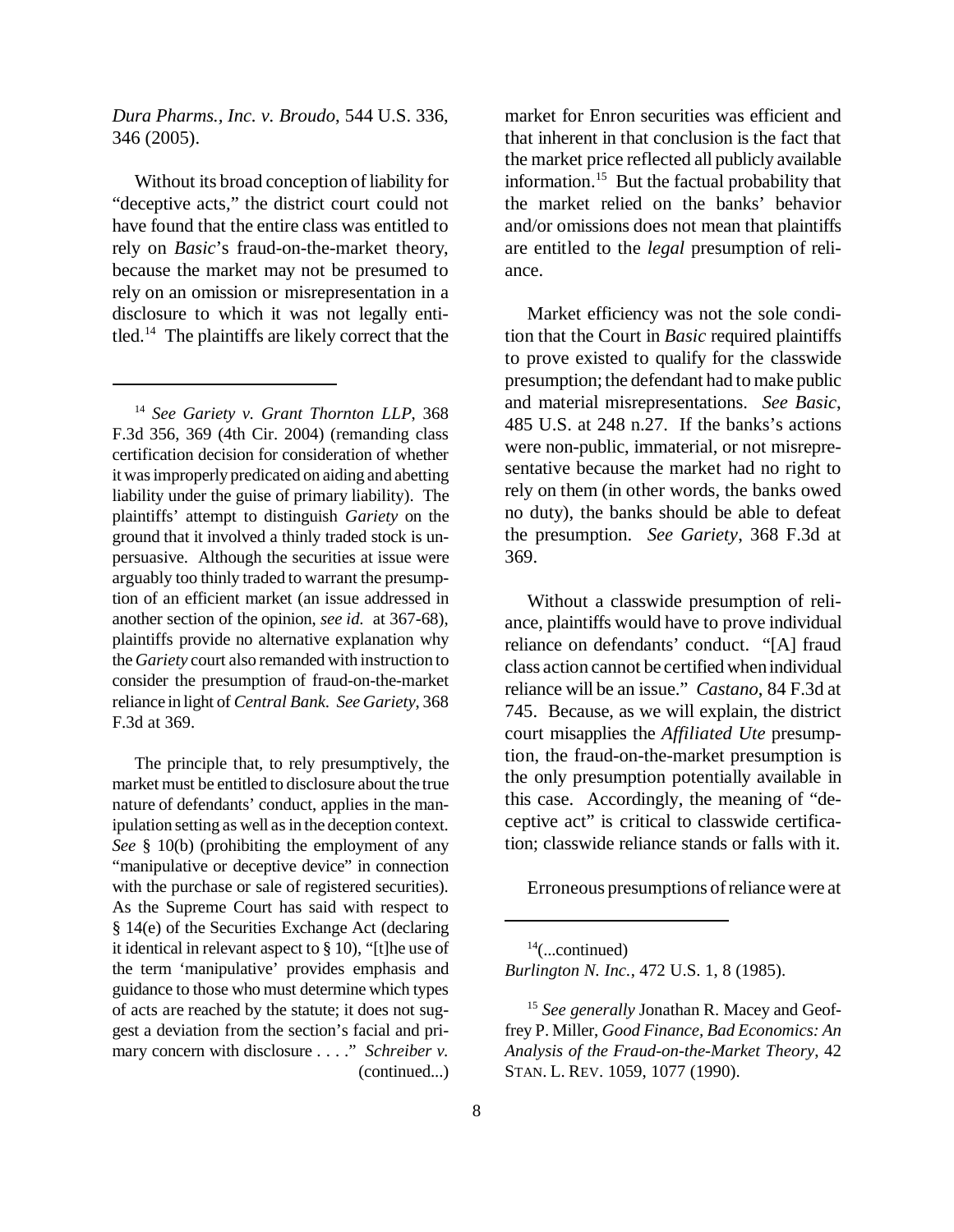the heart of the Supreme Court's concern when it ruled that § 10(b) does not give rise to aiding and abetting liability.<sup>16</sup> It is essential for us to ensure that the district court does not misapply aiding-and-abetting liability under the guise of primary liability, through an overly broad definition of "deceptive act[s]," and thereby give rise to an erroneous classwide presumption of fraud on the market.

### VII.

We proceed to the merits of this limited rule 23(f) appeal. With all respect for the district court's diligent efforts, its determination that the *Affiliated Ute* presumption applies to the facts of this case is incorrect. In *Affiliated Ute*, the Court considered whether a group of investors was required to prove reliance affirmatively where it alleged that bank officers bought their restricted stock without disclosing the bank's creation of a secondary market in which the stock would be resold for profit. *See* 406 U.S. at 133-39. The Court ruled that the investors' allegations were not based on misrepresentation under what is now rule 10b-5(b), but instead on a "'course of business' or a 'device, scheme or artifice' that operated as a fraud" under what are now rule 10b-5(a) and (c). *Id*. at 153. The Court determined that, unlike a mere transfer agent, these bankers had a duty to disclose the existence of this secondary market to the plaintiffs. *Id*. at 152-53.

Where liability is premised on a failure to disclose rather than on a misrepresentation, "positive proof of reliance is not a prerequisite to recovery. . . . This obligation to disclose and the withholding of a material fact establish the requisite element of causation in fact." *Id*. at 153-54. In *Basic*, 485 U.S. at 243, the Court later summarized the rule of *Affiliated Ute* thusly: "[W]here a duty to disclose material information had been breached . . . the necessary nexus between the plaintiffs' injury and the defendants' wrongful conduct had been established."

For us to invoke the *Affiliated Ute* presumption of reliance on an omission, a plaintiff must (1) allege a case primarily based on omissions or non-disclosure and (2) demonstrate that the defendant owed him a duty of disclosure.<sup>17</sup> The case at bar does not satisfy this conjunctive test.

Assuming *arguendo* that plaintiffs' case primarily concerns improper omissions,<sup>18</sup> the banks were not fiduciaries and were not otherwise obligated to the plaintiffs. They did not owe plaintiffs any duty to disclose the nature of the alleged transactions. The district court agrees that the banks lacked any specific duty, but, citing our caselaw, the court finds that the

<sup>18</sup> *See Finkel v. Docutel/Olivetti Corp.*, 817 F.2d 356, 360 (5th Cir. 1987) ("Cases involving primarily a failure to disclose implicate the first and third subsections of Rule 10b-5; cases involving primarily a misstatement or failure to state a fact necessary to make statements made not misleading implicate the second subsection.")(citation omitted).

<sup>16</sup> *See Cent. Bank*, 511 U.S. at 180 (explaining that aiding and abetting liability would permit plaintiffs to "circumvent the reliance requirement," because a "defendant could be liable without any showing that the plaintiff relied upon the aider and abettor's statements or actions").

<sup>17</sup> *See Abell v. Potomac Ins. Co.*, 858 F.2d 1104, 1119 (5th Cir. 1988) (explaining that the *Affiliated Ute* presumption applies where "the defendant has failed to disclose any information whatsoever relating to material facts about which the defendant has a duty to the plaintiff to disclose"), *vacated on other groundssub nom. Fryar v. Abell*, 492 U.S. 914 (1989).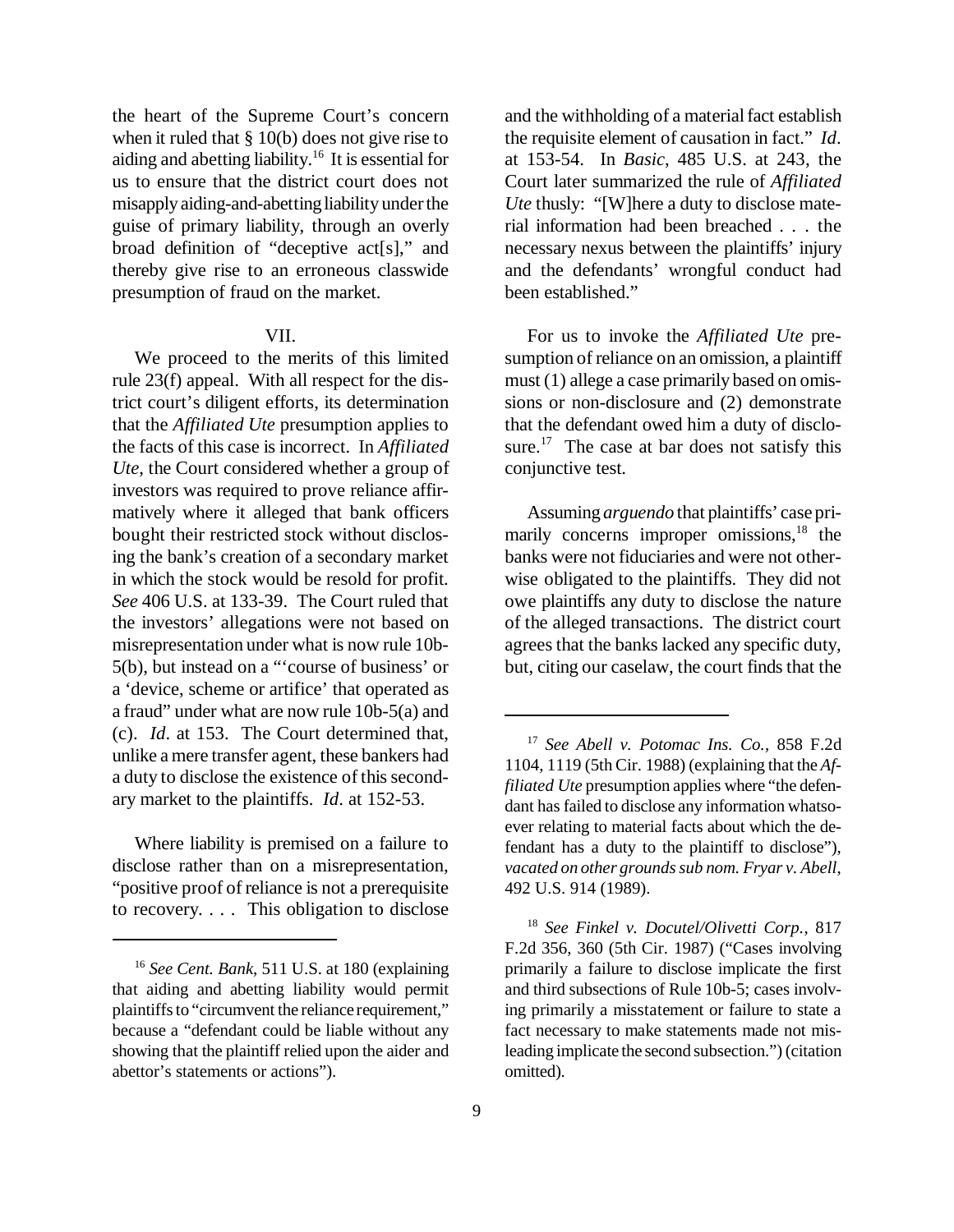presumptionapplies because the banks omitted their duty not to engage in a fraudulent scheme.<sup>19</sup> Neither *Smith* nor any other of this circuit's casesis authority for that proposition.

As we will explain in more detail, "deception" within the meaning of § 10(b) requires that a defendant fail to satisfy a duty to disclose materialinformation to a plaintiff. Merely pleading that defendants failed to fulfill that duty by means of a scheme or an act, rather than by a misleading statement, does not entitle plaintiffs to employ the *Affiliated Ute* presumption. In *Smith*, this court discussed only the first element of the *Abell* test recounted above; *Smith* stands for the straightforward proposition that a case brought under rule 10b-5(a) or (c) is more likely to be based primarily on omission than is a case under rule 10b-5(b), which requires that a defendant affirmativelymake amisleading representation.<sup>20</sup> In *Smith*, we never reached the second prong of the *Abell* test, because we determined that, even if there had been an omission, any presumption of reliance was rebutted (because the plaintiff would have behaved identicallyhad he been aware of the omitted information). *See*

<sup>20</sup> The statement may be misleading for the reason that the defendant has "omitt[ed] to state a material fact necessary in order to make the statements made, in the light of the circumstances under which they were made, not misleading," but to allege a cause of action under rule 10b-5(b), a plaintiff still must allege that a defendant said *something*. *See* 17 C.F.R. § 240.10b-5(b); *Smith*, 845 F.2d at 1363 (stating that a rule 10b-5(b) "claim always rests upon an affirmative statement of some sort, reliance on which is an essential element plaintiff must prove").

*Smith*, 845 F.2d at 1364.

*Abell* is the law of this circuit, and *Smith* is not to the contrary. When it determined (correctly) that the banks owed no duty to the plaintiffs other than the general duty not to engage in fraudulent schemes or acts(that is, the duty not to break the law), the district court should have declined to apply the *Affiliated Ute* presumption. Instead, it presumed what the plaintiffs had only alleged: that reliance, which is a specific, defining element of the relevant legal violation, had in fact occurred.

The logic of *Affiliated Ute* is that, where a plaintiff is entitled to rely on the disclosures of someone who owes him a duty, requiring him to prove "how he would have acted if omitted materialinformation had been disclosed" is unfair. *Basic*, 485 U.S. at 245. It is natural to expect a plaintiff to rely on the candor of one who owes him a duty of disclosure, and it is fair to force one who breached his duty to prove that the plaintiff did not so rely. Here, however, where the plaintiffs had no expectation that the banks would provide them with information, there is no reason to expect that the plaintiffs were relying on their candor. Accordingly, it is only sensible to put plaintiffs to their proof that they individually relied on the banks' omissions.

#### VIII.

Having determined that the *Affiliated Ute* presumption is inapplicable, we proceed to reviewthe district court's determination that *Basic*'sfraud-on-the-market presumption applies. It does not; the court predicates its ruling on an erroneous interpretation of § 10(b).

The banks launch a two-pronged attack on the district court's ruling with respect to fraud on the market. First, they argue that the presumption was never properly established: The

<sup>19</sup> *Regents*, 2006 U.S. Dist. LEXIS 43146, at \*102 (citing *Smith v. Ayres*, 845 F.2d 1360, 1363 & n.8 (5th Cir. 1988)).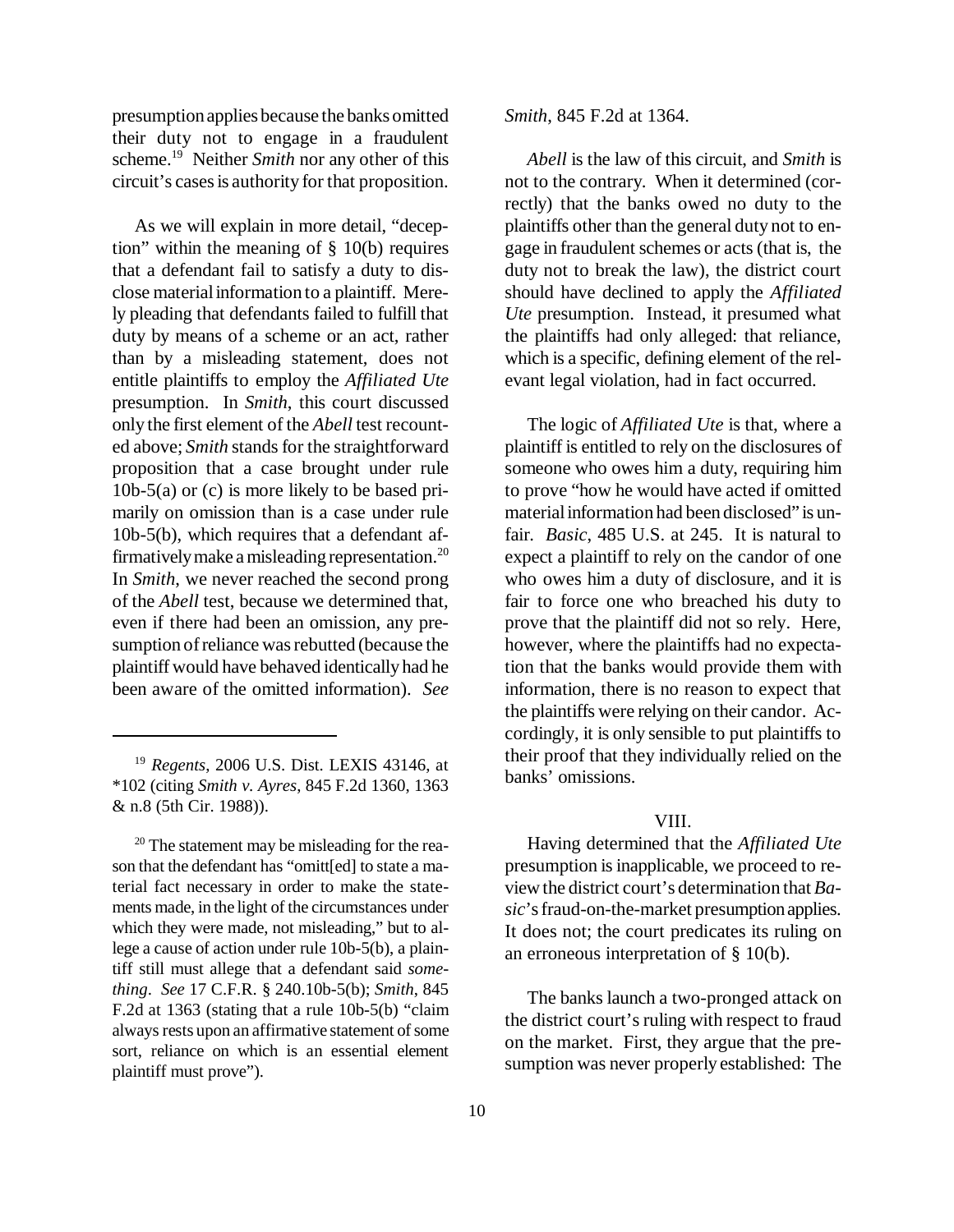district court's overly broad definition of "deceptive act" led it inexorably to the mistaken conclusion that the banks' actions constituted "misrepresentations" on which the market was legally presumed to rely. Second, the banks assert that, even if the plaintiffs did establish the presumption, it was rebutted according to this court's standards.<sup>21</sup> Because the district court erred in ruling that the presumption had been established, we do not address whether it was rebutted.

In *Basic*, 485 U.S. at 245, the Court accepted the fraud-on-the-market theory that courts could presume reliance where individuals who had traded shares did so "in reliance on the integrity of the price set by the market, but because of [defendant's] material misrepresentations, that price had been fraudulently [altered]." The presumption is founded on the economic hypothesis that "the market is transposed between seller and buyer, and ideally, transmits information to the investor in the processed form of the market price . . . . The market is acting as the unpaid agent of the investor, informing him that given all the information available to it, the value of the stock is worth the market price." *Id*. at 246 (citing *In re LTV Sec. Litig.*, 88 F.R.D. 134, 143 (N.D. Tex. 1980)).

To qualify for the presumption, however, a plaintiff must not only indicate that a market is efficient, but also must allege that the defendant made public and material misrepresentations; i.e., the type of fraud on which an efficient market may be presumed to rely.<sup>22</sup> These plaintiffs have not alleged such fraud.

The district court's conception of "deceptive act" liability is inconsistent with the Supreme Court's decision that § 10 does not give rise to aiding and abetting liability. An act cannot be deceptive within the meaning of § 10(b) where the actor has no duty to disclose. Presuming plaintiffs' allegations to be true, Enron committed fraud by misstating its accounts, but the banks only aided an abetted that fraud by engaging in transactionsto make it more plausible; they owed no duty to Enron's shareholders.

Section 10(b) does not give rise to aiding and abetting liability.<sup>23</sup> In *Central Bank*, the Court emphasized that securities fraud liability is an area of the law that demands certainty and predictability. Secondary liability brings neither; instead it gives rise to confusion about the extent of secondary actors' obligations and invites vague and conflicting standards of proof in divers courts. *See Cent. Bank*, 511

<sup>23</sup> *Cent. Bank*, 511 U.S. at 177 (declaring that section 10(b) "prohibits only the making of a material misstatement (or omission) or the commission of a manipulative act. The proscription does not include giving aid to a person who commits a manipulative or deceptive act.") (citations omitted).

<sup>21</sup> *See Greenberg v. Crossroads Sys., Inc.*, 364 F.3d 657 (5th Cir. 2004); *Nathenson v. Zonagen Inc.*, 267 F.3d 400 (5th Cir. 2001).

<sup>22</sup> *See Greenberg*, 364 F.3d at 661 (summariz- (continued...)

 $22$ (...continued)

ing prerequisites for the *Basic* presumption as follows: "(1) [T]he defendant made public material misrepresentations, (2) the defendant's shares were traded in an efficient market, and (3) the plaintiffs traded shares between the time the misrepresentations were made and the time the truth was revealed"). *See also Gariety*, 368 F.3d at 369 (remanding the class certification decision for consideration of whether factor (1) had been improperly satisfied by the erroneous application of aiding and abetting liability).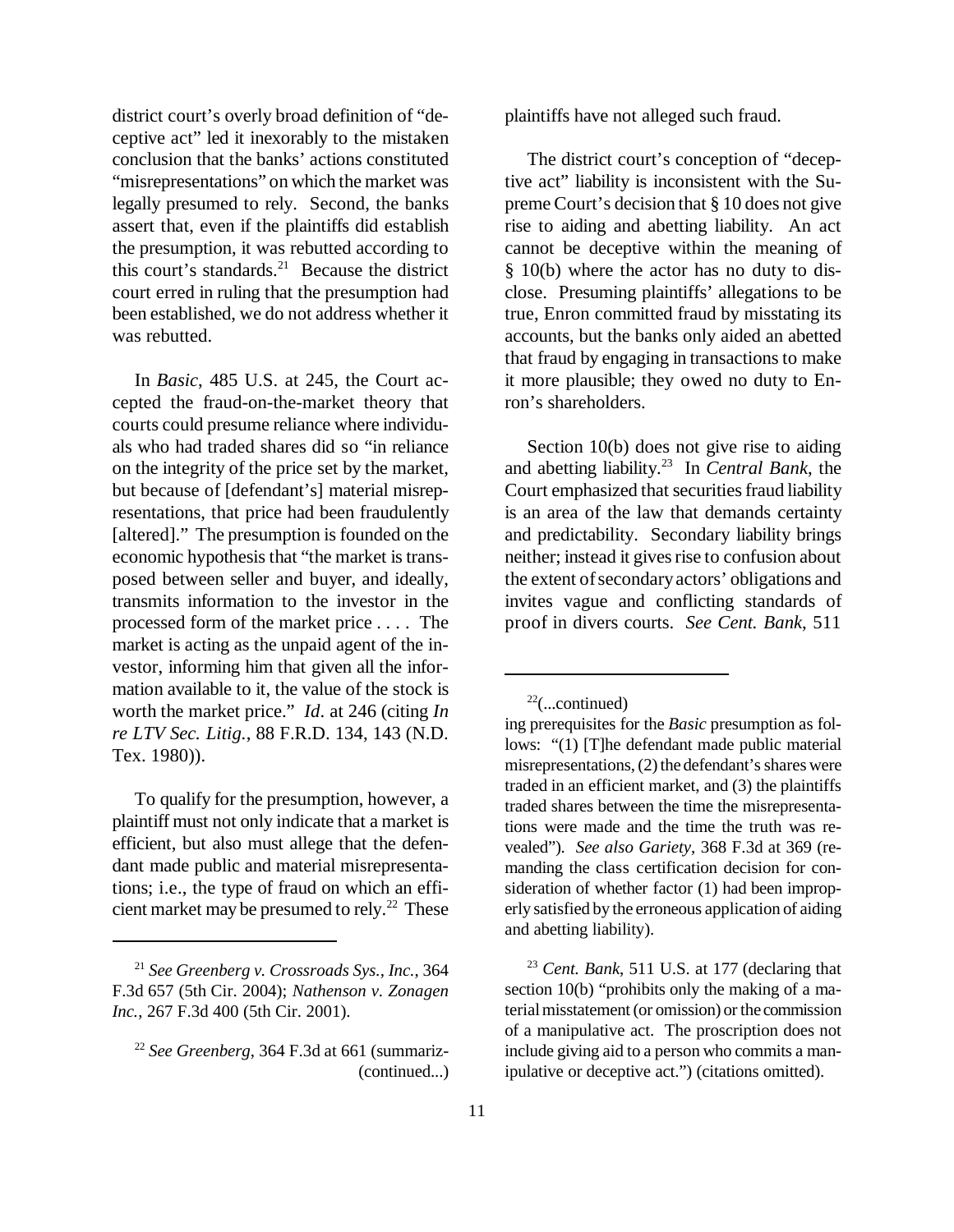U.S. at 188. Unfortunately, the Court has left some uncertainty in this regard.

Though the Court conclusively foreclosed the application of secondary liability under  $§ 10(b)$ , it stated that secondary actors such as investment banks and accountants canbe liable as primary violators in some circumstances. *Id.* at 191. The Court has never, however, preciselydelineated the boundary between primary and secondary liability. As the district court noted, the lower courts have struggled to do so, and our circuit has not previously announced a standard that conclusively governs this case.

Although plaintiffs try to reconcile the cases, the Eighth and Ninth Circuits have split with respect to the scope of primary liability for secondary actors. $24$  The district court adopts a rule advocated by the Securities and Exchange Commission ("SEC"), in an *amicus curiae* brief before the Ninth Circuit, under which primary liability attaches to anyone who engages in a "transaction whose principal purpose and effect is to create a false appearance of revenues."<sup>25</sup> We agree with the Eighth Circuit that the SEC's proposed test (by which we are not bound) istoo broad to fit within the contours of § 10(b).

The appropriate starting point is the text of the statute. *See Cent. Bank*, 511 U.S. at 172- 73. Decisions interpreting the statutory text place a limit on the possible definitions that can be ascribed to the words contained in the SEC's rule promulgated thereunder.<sup>26</sup> It is by losing sight of the limits that the statute places on the rule, and by ascribing, natural, dictionary definitions to the words of the rule, that the district court and likeminded courts have

We note also that the Ninth Circuit applied the definition recounted above to "scheme" as well as to "deceptive act." *Id*. Because, however, our analysis is ultimately predicated on the statute instead of the rule, any distinction between subsections of the rule is immaterial to our discussion.

<sup>26</sup> *See Ernst & Ernst v. Hochfelder*, 425 U.S. 185, 214 (1976) ("[D]espite the broad view of the Rule advanced by the [SEC] in this case, its scope cannot exceed the power granted the Commission by Congress under § 10(b).").

<sup>24</sup> *Compare Simpson v. AOL Time WarnerInc.*, 452 F.3d 1040, 1048 (9th Cir. 2006) ("[T]o be liable as a primary violator of  $\S$  10(b) for participation in a 'scheme to defraud,' the defendant must have engaged in conduct that had the principal purpose and effect of creating a false appearance of fact in furtherance of the scheme."), *petition for cert. filed* (Oct. 19, 2006) (No. 06-560) *with In re Charter Commc'ns, Inc., Sec. Litig.*, 443 F.3d 987, 992 (8th Cir. 2006) ("[A]ny defendant who does not make or affirmatively cause to be made a fraudulent statement or omission, or who does not directly engage in manipulative securities trading practices, is at most guilty of aiding and abetting and cannot be held liable under § 10(b) or any subpart of Rule 10b-5."), *petition for cert. filed* (July 7, 2006) (No. 06-43).

 $25$  As defendants aver, the district court's test in this case is actually broader even than the Ninth Circuit's; *Simpson* did not adopt the SEC's proposed rulewholesale. Instead, the court there made it plain that "[i]t is not enough that a *transaction* in which the defendant was involved had a deceptive purpose and effect; the defendant's *own conduct* contributing to the transaction or overall scheme must have had a deceptive purpose and effect." *Simpson*, 452 F.3d at 1048. This distinction, however, is irrelevant for purposes of this appeal, because the defendants' scienter in entering into the transactions would be a common issue of fact across all the plaintiffs.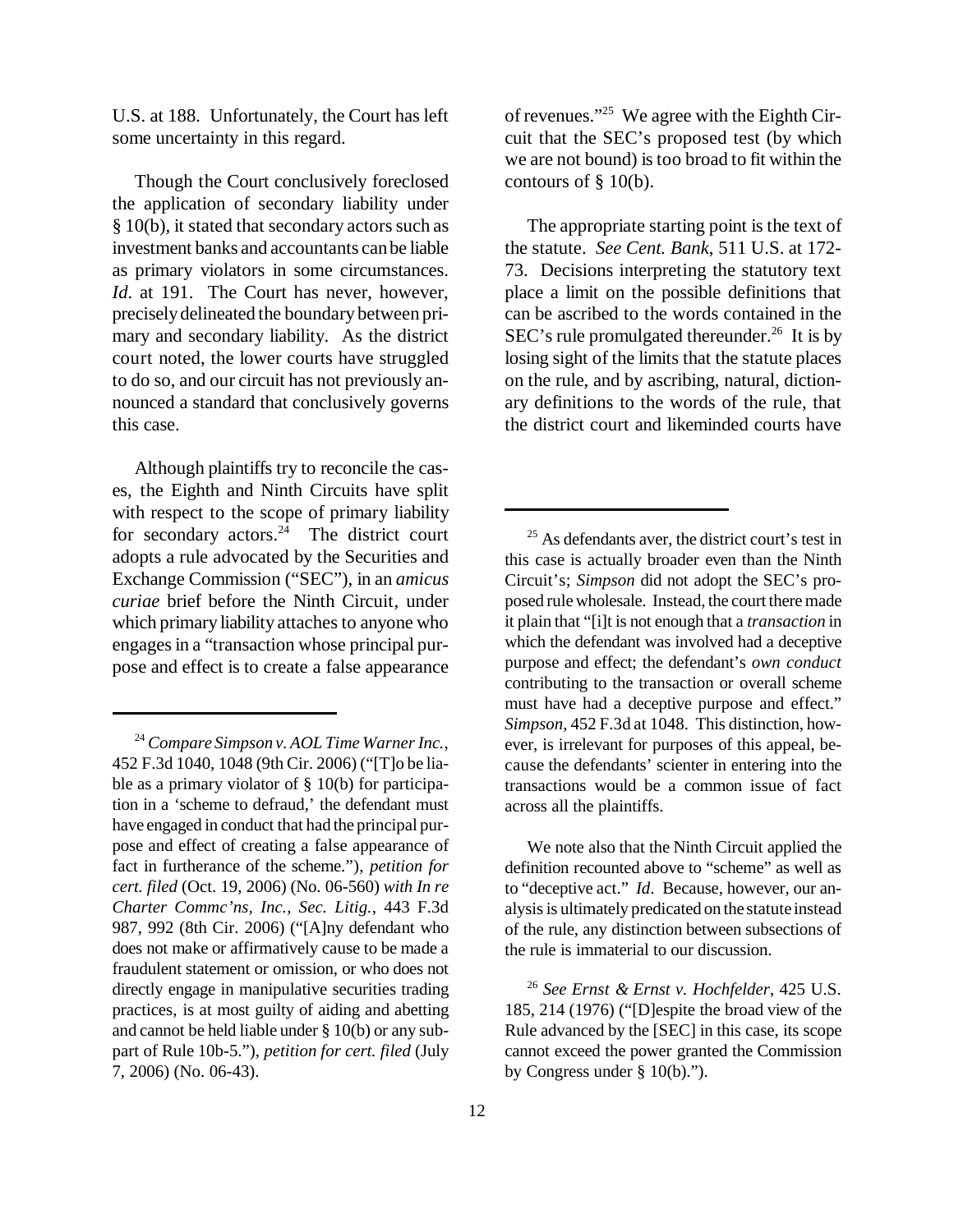gone awry.<sup>27</sup>

*Central Bank* was informed by a series of decisions construing the statute and narrowly defining the scope of "fraud" in the context of securities. In *Ernst & Ernst*, 425 U.S. 185 at 197, for example, the Court rejected the SEC's notion that securities fraud can be committed negligently; it has to be knowing. Even more significantly for purposes of this case, the Court later stated that "the language of § 10(b) gives no indication that Congress meant to prohibit any conduct not involving manipulation or deception." *Santa Fe Indus. v. Green*, 430 U.S. 462, 473 (1977). The Court had already discussed "manipulation" in *Ernst & Ernst*: "Use of the word 'manipulative' is especially significant. It is and was virtually a term of art when used in connection with securities markets. It connotes intentionalor willful conduct designed to deceive or defraud investors by controlling or artificially affecting the price of securities." *Ernst & Ernst*, 425 U.S. at 199.

The Court further refined that definition by stating that "[manipulation] refers generally to practices, such as wash sales, matched orders, or rigged prices, that are intended to mislead investors by artificially affecting market activity." *Santa Fe*, 430 U.S. at 476. Finally, when evaluating the scope of liability for deceptive omissions of disclosure in the context of insider trading, the Court stated, "When an allegation of fraud is based upon nondisclosure, there can be no fraud absent a duty to speak." *Chiarella v. United States*, 445 U.S. 222, 234 (1980).

The Eighth Circuit, unlike the Ninth, has correctly taken these decisions collectively to mean that "'deceptive' conduct involves either a misstatement or a failure to disclose by one who has a duty to disclose." *Charter*, 443 F.3d at 990. That court quoted the technical definition of "manipulation" from *Santa Fe* and stated that "any defendant who does not make or affirmatively cause to be made a fraudulent statement or omission, or who does not directly engage in manipulative securities trading practices, is at most guilty of aiding and abetting and cannot be held liable under § 10(b) or any subpart of Rule 10b-5." *Id*. at 992.

By this holding the court in *Charter* found that there was no liability against vendors of set-top cable boxes who had sold their boxes to Charter at inflated prices subject to a kickback agreement wherebytheywould direct the value of the price inflation back to Charter in the form of advertising purchases. *See id*. at 989-90. The vendors were alleged to have known that Charter was doing this to falsify its accounts by depreciating its expenses, as capital investments, from the purchase of the settop boxes, but was booking the increased advertising fees as recurring revenue. *See id*. In other words, the court dismissed the case on facts extraordinarily similar to the facts that are present here.<sup>28</sup>

<sup>27</sup> *See Simpson*, 452 F.3d at 1048; *SEC v. Hopper*, No. H-04-1054, 2006 U.S. Dist. LEXIS 17772, at \*37 (S.D. Tex. Mar. 24, 2006); *In re Parmalat Sec. Litig.*, 376 F. Supp. 2d 472, 504 (S.D.N.Y. 2005); *Quaak v. Dexia, S.A.*, 357 F. Supp. 2d 330, 342 (D. Mass. 2005); *In re Global Crossing, Ltd. Sec. Litig.*, 322 F. Supp. 2d 319, 336-37 (S.D.N.Y. 2004)*;In re Lernout &Hauspie Sec. Litig.*, 236 F. Supp. 2d 161, 173 (D. Mass. 2003).

 $28$  The Eighth Circuit's analysis finds support in several prior cases in other circuits that had refused to extend primary liability to secondary actors, (continued...)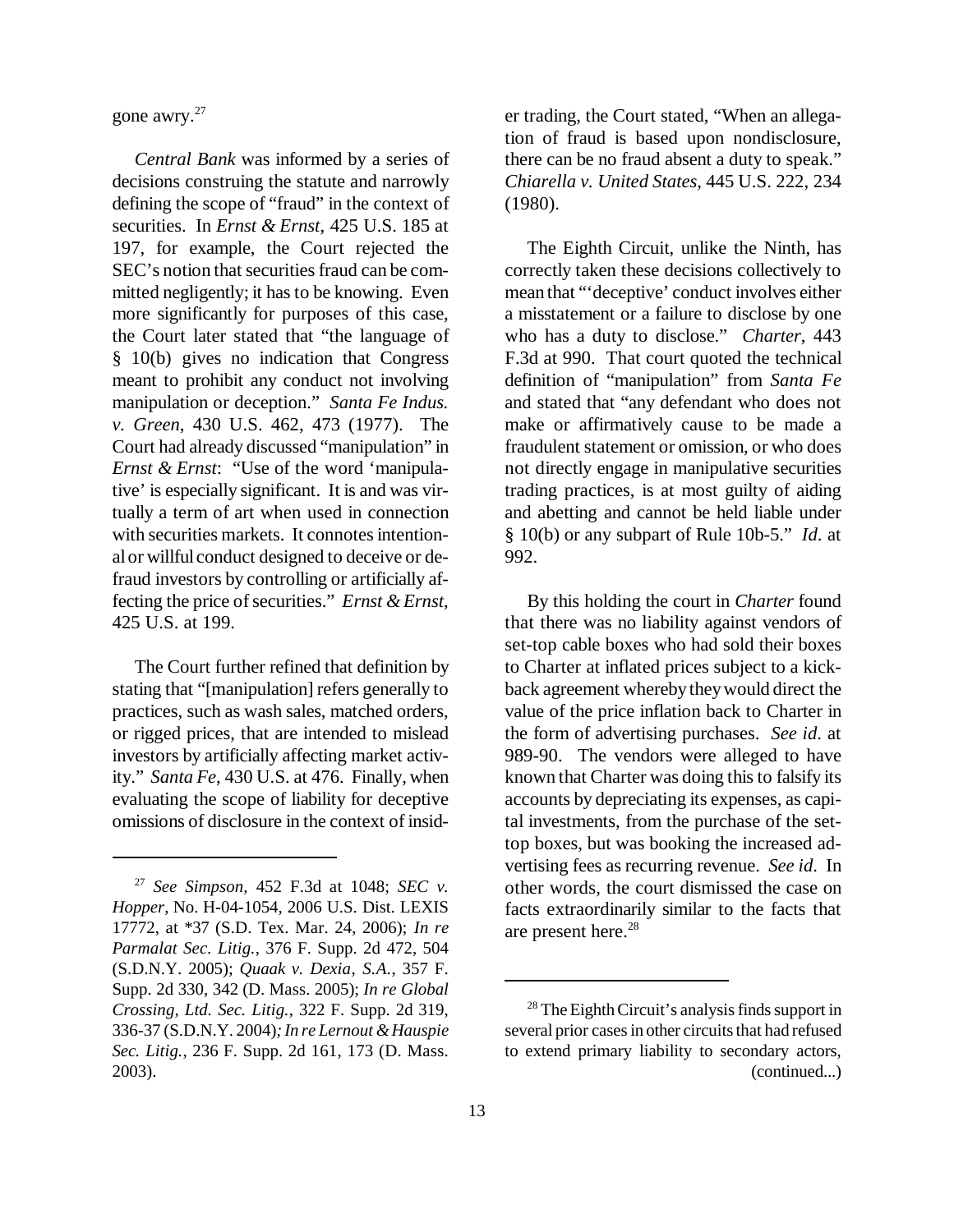The Ninth Circuit came to a different conclusion. In *Simpson*, the defunct company (Homestore.com) "bought revenue" by engaging in the same type of round-trip transactions that took place in *Charter* and are alleged to have occurred here. *Simpson*, 452 F.3d at 1043-44. It paid inflated prices for shares or services from thinly capitalized companies looking to generate liquidity so they could go public, in return for which it extracted side agreements that the companies would pay back the value of the inflation by buying advertising from AOL to be displayed at Homestore's AOL-based website. Like Charter, Homestore would then list its payments to the other companies as capital investments but would characterize its advertising income from them as recurring revenue. *See id*.

Although the defendants were dismissed because they did not meet the standard for liability that the Ninth Circuit announced, the court promulgated a standard very similar to the one the instant plaintiffs urge us to adopt. The court concluded:

[C]onduct by a defendant that had the principal purpose and effect of creating a false appearance indeceptive transactions as part of a scheme to defraud is conduct that uses or employs a deceptive device within the meaning of § 10(b). Furthermore, such conduct may be in connection with the purchase or sale of securities if it is part of a scheme to misrepresent public financial information where the scheme is not complete until the misleading information is dis-

 $28$ (...continued)

seminated into the securities market. Finally, a plaintiff may be presumed to have relied on this scheme to defraud if a misrepresentation, which necessarily resulted from the scheme and the defendant's conduct therein, was disseminated into an efficient market and was reflected in the market price.

*Id*. at 1052. *See also In re Parmalat Sec. Litig.*, 376 F. Supp. 2d 472, 481-90 (S.D.N.Y. 2005).

The Ninth Circuit relied in part on a law review article that had questioned the assertion that a defendant could be liable only for its own statements because § 10(b) forbids the use of a "device" and rule 10b-5 condemns those who act "indirectly."<sup>29</sup> What this reasoning overlooks is that the Supreme Court had appeared to limit the scope of "deception" rather than the scope of "device."

The Supreme Court has defined "device" by referring to a dictionary but has pointedly refused to define "deceptive" in any way except through caselaw: "[D]evice" means "(t)hat which is devised, or formed by design; a contrivance; an invention; project; scheme; often, a scheme to deceive; a stratagem; an artifice," and "contrivance" in pertinent part as "(a) thing contrived or used in contriving; a scheme, plan, or artifice." In turn, "contrive" in pertinent part is defined as "(t)o devise; to plan; to plot . . . (t)o fabricate . . . design; invent . . . to scheme . . . ." *Ernst & Ernst*, 425 U.S. at 199 n.20 (citing WEBSTER'S INTERNA-

albeit in non-transactional scenarios. *See Ziemba v. Cascade Int'l*, 256 F.3d 1194, 1205 (11th Cir. 2001); *Wright v. Ernst & Young LLP*, 152 F.3d 169 (2d Cir. 1998); *Anixter v. Home-Stake Prod. Co.*, 77 F.3d 1215 (10th Cir. 1996).

<sup>29</sup> *See Simpson*, 452 F.3d at 1049 (citingRobert Prentice, *Locating That "Indistinct" and "Virtually Nonexistent" Line Between Primary and Secondary Liability Under Section 10(b)*, 75 N.C. L. REV. 691, 731 (1997)).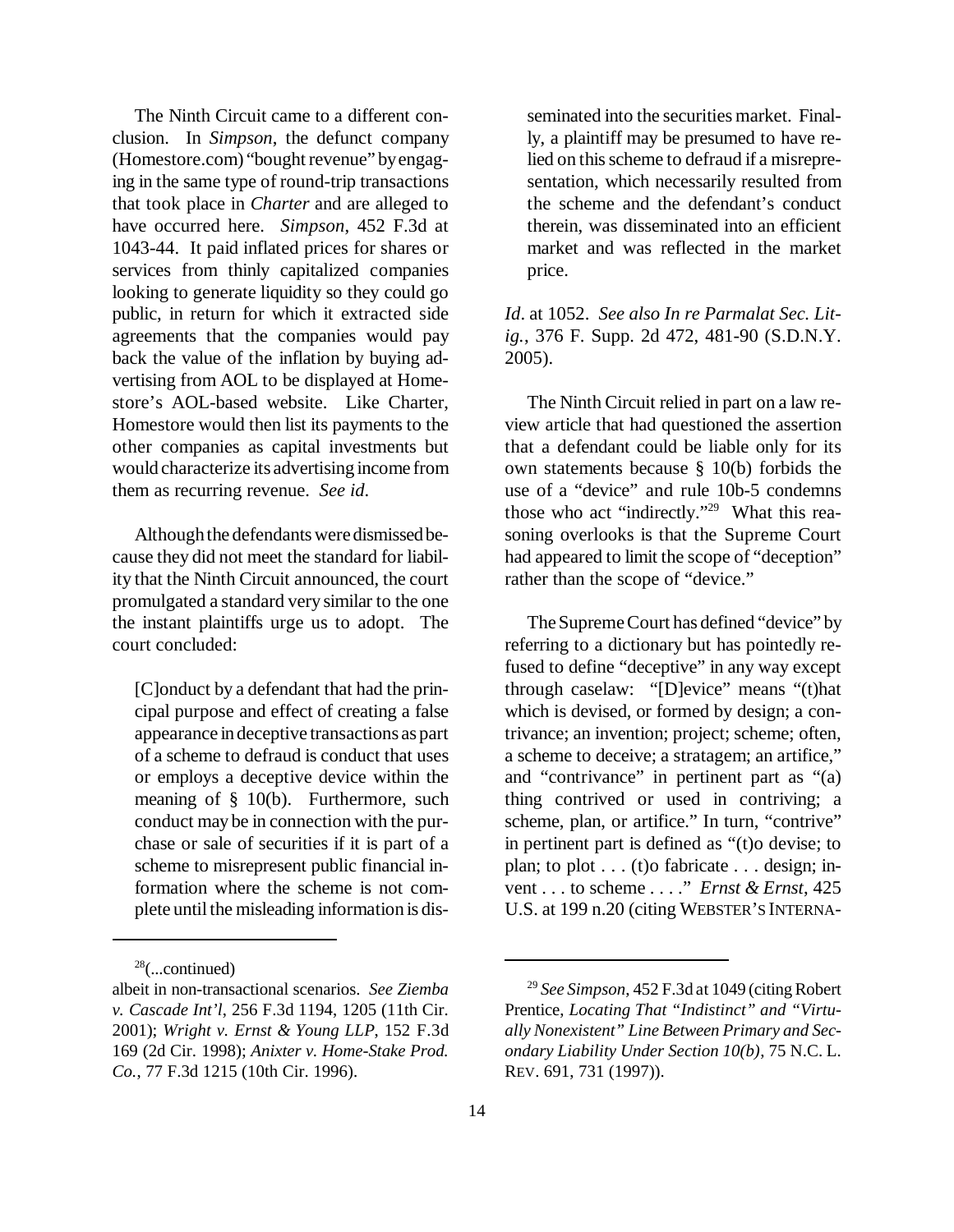TIONAL DICTIONARY (2d ed. 1934)). Having established the meaning of "device" (and relying on it to hold that § 10(b) requires scienter), the Court, in its other cases interpreting § 10(b), has established that a device, such as a scheme, is not "deceptive" unless it involves breach of some duty of candid disclosure.<sup>30</sup>

For this reason, defining "deceptive" by referring to the same dictionary the Court used to define "device"SSthe approach taken by the court in *Parmalat*, 376 F. Supp. 2d at 502, and approvingly cited by the district court *a quo*SSis improperly to substitute the authority of the dictionary for that of the Supreme Court. Likewise, plaintiffs' reference to the common law meaning of "deceptive" is fruitless; where the Supreme Court has authoritatively construed the pertinent language of the statute giving rise to the plaintiffs' cause of action, the common law meaning of that language is irrelevant.

Although some of our securities cases have considered the common law where the Supreme Court has placed no gloss on the relevant terms, none of this court's decisions has contradicted either the fundamental principle just stated or the Supreme Court's interpretation of "deceptive."<sup>31</sup> Because "device" is modified by "deceptive," no device can be illegal if it is not deceptive within the meaning of the statute. Similarly, because the rule may not be broader than the statute, this conclusion as to the meaning of "deceptive device" precludes an interpretation of "indirectly" that contradicts the accepted meaning of "decep $t$ <sub>ion</sub> $,$ <sup>32</sup>

The district court's definition of "deceptive acts" thussweepstoo broadly; the transactions in which the banks engaged were not encompassed within the proper meaning of that phrase. Enron had a duty to its shareholders, but the banks did not. The transactions in which the banks engaged at most aided and abetted Enron's deceit bymaking its misrepre-

<sup>30</sup> *See, e.g.*, *Chiarella*, 445 U.S. at 234-35 ("When an allegation of fraud is based upon nondisclosure, there can be no fraud absent a duty to speak. . . . We hold that a duty to disclose under § 10(b) does not arise from the mere possession of nonpublic market information."). *See also United States v. O'Hagan*, 521 U.S. 642, 655 (1997) ("Because the deception essential to the misappropriation theory involves feigning fidelity to the source of information, if the fiduciary discloses to the source that he plans to trade on the nonpublic information, there is no 'deceptive device' and thus no § 10(b) violation."); *id*. at 656 ("The securities transaction and the breach of duty thus coincide. . . . A misappropriator who trades on the basis of material, nonpublic information, in short, gains his advantageousmarket position through deception; he deceives the source of the information and simultaneously harms members of the investing public.") We take the quoted statements to mean that "deception" occurs where the misappropriator breaches his duty to his source, the act/scheme/ omission (collectively "device") is the trading of the security without disclosure.

<sup>31</sup> *See Finkel v. Docutel/Olivetti*, 817 F.2d 356, 359 (5th Cir. 1987) (referring to the common law and determining that  $\S$  10(b) requires transaction causation); *Shores v. Sklar*, 647 F.2d 462, 469 n.5 (5th Cir. May 1981) (en banc) (citing the Restatement of Torts for the proposition that securities fraud requires loss causation); *Huddleston v. Herman &MacLean*, 640 F.2d 534, 547 n.21 (5th Cir. Unit A Mar. 1981) (citing Prosser as authority for requirement of scienter in securities fraud), *vacated on other grounds*, 459 U.S. 375 (1983).

<sup>32</sup> *SeeCent. Bank*, 511 U.S. at 173 (establishing that rule 10b-5 may not exceed the scope of  $§ 10(b)$ ).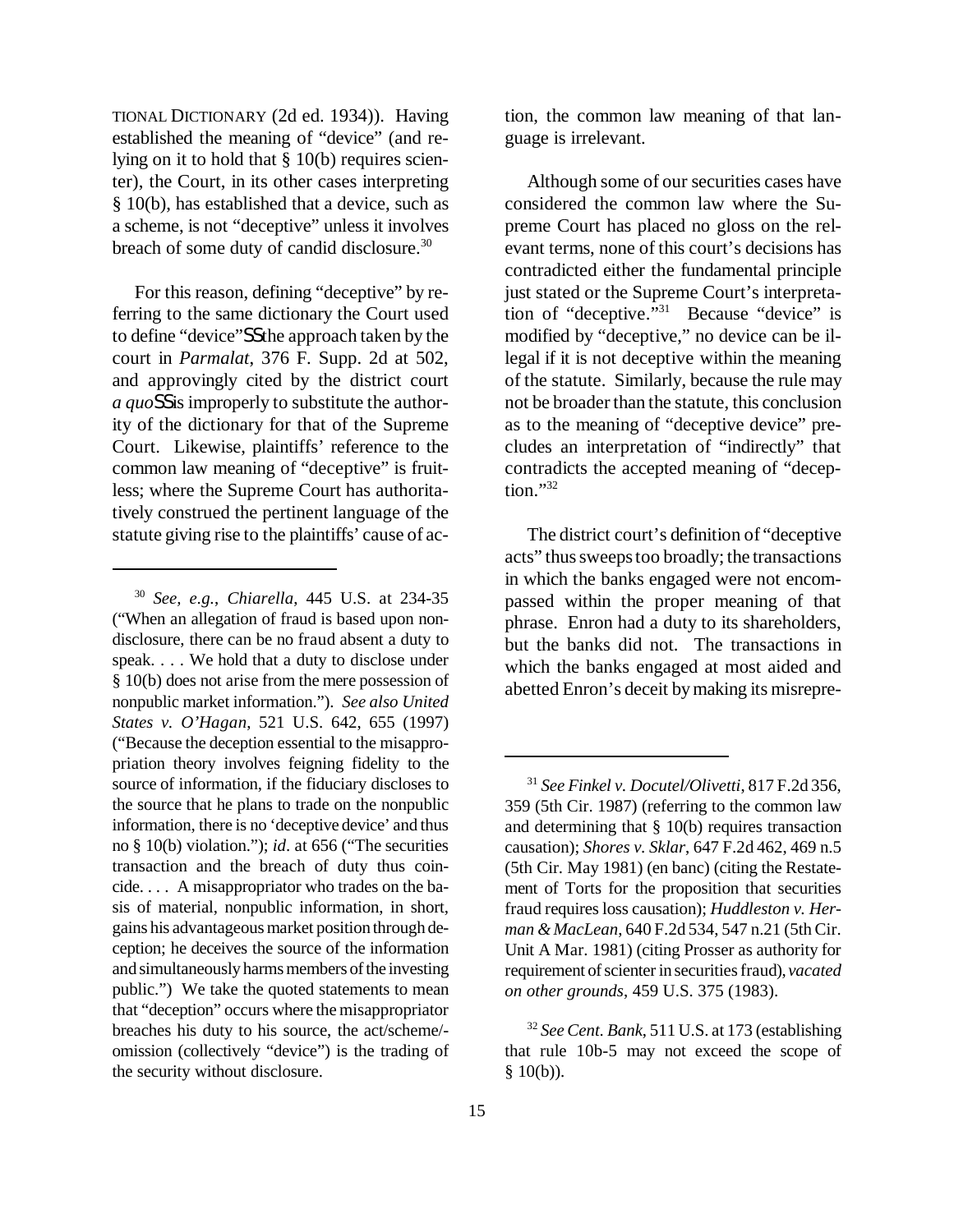sentations more plausible. $33$  The banks' participation in the transactions, regardless of the purpose or effect of those transactions, did not give rise to primary liability under § 10(b).

# IX.

Having determined that the banks' alleged actions were not "misrepresentations" in the sense of "deceptive acts" on which an efficient market may be presumed to rely, we proceed to consider whether they constituted manipulation. $34$  They did not.

Manipulation requires that a defendant act directly in the market for the relevant security. The Supreme Court has cited a dictionary definition of the word but, at the same time, has attached the caveat that, as used in securities fraud law, it is "virtually a term of art." *Ernst & Ernst*, 425 U.S. at 199 & n.21. Although

the Court has not precisely defined the term beyond providing a few examples such as wash sales, matched orders, and rigged prices, then-District Judge Higginbotham, in an influential opinion issued shortly after *Santa Fe*, exhaustively analyzed the meaning of "manipulation" and concluded that "[f]rom this study, the following definition emerges: practices in the marketplace which have the effect of either creating the false impression that certain market activity is occurring when in fact such activity is unrelated to actual supply and demand or tampering with the price itself are manipulative." *Hundahl v. United Benefit Life Ins. Co.*, 465 F. Supp. 1349, 1360 (N.D. Tex. 1979).

In *Hundahl*, Judge Higginbotham carefully emphasized that such activity could not take place outside the market for the relevant security and retain the title of manipulation; conduct that affects the marketplace indirectly can violate § 10(b) only if it constitutes deception. *Id*. at 1359, 1362. Like the Eighth Circuit, we adopt Judge Higginbotham's reasoning and definition in full, and we are aware of no circuit that recognizes a broader definition. *See Charter*, 443 F.3d at 992 n.2.

Plaintiffs argue that this course is foreclosed to us by *Schreiber v. Burlington Northern Inc.*, 472 U.S. 1, 6-7 (1985), and *Shores*. We disagree. In *Schreiber*, 472 U.S. at 6, the Court declared only that its definition of manipulation, insofar as it had defined that term in *Ernst & Ernst*, is consistent with both the dictionary and the common law. So is Judge Higginbotham's.

In *Hundahl*, Judge Higginbotham thoroughly analyzed the common law history of the term and concluded that the "manipulation" cause of action was primarily concerned with keeping free markets clear of interference

<sup>33</sup> *See Armstrong v. McAlpin*, 699 F.2d 79, 91 (2d Cir. 1983) (explaining that before *Central Bank*, aiding and abetting securities fraud required proof of "(1) a securities law violation by a primary wrongdoer, (2) knowledge of the violation by the person sought to be charged, and  $(3)$ ... that the person sought to be charged substantially assisted in the primary wrongdoing"). We agree with the court in *Parmalat* that whether the banks would have been guilty of aiding and abetting, had their actions taken place before *Central Bank*, is not particularly important; if they have committed a primary violation as well, the fact that their conduct could also be characterized as aiding and abetting would not save them. *See Parmalat*, 376 F. Supp. 2d at 493. What is important is that plaintiffs have not pleaded that the banks have committed the primary violation of employing a "deceptive device."

<sup>34</sup> *See* § 10(b); *Santa Fe*, 430 U.S. at 473 (stating that "the language of § 10(b) gives no indication that Congress meant to prohibit any conduct not involving manipulation or deception").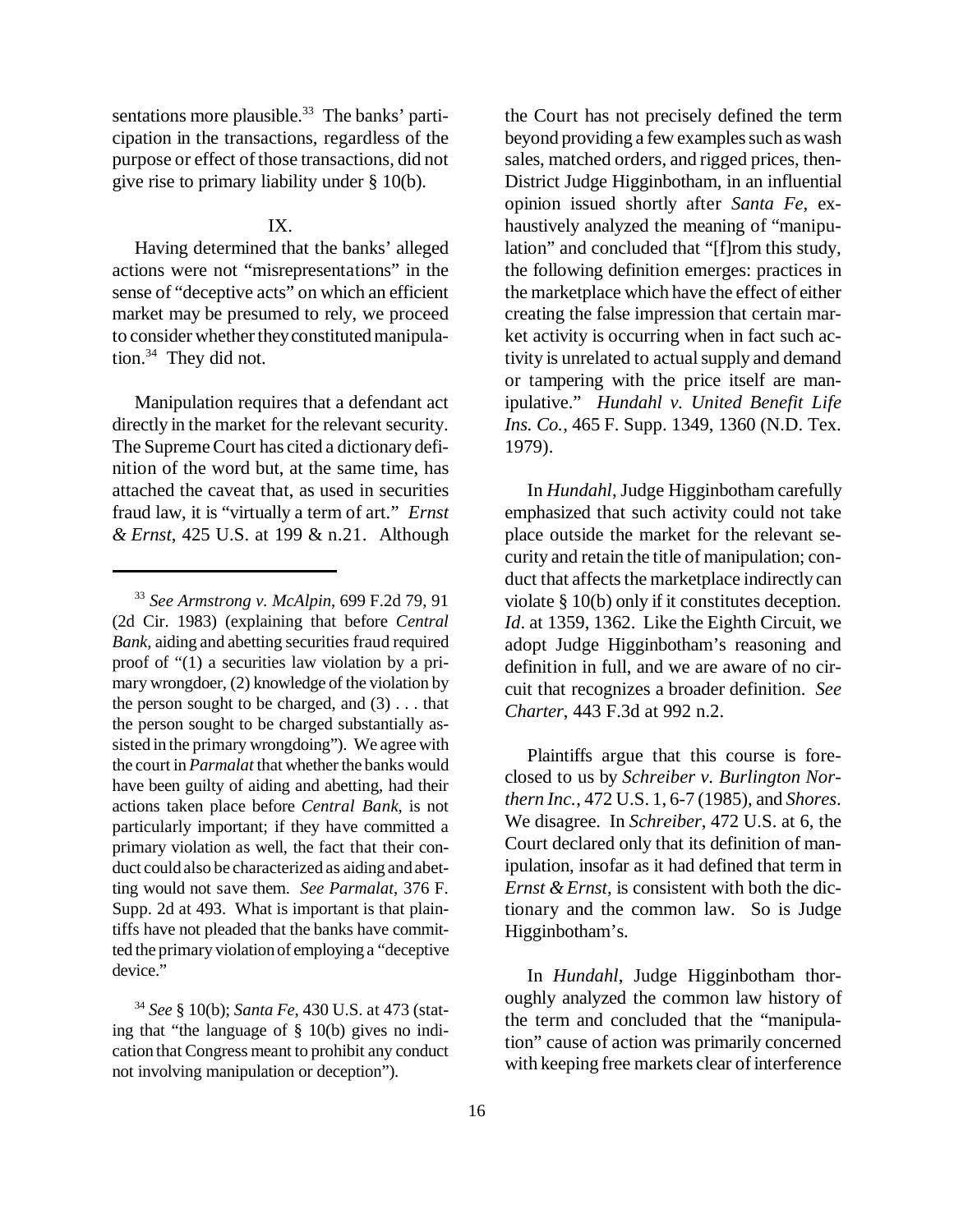but does not reach all conduct that might constitute deception or breach of fiduciary duty. *See Hundahl*, 465 F. Supp. at 1359-62. The Court in *Schreiber*, 472 U.S. at 7, citing *Santa Fe,* adopted a similar limited construction to determine that not all breaches of state law fiduciary duty constituted manipulation for purposes of the federal securities laws. The fact that the SupremeCourt's definition of "manipulation" is consistent with the dictionary's does not mean that it is coextensive with it; "manipulation" is a term of art, and it applies only to conduct that takes place directlywithin the market for the relevant security.

Our holding in *Shores* requires somewhat more explanation. In that case, we adopted the "fraud-created-the-market" theory, whereby actors who introduced an otherwise unmarketable security into the market by means of fraud are deemed guilty of manipulation, and a plaintiff can plead that he relied on the integrity of the market rather than on individual fraudulent disclosures. *Shores*, 647 F.2d at 469-70 & n.8. We determined that lawyers and other secondary actors involved in preparing the fraudulent statements that facilitated introduction of the otherwise unmarketable security could be liable for the plaintiff security purchaser's loss. *See id*.

*Shores* does not preclude the decision we reach in this case. The basis of the fraud-created-the-market theory is that the fraudster directly interfered with the market by introducing something that is not like the others: an objectively unmarketable security that has no business being there. $35$  This is qualitatively different from what the banks are alleged to have done, namely engage in transactions elsewhere that gave a misleading impression of the value of Enron securities that were already on the market.<sup>36</sup> Moreover, in *Shores* the manipulation happened when the bogus security was introduced into the market; lawyers and other secondary actors were rendered liable for having conspired to achieve that end.<sup>37</sup> In the wake of*Central Bank*, however, conspiracy is no longer a viable theory of § 10(b) liability, so that aspect of *Shores* has been overruled.<sup>38</sup>

 $35$ (...continued)

enterprise itself was patently worthless").

<sup>36</sup> At oral argument, plaintiffs' counsel contended that in *Finkel v. Docutel/Olivetti*, 817 F.2d 356 (5th Cir. 1987), this court expanded the fraud-onthe-market presumption from *Shores* to reach circumstances like the case at bar. In fact, *Finkel* established, pre-*Basic*, that the fraud-on-the-market presumption applies to allegations of deceptive omissions within the limited meaning of "deceptive" that we have described above. *Id.* at 362. We did not broaden the concept of manipulation. Likewise, plaintiffs' citation of *SEC v. Zandford*, 535 U.S. 813, 819 (2002), misses the mark. Deception, as occurred in that case, need not coincide with a defendant's activity in the market for the relevant securities; manipulation must so coincide.

<sup>37</sup> *See Shores,* 647 F.2d at 469 ("[Plaintiff's] burden of proof will be to show that (1) the defendants knowingly *conspired* to bring securities onto the market which were not entitled to be marketed.") (emphasis added).

<sup>38</sup> *SeeDinsmore v. Squadron, Ellenoff, Plesent, Sheinfeld & Sorkin*, 135 F.3d 837, 842 (2d Cir. 1998); *In re GlenFed, Inc. Sec. Litig.*, 60 F.3d 591, 592 (9th Cir. 1995). *See also Cent. Bank*, 511 U.S. at 201 n.12 (Stevens, J., dissenting) ("The Court's rationale would sweep away the decisions recognizing that a defendant may be found (continued...)

<sup>35</sup> *See Abell*, 858 F.2d at 1122 (explaining that under *Shores*, "the test of 'not entitled to be marketed' [is met] only where the promoters knew the (continued...)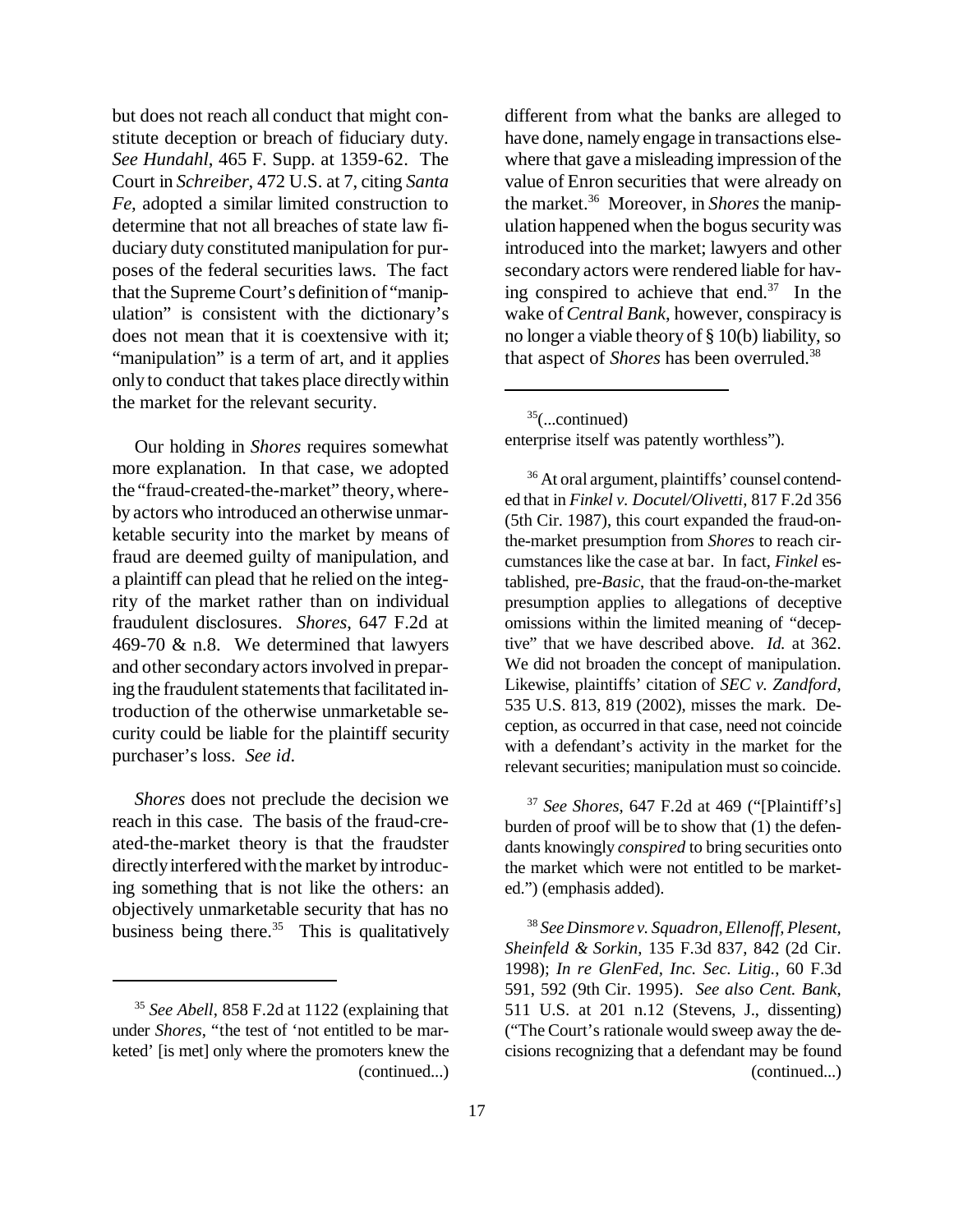Nothing in today's decision contradicts our precedent. Applying the *Hundahl* definition of manipulation, we conclude that the banks' actions are not alleged to be the type of manipulative devices on which an efficient market may be legally presumed to rely because the banks did not act directly in the market for Enron securities.

# X.

Asthe Supreme Court did in *Central Bank*, it may be worth taking into account certain policy considerations to determine whether our interpretationof § 10(b) plausiblyaccordswith the will of Congress. Defendants do, after all, escape liability for alleged conduct that was hardly praiseworthy. According to plaintiffs, defendants could have pulled the plug on the Enron fraud; instead they profited from it while large numbers of people eventually lost an aggregate sum in the tens of billions of dollars.

Ultimately, however, the rule of liability must be either overinclusive or underinclusive so asto avoid what *Hundahl* called "*in terrorem* settlements" resulting from the expense and difficultyof, evenmeritoriously, defending this kind of litigation. *Hundahl*, 465 F. Supp. at  $1363.^{39}$  Strict construction of § 10(b) against inputting aiding and abetting liability for secondary actors under the rubric of "de-

<sup>38</sup>(...continued)

ceptive acts" or "schemes" gives rise to the type of certainty that the Court sought in *Central Bank*. The banks may exaggerate the length of the parade of horribles they present wherein defendants are continually taken out of and put back into endless securities cases based on, shifting, *ad hoc*, fact-based perceptions of liability influenced by plaintiffs' skill at artful pleading.

But the fact that the banks may be on to something serious might be best demonstrated by the fact that in *Simpson*, 452 F.3d at 1050, the court attempted to distinguish *Charter* as addressing an arms-length transaction not subject to primary liability, i.e., a ruling consistent with its own. If there is a distinct difference between the culpability of defendants' actions based on the pleadings in those two cases, it is not apparent to us and is likely beyond the understanding of good-faith financial professionals who are attempting to avoid liability.

This is not to say that the instant matter should be decided in accord with this court's policy preferences. We mention policy only to demonstrate that, even considering the scope of the Enron disaster, Congress was not irrational to promote plain legal standards for actors in the financial markets by limiting secondary liability. As the Eighth Circuit has said,

To impose liability for securities fraud on one party to an arm'slength businesstransaction in goods or services other than securities because that party knew or should have known that the other party would use the transaction to mislead investors in its stock would introduce potentially farreaching duties and uncertainties for those engaged in day-to-day business dealings. Decisions of this magnitude should be made by Congress.

liable in a private action for conspiring to violate § 10(b) and Rule 10b-5.").

 $39$  Again we quote Judge Higginbotham, finding his words in *Hundahl*, 465 F. Supp. at 1363, applicable to this case: "This suit is hardly of the strike variety. The plaintiffs [were] substantial shareholders. They are represented by distinguished and able counsel. It is the precedential force of the rule that is here addressed."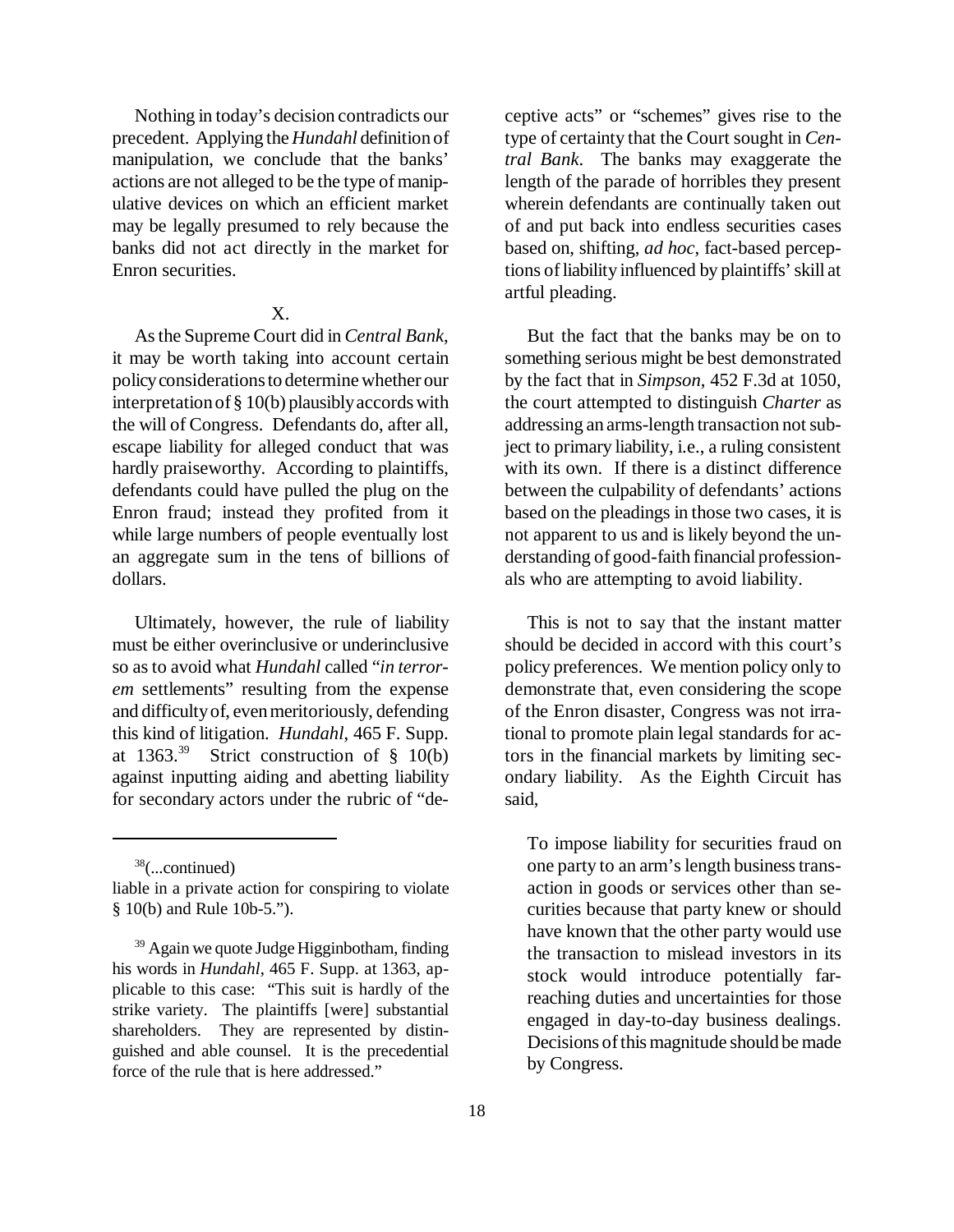# XI.

The necessity of establishing a classwide presumption of reliance in securities class actions makes substantial merits review on a rule 23(f) appeal inevitable. A classwide presumption of reliance is not only crucial to class certification, it *prima facie* establishes a critical element of the substantive tort. Reliance "provides the requisite causal connection between a defendant's misrepresentation and a plaintiff's injury." *Basic*, 485 U.S. at 243. Where the plaintiffs' several interactions with the market are alleged to supply the basis for their joint reliance on defendants' conduct, we must examine carefully the third leg of that metaphorical triangle: the legal nature of defendants' interactions with the market.

If, as is probably the case here, that legally appropriate examination makes interlocutory appeals in securities cases practically dispositive of the merits, we take comfort in two observations. First, the availability of broad presumptions in this area means that the legal merit of securities cases is somewhat less likely than that of other cases to be contingent on facts that have been only incompletely developed at the time of class certification. Second, as we observed in *Castano*, 84 F.3d at 746, class certification is often practically dispositive of litigation like the case at bar. If the certification decision is so entangled with the merits asto make interlocutory appeal dispositive of the substantive litigation, it is incidentally but perhaps happily more likely that the legal merit and practical outcome of securities cases will coincide.

We recognize, however, that our ruling on legal merit may not coincide, particularly in the minds of aggrieved former Enron shareholders who have lost billions of dollars in a fraud they allege was aided and abetted by the defendants at bar, with notions of justice and fair play. We acknowledge that the courts' interpretation of § 10(b) could have gone in a different direction and might have established liability for the actions the banks are alleged to have undertaken. Indeed, one of our sister circuitsSSthe NinthSSbelieves that it did. We have applied the Supreme Court's guidance in ascribing a limited interpretation to the words of § 10, viewing the statute as the result of Congress's balancing of competing desires to provide for some remedy for securities fraud without opening the floodgates for nearly unlimited and frequently unpredictable liability for secondary actors in the securities markets.

In summary, the*AffiliatedUte* presumption of classwide reliance cannot apply here. Likewise, the district court, albeit with the best of intentions, misapplied the fraud-on-the-market presumption; the facts alleged do not constitute misrepresentations on which an efficient market may be presumed to rely.

Because no class may be certified in a § 10(b) case without a classwide presumption of reliance, our analysis of reliance disposes of this appeal. We decline to address whether, had defendants' actions been misrepresentations on which the market was presumed to rely, they would have been appropriately grouped together as a unitary scheme giving rise to common issues of loss causation among the class members. Likewise, we abstain from addressing the manageability of the district court's plan to implement the proportionate liability provisions of the PSLRA.

The order certifying a class is REVERSED and REMANDED for further proceedings as appropriate. The motion to stay the trial is DENIED. The mandate shall issue forthwith.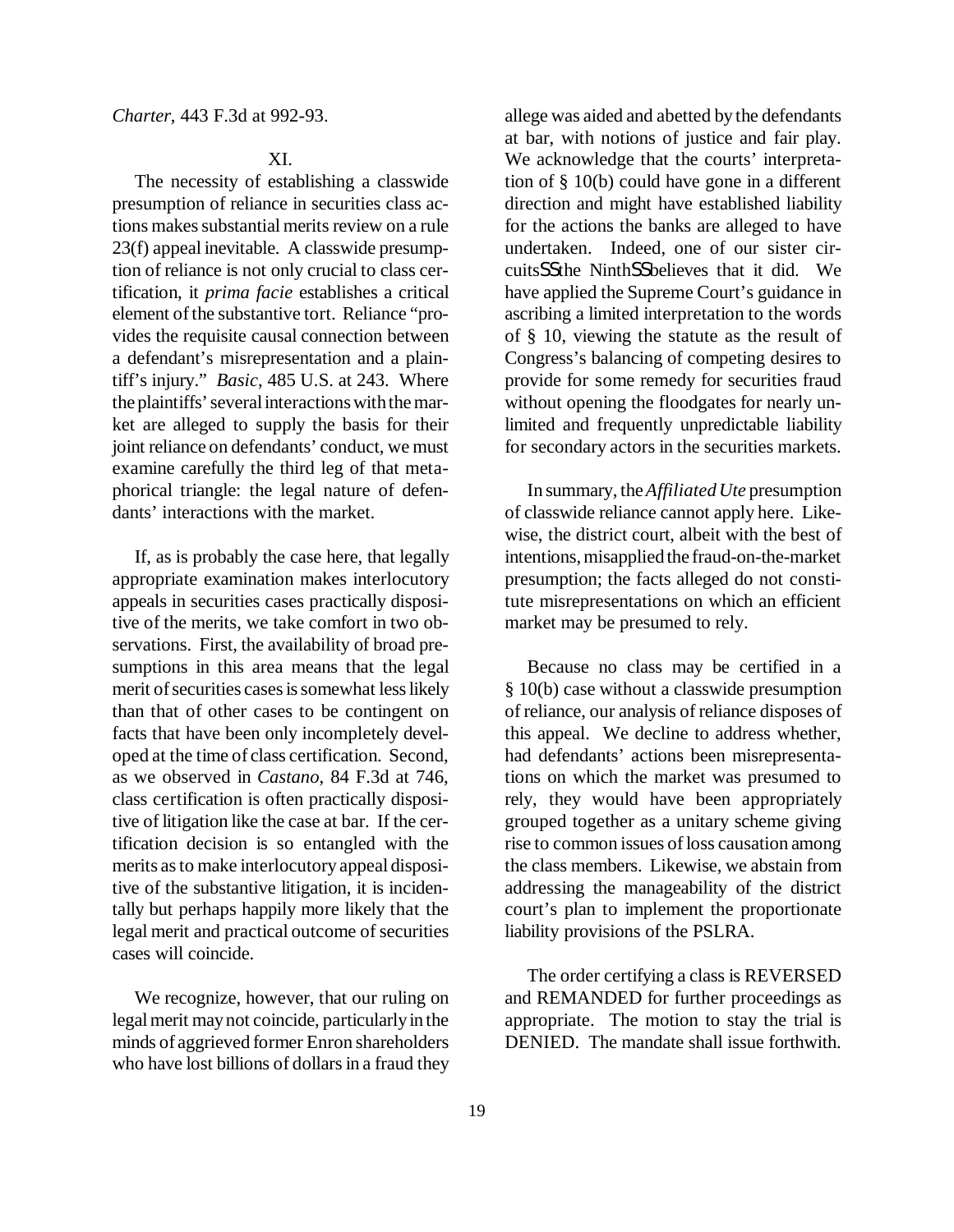DENNIS, Circuit Judge, concurring in the judgment:

I concur in the judgment reversing the district court's certification order, but I do so on grounds different fromthose assigned bythe majority. I respectfully disagree with the majority as to the issues upon which it decides the case. Although I ultimately agree that the certification order must be reversed, I do not believe that the law necessarily prevents the plaintiffs from prosecuting this case as a class action, and, as I explain below, I would remand the case to the district court for further consideration of whether the criteria for certification have been satisfied.

The majority today holds that secondary actors (such as the investment banks involved in this case) who act in concert with issuers of publicly-traded securities in schemes to defraud the investing public cannot be held liable as primary violators of Section 10(b) or Rule 10b-5 unlessthey(1) directlymake public misrepresentations; (2) owe the issuer's shareholders a duty to disclose; or (3) directly "manipulate" the market for the issuer's securities through practices such as wash sales or matched orders. In doing so, the majority aligns this court with the Eighth Circuit<sup>1</sup> and immunizes a broad array of undeniably fraudulent conduct from civil liability under Section 10(b), effectively giving secondary actors license to scheme with impunity, as long as they keep quiet.<sup>2</sup>

Although, as I explain below, I cannot agree with the majority's cramped interpretation of the statutory language of section 10(b), in my view, the majority commits a significant error by even

<sup>&</sup>lt;sup>1</sup>See In re Charter Commc'ns, Inc. Sec. Litig., 443 F.3d 987 (8th Cir. 2006).

<sup>2</sup>The majority notes that the investment banks' alleged conduct was "hardly praiseworthy," but it brushes the significance of its decision to immunize their conduct aside by noting that "[u]ltimately, ... the rule of liability must be either overinclusive or underinclusive." See supra, at \_\_\_.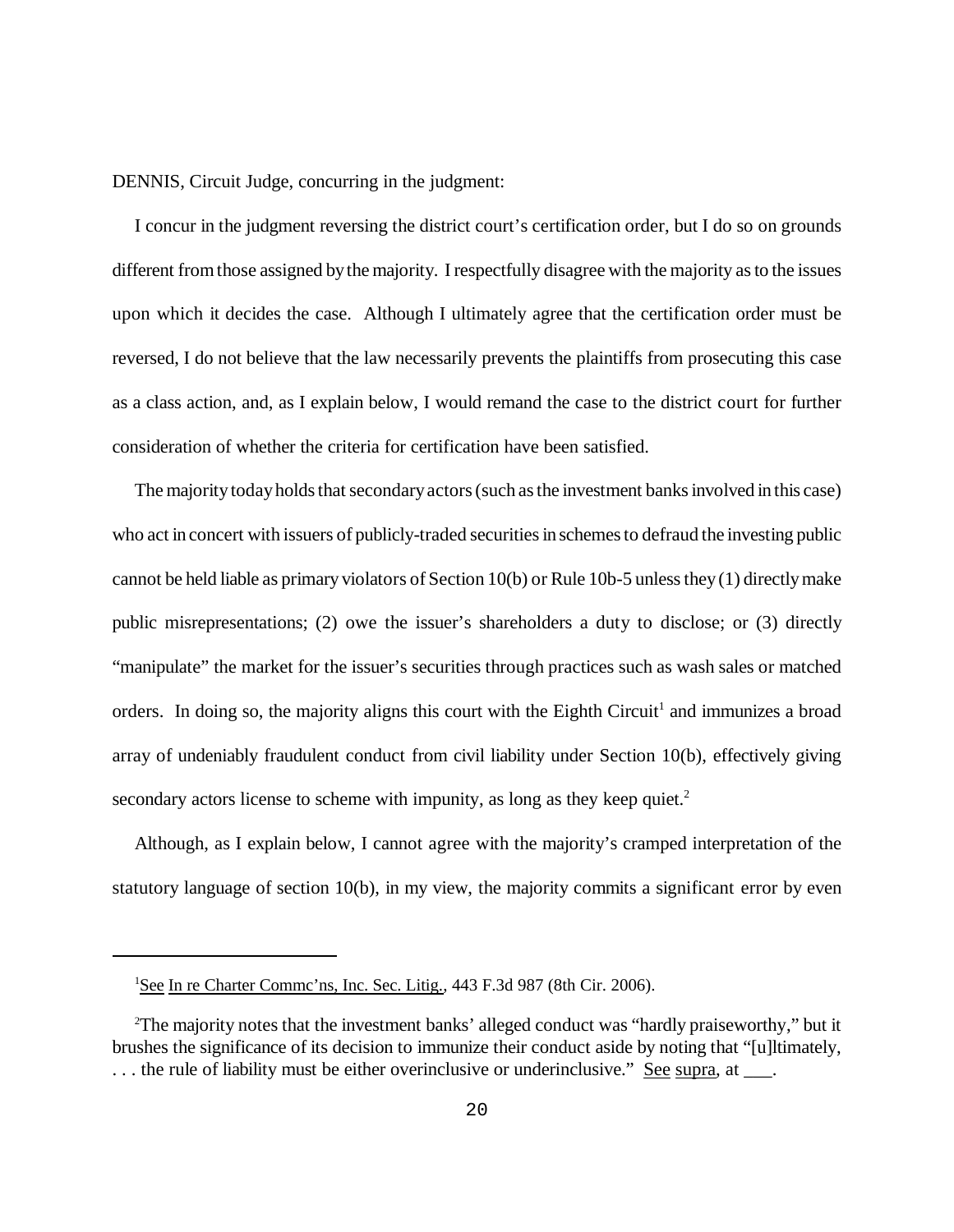reaching this issue. Because the issue on which the majority opinion bases its decision today — a significant and unsettled question about the scope of primarily liability under Section  $10(b)$  — is unnecessary to a determination of whether the plaintiffs have satisfied the prerequisites for maintaining a class action under Federal Rule of Civil Procedure 23, we should not consider it on this interlocutory appeal of class certification.

The investment banks have, however, raised two substantial issues that are related to the district court's Rule 23 inquiry. The banks argue that the plaintiffs are not entitled to the fraud-on-themarket presumption of reliance because they have not satisfied the requirements of this court's decision in Greenberg v. Crossroad Systems, Inc., 364 F.3d 657 (5th Cir. 2004),<sup>3</sup> and that the district court erred when it concluded that anydefendant found to have knowinglyviolated the securitieslaws could be held jointly and severally liable for all of the plaintiffs' losses in connection with Enron's multi-year fraudulent scheme. Greenberg, in my view, is inconsistent with prior precedents of the Supreme Court and this court insofar as it purports to relieve securities defendants of the burden of rebutting the fraud-on-the-market presumption. On the latter point, however, I conclude that the district court erred by construing too broadly the joint and several liability provision of the Private Securities Litigation Reform Act of 1995 (the "PSLRA"), 15 U.S.C. § 78u-4. I would remand the case to the district court to determine whether, applying the correct legal standard, common damages issues continue to predominate over individual issues and whether the case can be tried in a manageable fashion.

**I.**

<sup>&</sup>lt;sup>3</sup>Plaintiffs also seek to rely on the Affiliated Ute presumption of reliance. See Affiliated Ute Citizens of Utah v. United States, 406 U.S. 128 (1972). I do not disagree with the majority's conclusion that the Affiliated Ute presumption does not apply in this case. See supra, at \_\_\_.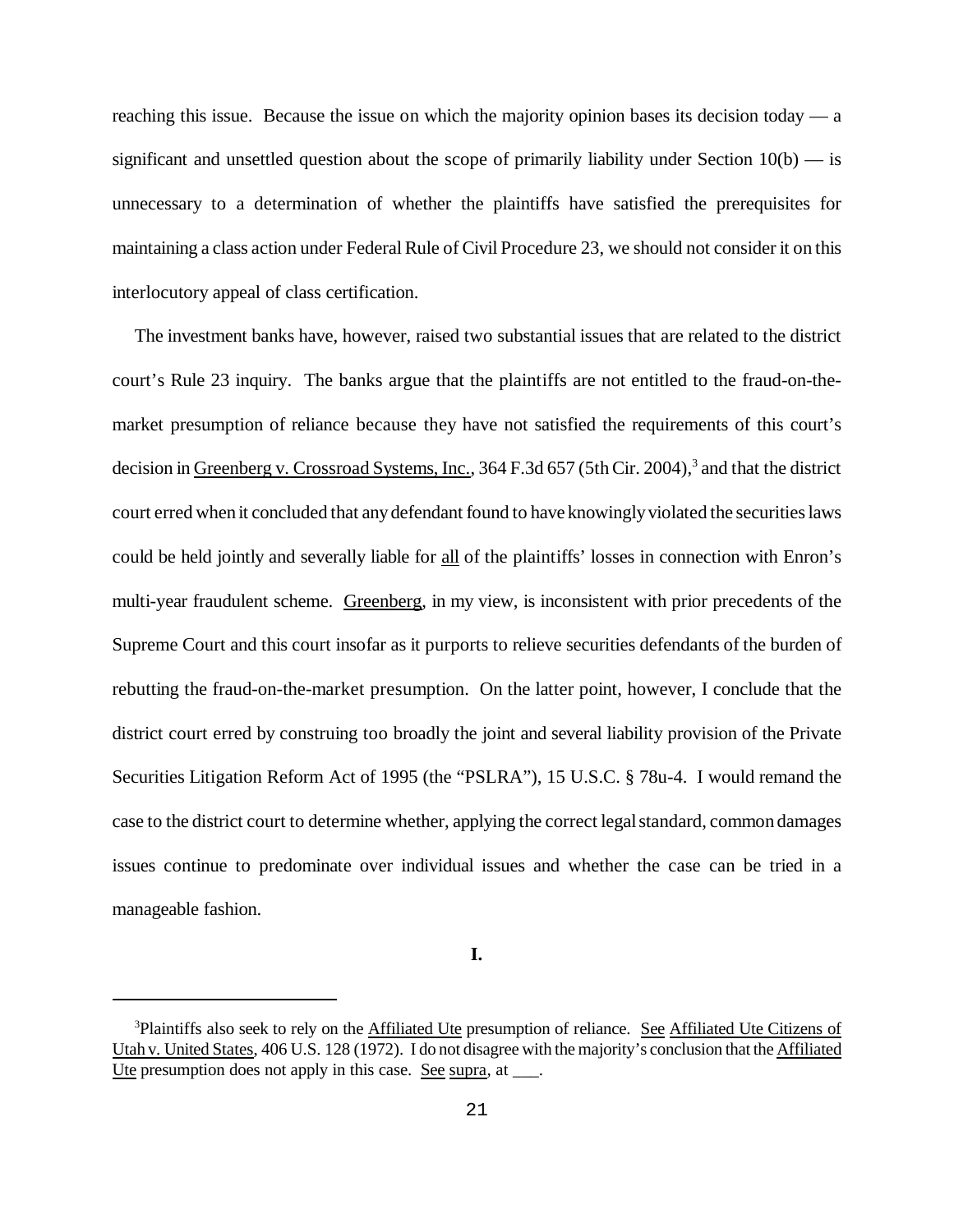Our inquiry on this interlocutory appeal under Rule  $23(f)^4$  is limited to determining whether the district court erred in certifying the case as a class action. See Bell v. Ascendant Solutions, Inc., 422 F.3d 307, 314 (5th Cir. 2005) (stating that Rule 23(f) permits a party to "'appeal only the issue of class certification; no other issues may be raised'") (quoting Bertulli v. Indep. Ass'n of Cont'l Pilots, 242 F.3d 290, 294 (5th Cir. 2001)). We are not permitted to go beyond the issues necessary to class certification and rule on the merits of plaintiffs' claims. See Unger v. Amedisys, Inc., 401 F.3d 316, 321 (5th Cir. 2005) ("Class certification hearings should not be mini-trials on the merits of the class or individual claims."); see also Eisen v. Carlisle & Jacquelin, 417 U.S. 156, 177 (1974) (noting that courts cannot "conduct a preliminary inquiry into the merits of a suit" on class certification).

It is clear, though, that a district court cannot certify a class action unless it finds that the plaintiffs have satisfied all of the requirements of Rule 23(a) and of one of the three subsections of Rule 23(b). To fulfill that obligation, it is often necessary for the district court to go "beyond the pleadings" and "understand the claims, defenses, relevant facts, and applicable substantive law in order to make a meaningful determination ofthe certification issues." Castano v. Am. Tobacco Co., 84 F.3d 734, 744 (5th Cir. 1996). In addition, to the extent that issues relevant to the ultimate merits of the case are also necessary to the district court's determination of one or more of the requirements of Rule 23, the district court can, and must, consider those issues at the class certification stage. See Bell, 422 F.3d at 311-12; see also In re Initial Pub. Offering Sec. Litig., 471 F.3d 24, 41 (2d Cir. 2006)

<sup>4</sup>Fed. R. Civ. P. 23(f) provides:

A court of appeals may in its discretion permit an appeal from an order of a district court granting or denying class action certification under this rule if application is made to it within ten days after entry of the order. An appeal does not stay proceedings in the district court unless the district judge or the court of appeals so orders.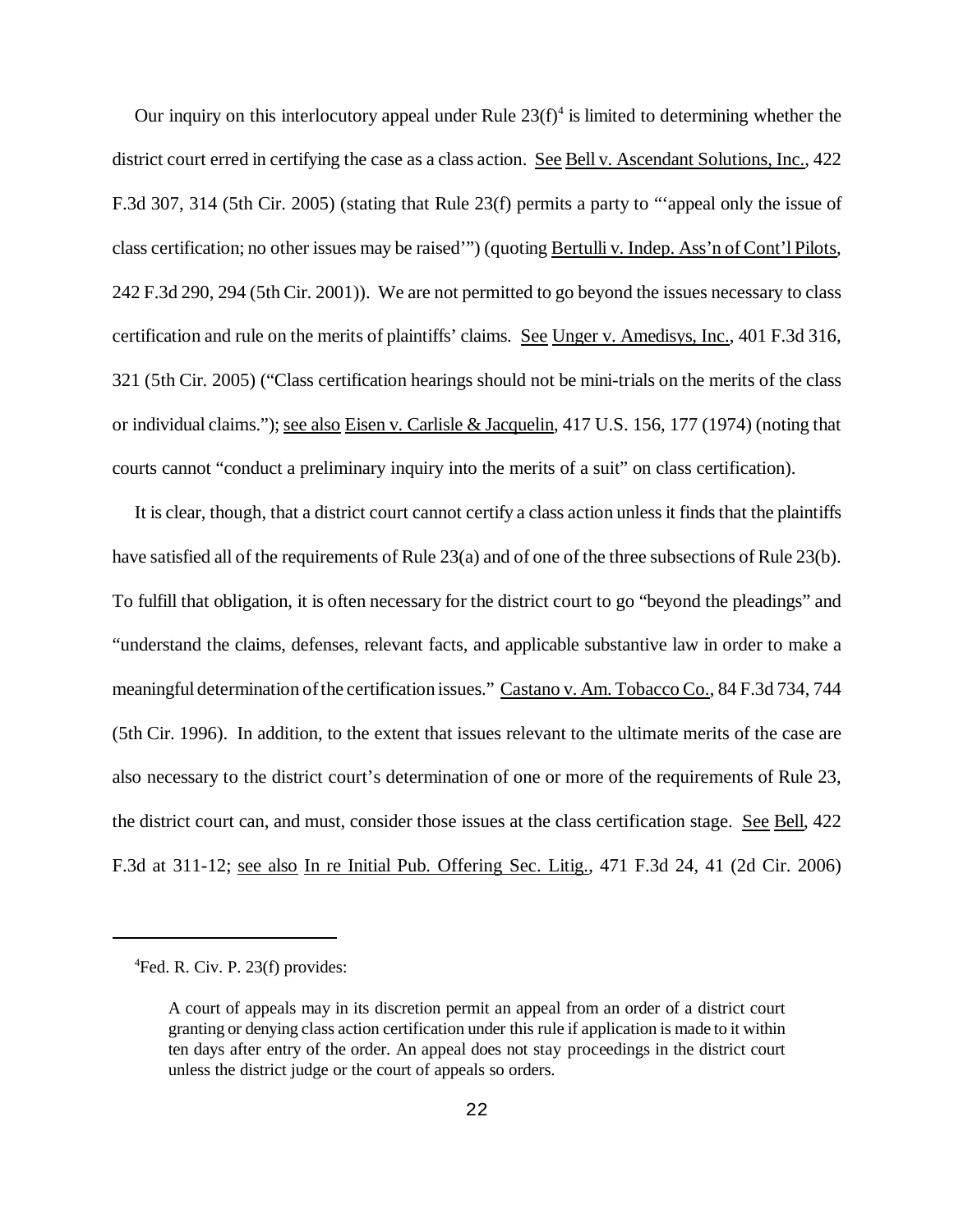("[T]here is no reason to lessen a district court's obligation to make a determination that every Rule 23 requirement is met before certifying a class just because of some or even full overlap of that requirement with a merits issue.").<sup>5</sup> By the same token, any such issues are also necessarily within the scope of our review on an interlocutory appeal of a district court's decision to certify a class. Like the district court, however, this court can consider issues relevant to the merits of the plaintiffs' claims only to the extent that such consideration is necessary to determine whether the proposed class satisfies the requirements of Rule 23. See Initial Pub. Offering, 471 F.3d at 41 ("[A] district judge should not assess any aspect of the merits unrelated to a Rule 23 requirement.") (emphasis added).

In the majority's view, one of the issues that this court can review on this interlocutory appeal is the district court's conclusion that a secondary actor can be held liable as a primary violator of Section 10(b) and Rule 10b-5 for its participation in a scheme to defraud, even though it does not make a direct public misrepresentation or have a duty to speak.<sup>6</sup> According to the majority, the

<sup>&</sup>lt;sup>5</sup>It is important to note that the factual findings made by the district court at the class certification stage are not binding on the trier of fact at trial. See Initial Pub. Offering, 471 F.3d at 41 ("[T]he determination as to a Rule 23 requirement is made only for purposes of class certification and is not binding on the trier of facts, even if that trier is the class certification judge."); Unger, 401 F.3d at 323 (stating that "the court's determination for class certification purposes may be revised (or wholly rejected) by the ultimate factfinder"); Gariety v. Grant Thornton, LLP, 368 F.3d 356, 366 (4th Cir. 2004) ("The findings made for resolving a class action certification motion serve the court only in its determination of whether the requirements of Rule 23 have been demonstrated.").

 $6$ The district court initially held that secondary actors can be liable under Section 10(b) and Rule 10b-5 based on deceptive acts not involving a direct public misstatement or a duty to speak when it denied certain defendants' motions to dismiss the Section 10(b) claims against them. See In re Enron Corp. Sec., Derivative & ERISA Litig., 235 F. Supp. 2d 549, 590-94 (S.D. Tex. 2002). In its opinion on class certification, the court reconsidered (and ultimately adhered to) its earlier views in light of recent developments in the case law, noting that it had "the power to reconsider such interlocutory decisions." See In re Enron Corp. Sec., Derivative & ERISA Litig., No. H-01-3624, 2006 U.S. Dist. LEXIS 43146, at \*155 n.84 (S.D. Tex. June 5, 2006). The district court did not, however, indicate at any point that it believed that its decision on that issue was relevant to any (continued...)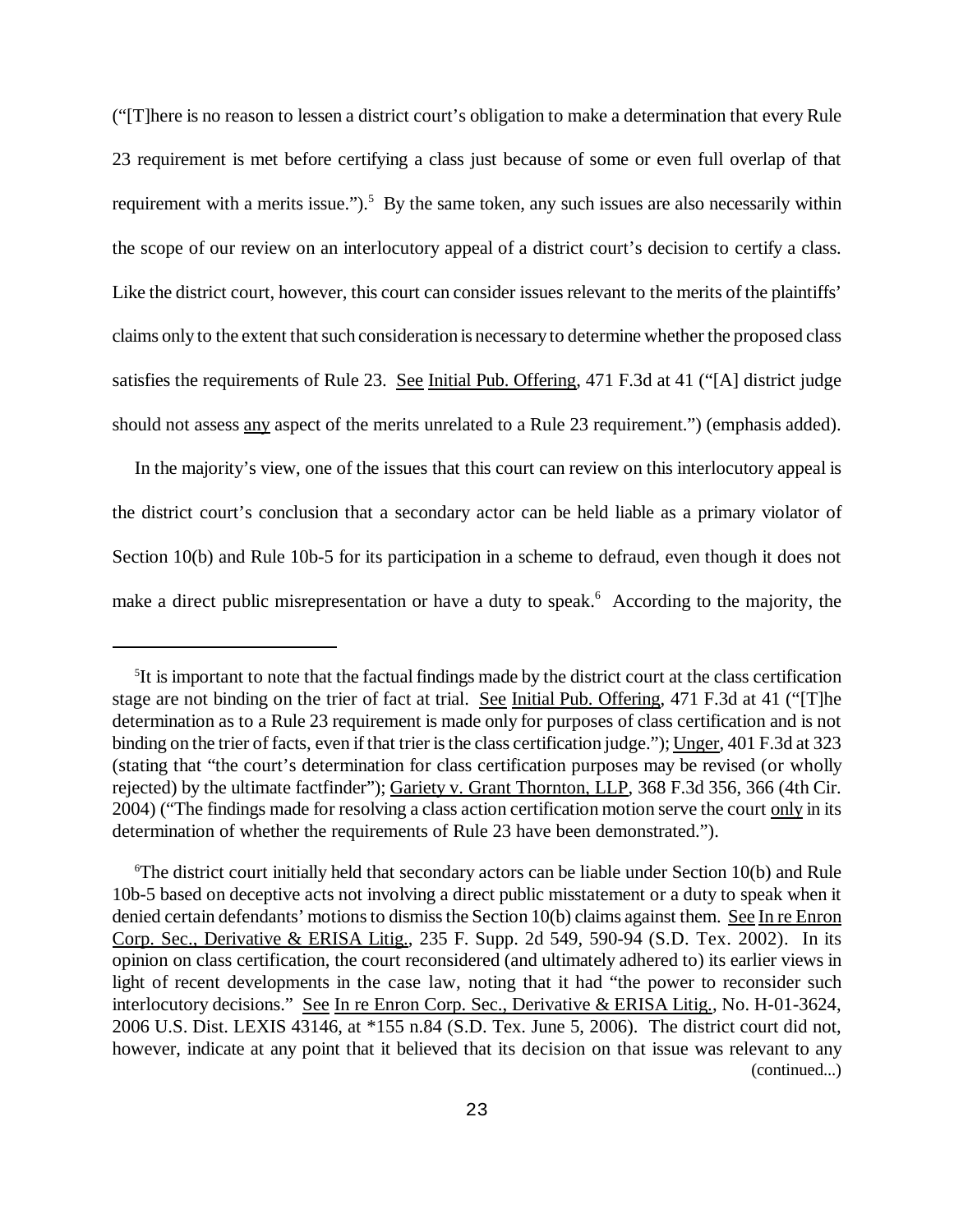district court's determination that secondary actors can violate Section 10(b) and Rule 10b-5 by engaging in "deceptive" acts without making a public misrepresentation or having a duty to speak implicates Rule  $23(b)(3)$ 's requirement that "questions of law or fact common to the members of the class predominate over any questions affecting only individual members." Fed. R. Civ. P. 23(b)(3). Without that finding, the majority states, the district court could not have concluded that the plaintiffs were entitled to a classwide presumption of reliance, and individual issues of reliance would overwhelmthe common, classwide issues, rendering class treatment inappropriate. Thus, the majority variously characterizes the district court's ruling on the scope of Section 10(b) liability as "integral" or "critical" to its class certification decision.

The majority opinion labors to create the impression of a relationship between the district court's decision that securities plaintiffs can state a Section 10(b) claim against a secondary actor who did not make any affirmative misstatements and the issue of whether the plaintiffs are entitled to rely on the fraud-on-the-market presumption of Basic Inc. v. Levinson, 485 U.S. 224 (1988). According to the majority, because the banks did not make public misstatements and had no duty to disclose vis-avis Enron's shareholders, their participation with Enron in fraudulent transactions that lacked any independent business purpose is beyond the reach of Section 10(b); because the banks' conduct is not actionable under Section 10(b), the plaintiffs cannot invoke a classwide presumption of reliance; and because reliance cannot be presumed on a classwide basis, individual issues of reliance predominate over common issues. In sum, the upshot of the majority's reasoning is that plaintiffs are not entitled to maintain a class action because the conduct for which they seek to recover — to take the

 $6$ (...continued) specific requirement of Rule 23.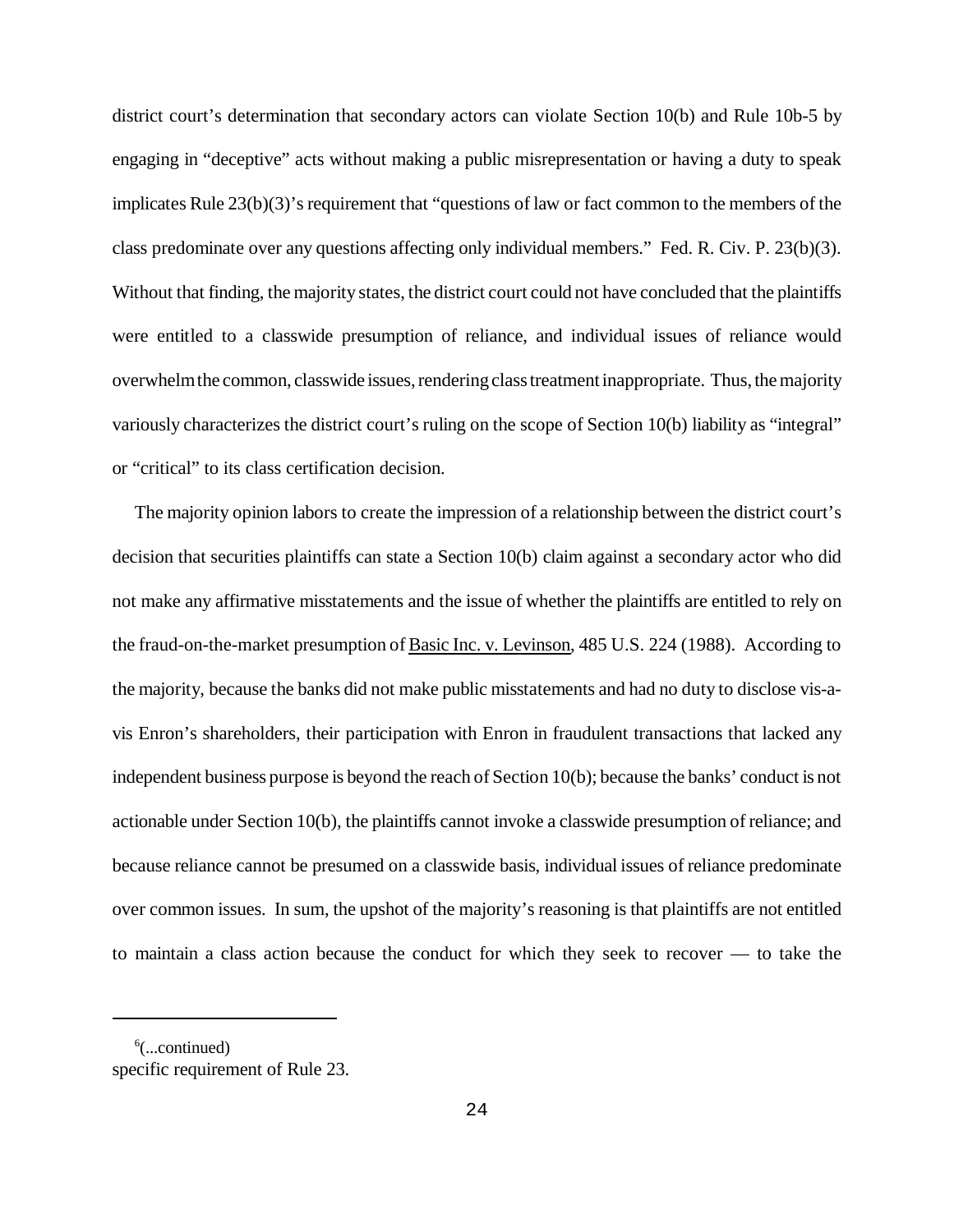majority's example, Merrill Lynch's alleged conduct in connection with the so-called "Nigerian Barges Transaction" — is not actionable under Section 10(b).

With the reasoning that underlies the majority's view set out in this manner, it becomes apparent that any link between the district court'sliability ruling and its application of the fraud-on-the-market presumption istangential at best. The question of whether the banks can be subject to Section 10(b) liability without making public misrepresentations is by no means necessarily related to the applicability of the fraud-on-the-market presumption of reliance. Although it is true that the fraudon-the-market presumption requires that there be a public misrepresentation upon which the market can rely, in this case, there were certainly public misrepresentations that arose out of the banks' allegedly fraudulent transactions with Enron; the rub, of course — and the banks' primary argument for why they are not subject to Section 10(b) liability — is that Enron, not the banks, conveyed the misrepresentations to the market. According to the banks, because they made no public statements, they are, at worst, aiders and abettors of Enron's fraud. The plaintiffs counter by asserting, among other things, that the banks' allegedly fraudulent conduct is not immunized simply because their joint scheme to defraud affected the market only through Enron's public statements.

The majority's leap to reach and resolve this dispute — which is strictly a question about the substantive reach of Section 10(b) — at the certification stage overlooks a key fact: Regardless of whether this court ultimately agrees with the district court that the banks' alleged actions are "deceptive" acts within the meaning of Section 10(b), those actions affected the market via Enron's public misrepresentations. Thus, this court can determine whether the plaintiffs are entitled to the fraud-on-the-market presumption without delving into the district court's decision that the banks' conduct is covered by Section 10(b). Viewed in this light, there is little doubt that in this case the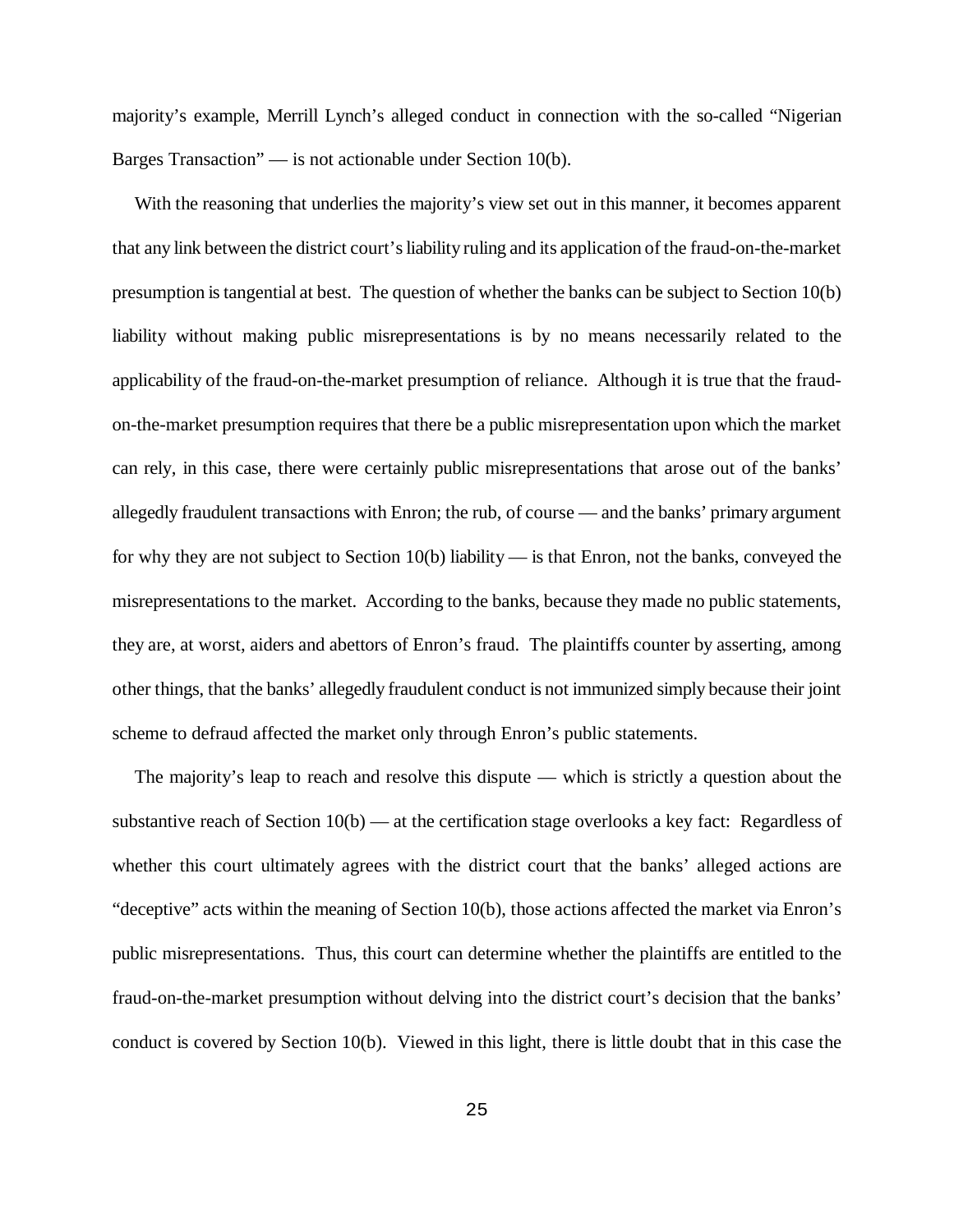element of transaction causation, or reliance, can be satisfied by the market's reliance on Enron's public representations of its financial health and/or its statements about the transactions in question. See Simpson v. AOL Time Warner Inc., 452 F.3d 1040, 1052 (9th Cir. 2006) ("[A] plaintiff may be presumed to have relied on th[e] scheme to defraud if a misrepresentation, which necessarily resulted from the scheme and the defendant's conduct therein, was disseminated into an efficient market and was reflected in the market price."); In re Parmalat Sec. Litig., 376 F. Supp. 2d 472, 509 (S.D.N.Y. 2005) (applying fraud-on-the-market presumption to claims against secondary actors even though only issuer made public misrepresentations to the market). Accordingly, this court can assess whether a classwide presumption of reliance applies in this case without first considering the district court's merits ruling on the scope of Section 10(b) liability. I would therefore find that the latter issue is beyond the permissible scope of our limited, interlocutory review under Rule 23(f).

The majority is, of course, correct in some sense — if the banks engaged in no conduct within the reach of Section 10(b), then the plaintiffs cannot prevail against them in a class action. But the plaintiffs' inability to proceed under such circumstances would have nothing to do with the need to prove reliance on an individual basis. When this court decides, on a common, classwide basis, as the majority doestoday, that the banks' alleged conduct is non-actionable as a matter oflaw, it is dubious to then claim that we are actually finding only that individual issues of reliance predominate over common issues. Under the majority's reasoning, individual questions of reliance do not predominate; rather, reliance is simply irrelevant, because no plaintiff can, on an individual or a class basis, establish that the banks engaged in any actionable conduct.

The mere fact that the resolution of a merits issue against a putative class of plaintiffs would, by definition, preclude the maintenance of a class action simply cannot be sufficient to warrant review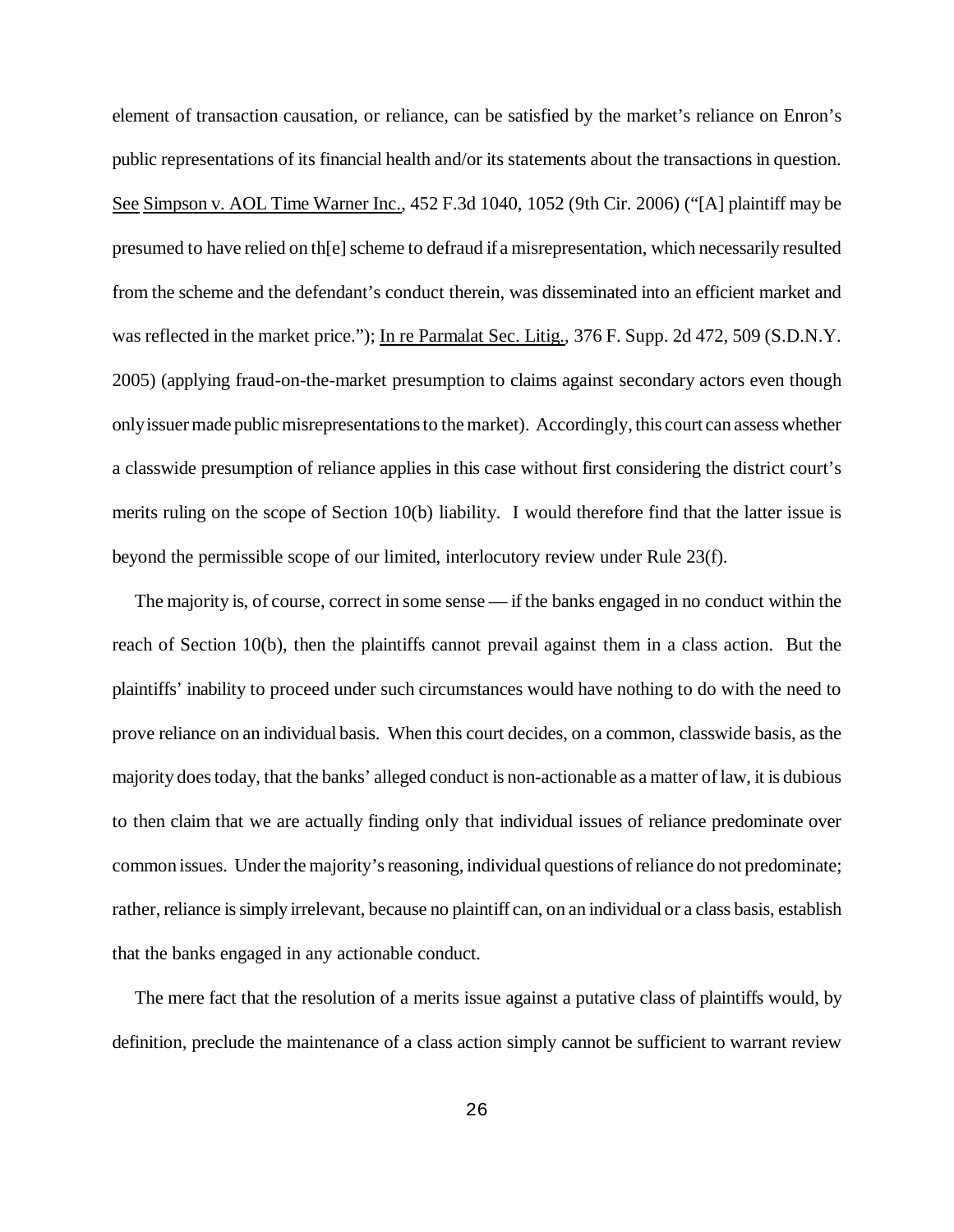of that issue on an interlocutory appeal. Under such a rule, the resolution of any Rule 12(b)(6) issue would then become fair game for Rule 23(f) review. The D.C. Circuit has rejected just such a "butfor" approach to Rule 23(f) appeals. In In re: Lorazepam & Clorazepate Antitrust Litigation, 289 F.3d 98, 107 (D.C. Cir. 2002), the court refused to grant a Rule 23(f) appeal despite the petitioner's assertionsthat the plaintiff class memberslacked antitrust standing to maintain the suit. In a passage that is particularly pertinent to this case, the court explained that Rule 23(f) does not permit review of every issue that, if resolved against the plaintiffs, would destroy the class action:

Mylan's effort to recast its Rule  $12(b)(6)$  arguments as a challenge to class certification on the ground that a class of direct purchasers lacks antitrust standing, isto no avail. That Mylan's argument as to antitrust standing may dispose of the class as a whole and thereby preclude a lawsuit by direct purchasers goes well beyond the purpose ofRule 23(f) review because it is unrelated to the Rule 23 requirements. The fact that Mylan's challenge would be dispositive of the class action is not unlike a variety of issues of law on the merits of a class action because of the very nature of commonality; review of such issues would expand Rule 23(f) interlocutory review to include review of any question raised in a motion to dismiss that may potentially dispose of a lawsuit as to the class as a whole. This result would inappropriately mix the issue of class certification with the merits of a case, which do not warrant interlocutory review pursuant to Rule 23(f). What matters for purposes of Rule 23(f) is whether the issue is related to class certification itself . . . .

Id. (internal citation omitted).

The relationship between the banks' potential Section 10(b) liability and class certification in this case is no closer than the relationship between antitrust standing and class certification described in Lorazepam. Despite the majority's claims to the contrary, as I explained above, whether the banks' conduct can give rise to a Section 10(b) action under any circumstances need not be decided in order to determine whether the plaintiffs are entitled to invoke Basic's presumption of reliance, and it is therefore not sufficiently related to any of Rule 23's class action requirements to warrant interlocutory review.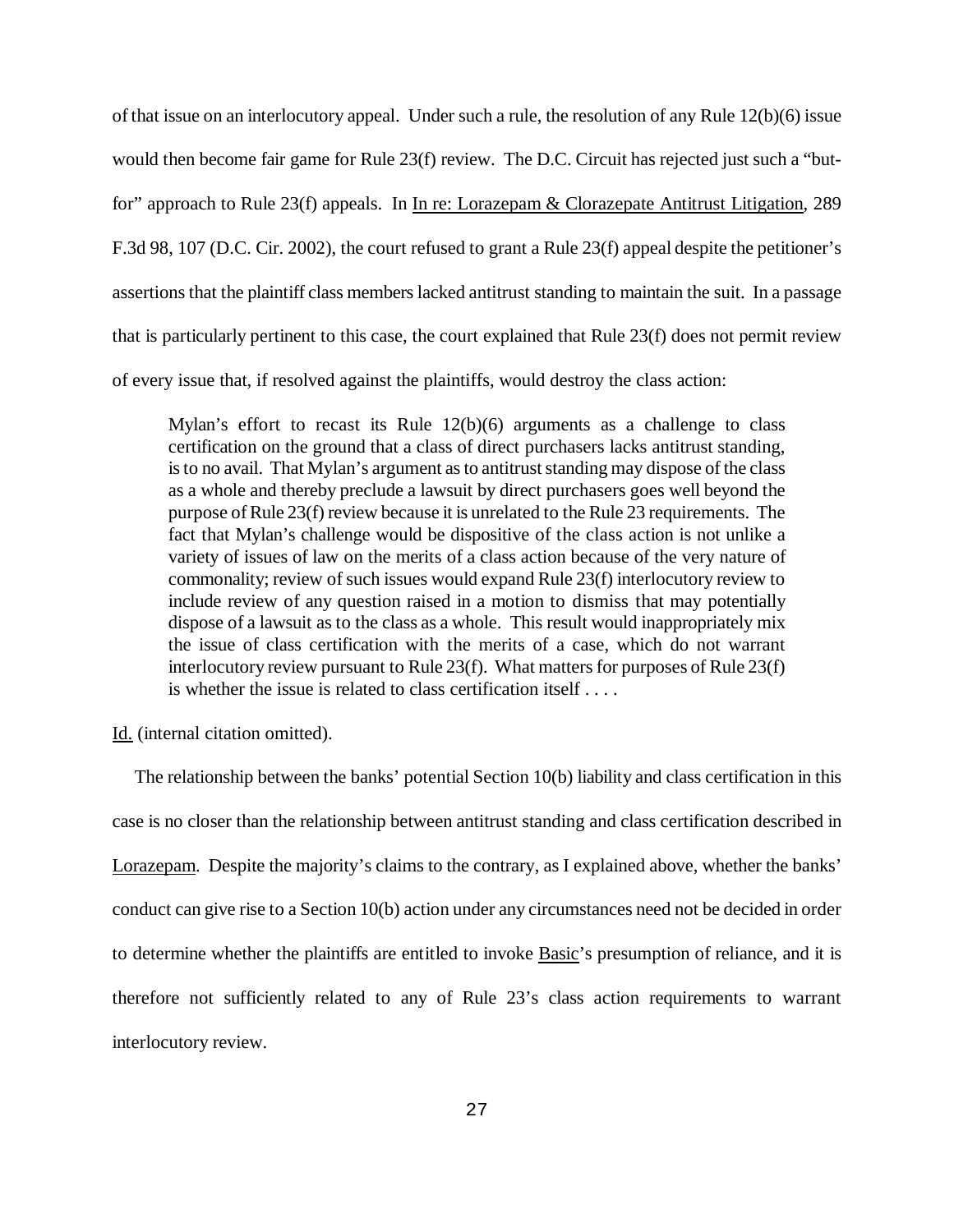Even were it appropriate for this court to consider whether the banks' alleged conduct can constitute a primary violation of Section 10(b) and Rule 10b-5, the majority errs by defining the term "deceptive" in Section 10(b) in an unduly restrictive fashion.

Based on language gathered from inapposite Supreme Court decisions, the majority opinion concludes that the Supreme Court has defined "deceptive" in a manner that both departs from the plain meaning of the word and reduces Section 10(b)'s flexible prohibition on "directly or indirectly" using or employing any "deceptive device or contrivance"<sup>7</sup> to a much more circumscribed prohibition that applies only to specific misrepresentations or omissionsin breach of an affirmative duty to speak. Having arrived at this narrow definition of deceptive acts, the majority opinion then finds that, because the banks did not make misrepresentations or have a duty to speak, Section 10(b) does not reach their conduct, and imposing liability on themwould be indistinguishable fromthe type of aiding and abetting liability barred by Central Bank of Denver, N.A. v. First Interstate Bank of Denver, N.A., 511 U.S. 164 (1994).<sup>8</sup>

Such a narrow interpretation of Section 10(b) is neither compelled nor justified by Supreme Court precedent. The majority's conclusion hinges almost entirely on its determination that a court considering the reach of Section 10(b) cannot give the term "deceptive" (in the phrase "manipulative

<sup>&</sup>lt;sup>7</sup>Section 10(b) also prohibits any "manipulative" device or contrivance, but I do not take issue with the majority opinion's conclusion that the banks' alleged conduct in this casewas not "manipulative," as that term is used in Section  $10(b)$ . See supra, at  $\qquad$ .

<sup>&</sup>lt;sup>8</sup>Although this issue is commonly framed as whether liability can be imposed consistent with the Central Bank decision, Central Bank itself establishes relatively little about the reach of Section 10(b). The plaintiffs in that case alleged only that Central Bank aided and abetted a violation of Section 10(b); the plaintiffs did not claim that the bank was liable as a primary violator of the statute. See Central Bank, 511 U.S. at 191 ("Respondents concede that Central Bank did not commit a manipulative or deceptive act within the meaning of § 10(b).").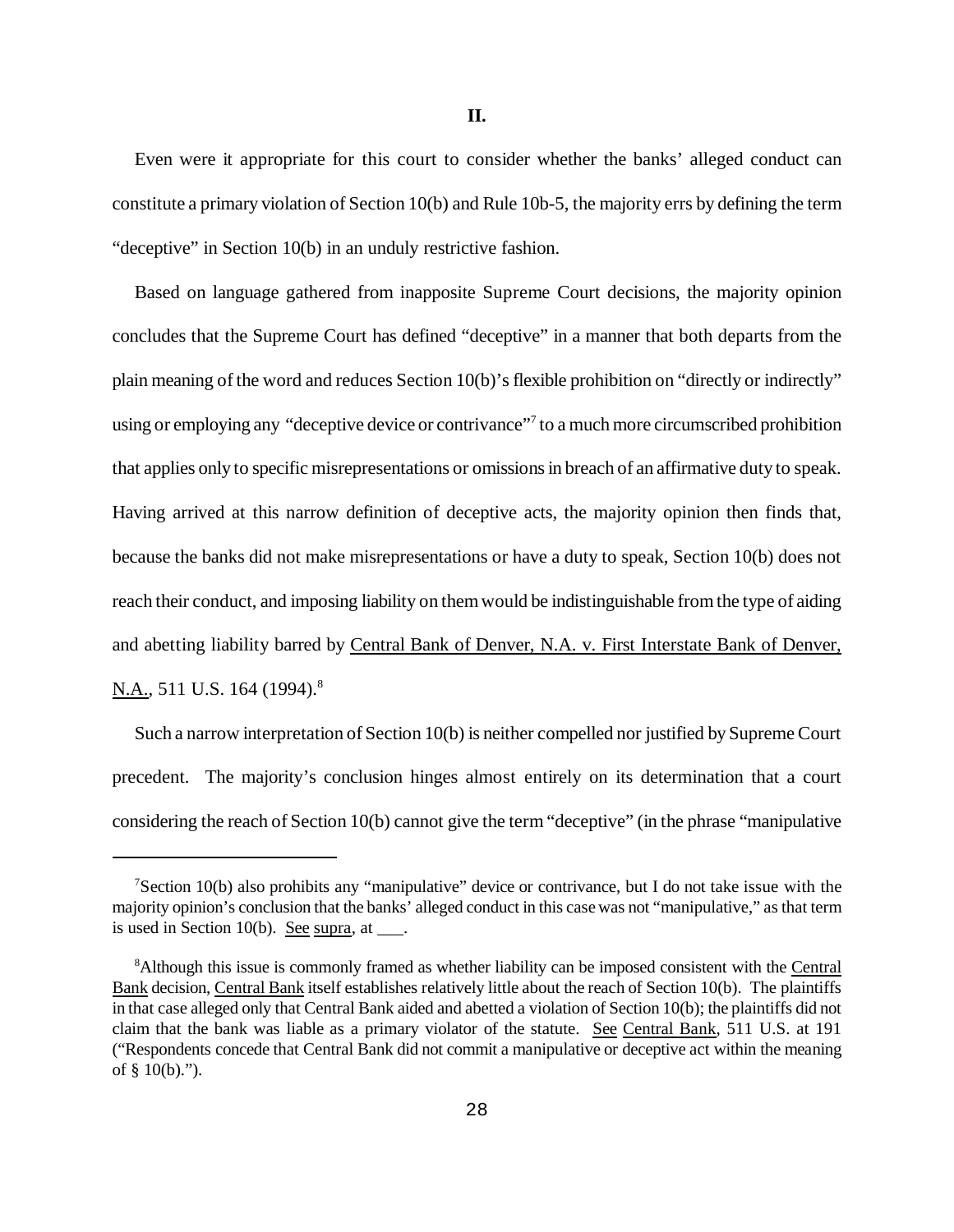or deceptive device or contrivance") its commonly understood, or dictionary, meaning,<sup>9</sup> because the Supreme Court has told us that a defendant acts deceptively only if it makes a misrepresentation or remains silent in the face of a duty to disclose. The majority opinion relies primarily on Chiarella v. United States, 445 U.S. 222 (1980), and United States v. O'Hagan, 521 U.S. 642 (1997), to support this narrow view of the statutory language. The majority's view is not implausible — some statements in Chiarella, O'Hagan, and other cases can be read together to support the majority's position<sup>10</sup> — but neither is it compelling, and the passages upon which the majority relies fall far short of establishing that the Supreme Court has limited Section 10(b)'s prohibition on "deceptive" practices exclusively to misrepresentations or omissions.

Neither Chiarella nor O'Hagan purported to hold that a person can never engage in "deceptive" action through conduct, rather than speech or nondisclosure. In those cases, the Court held that a person who trades on non-public information violates Section 10(b) only if he breaches a duty to disclose, either to the source of the information or to the other party to the trade. See O'Hagan, 521 U.S. at 654-56; Chiarella, 445 U.S. at 235.<sup>11</sup> Those cases, however, dealt only with insider trading

<sup>&</sup>lt;sup>9</sup>Reference to the common, dictionary definition is, incidentally, the approach that the Supreme Court has used to define the words "manipulative," "device," and "contrivance." See Ernst & Ernst v. Hochfelder, 425 U.S. 185, 199 & nn.20-21 (1976).

 $10$ It is unsurprising that the Supreme Court's decisions generally speak of misrepresentations or omissions, as they are typically the means through which fraudulent conduct reaches the market. As Judge Kaplan remarked in Parmalat, "[A]ny deceptive device or practice, other than one involving manipulative trading activity, logically requires that somebody misrepresent or omit something at some point, even though the device could entail more than the misrepresentation." Parmalat, 376 F. Supp. 2d at 497.

<sup>&</sup>lt;sup>11</sup>Also central to those cases, however, was the Chiarella court's observation that entering into a transaction on the basis of unequal information, while perhaps unfair, is not inherently fraudulent or deceptive in any sense of those words. See Chiarella, 445 U.S. at 232 ("[N]ot every instance of financial unfairness constitutes fraudulent activity under § 10(b)."); id. at 233 ("[N]either the Congress nor the Commission ever has adopted a parity-of-information rule.").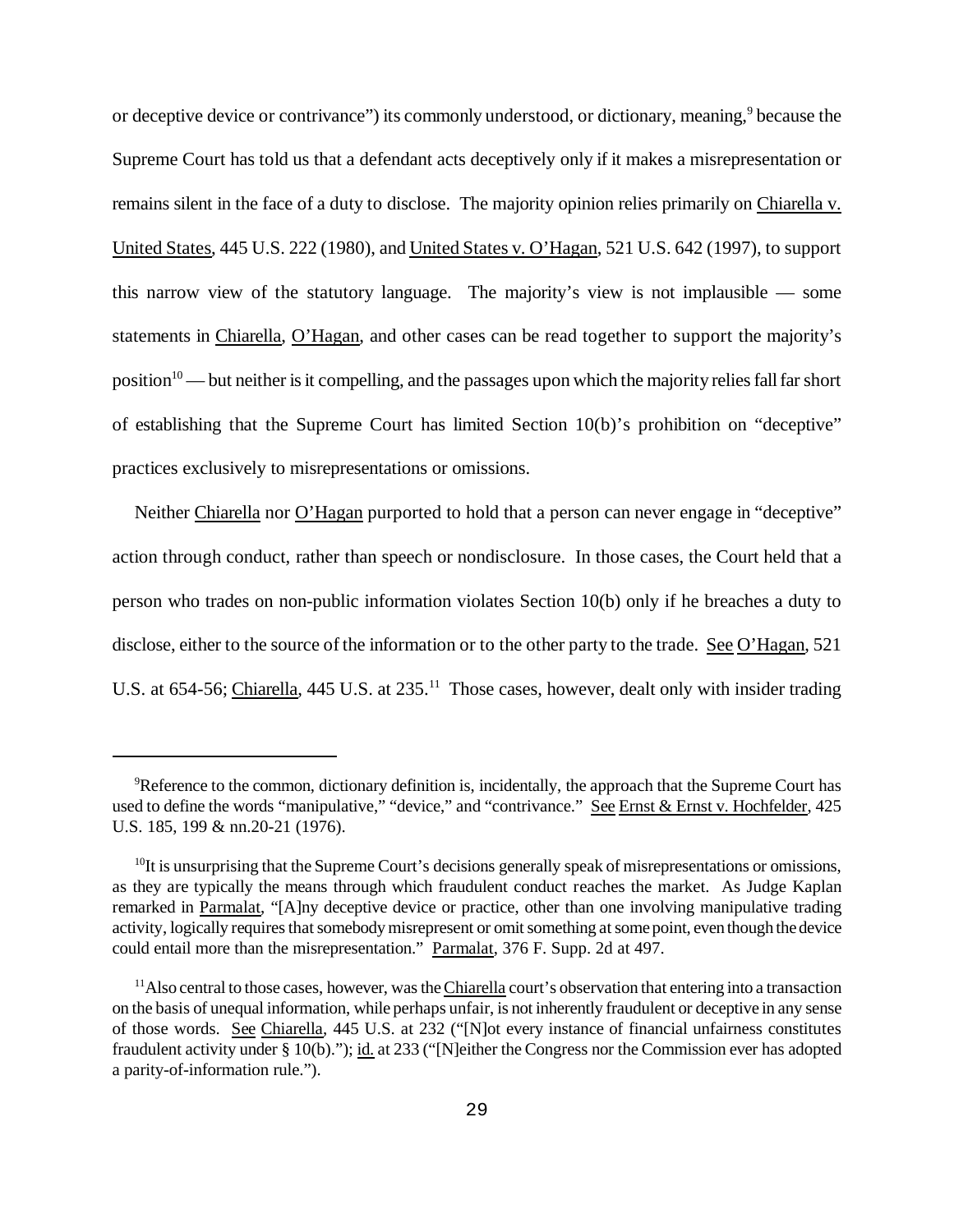— the defendants in those cases were prosecuted only for their silence, i.e., their failure to disclose that they possessed material information that other investors in the market did not possess. Neither of those cases involved allegations of a multi-party scheme to defraud. Here, by contrast, the plaintiffs assert that the banks engaged in a scheme with Enron whereby they structured and entered into wholly fraudulent transactions that were designed for the sole purpose of falsifying Enron's financial results. Nothing in Chiarella or O'Hagan forecloses the conclusion that Section 10(b) can reach "deceptive" conduct that is not in the form of a misrepresentation or omission in cases, like this one, that involve large-scale schemes to defraud.

Nor do any of the Supreme Court's other decisions establish that fraudulent conduct is beyond the reach of Section 10(b) simply because it affects the market only through the misrepresentations of another participant in the fraudulent scheme. As noted above, Central Bank itself did not reach this question because the plaintiffs in that case asserted only that the defendant's conduct amounted to aiding and abetting. Moreover, language from other of the Court's opinions affirmatively indicates that "deceptive" conduct need not always be in the form of a misrepresentation or an omission. See Santa Fe Indus., Inc. v. Green, 430 U.S. 462, 475-76 (1977) (explaining that the Court's prior cases all "included some element of deception," and did not "support the proposition . . . that a breach of fiduciary duty bymajority stockholders, without any deception, misrepresentation, or nondisclosure, violates the statute and the Rule") (emphasis added).

Because the Supreme Court has not, as the majority opinion maintains, narrowly defined the term "deceptive" to capture only direct misrepresentations or omissions, this court must construe the disputed statutory language "not technically and restrictively, but flexibly to effectuate its remedial purposes." SEC v. Zandford, 535 U.S. 813, 819 (2002) (internal quotation marks omitted). In light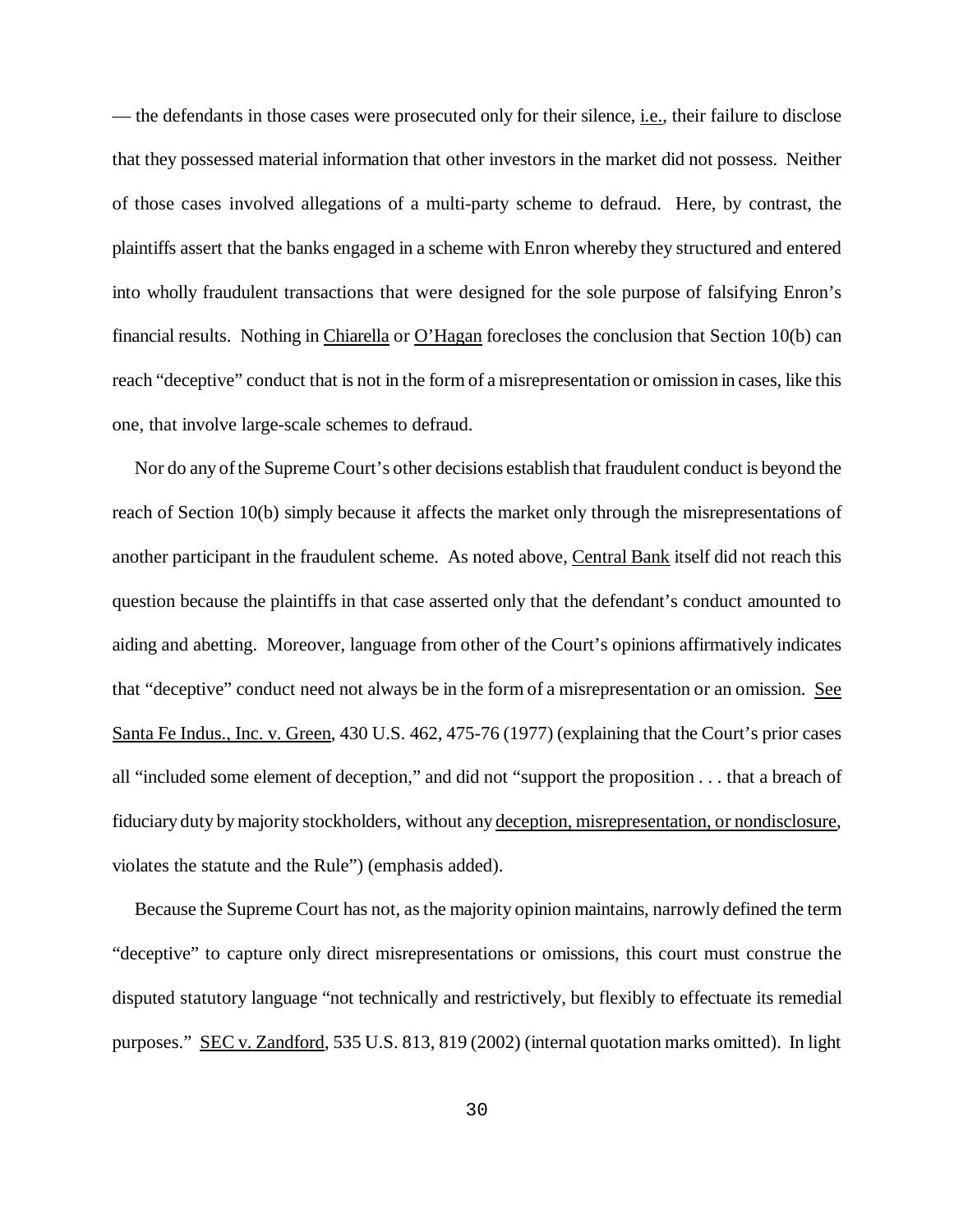of this canon of interpretation, I see no basis for the majority opinion's strict, narrow reading, and I agree with the district court, the Ninth Circuit, Judge Kaplan, and the SEC that Section 10(b)'s prohibition on directly or indirectly employing any "deceptive device or contrivance" can reach secondary actors who, with scienter, engage in fraudulent transactions that are used to inflate an issuer's financial results. See Simpson, 452 F.3d at 1050 ("If a defendant's conduct or role in an illegitimate transaction has the principal purpose and effect of creating a false appearance of fact in the furtherance of a scheme to defraud, then the defendant is using or employing a deceptive device within the meaning of § 10(b)."); Enron, 2006 U.S. Dist. LEXIS 43146, at \*167-74 (adopting SEC view "that a deceptive act includes a transaction whose principalpurpose and effect isto create a false appearance of revenues, which can be accomplished by acts as well as bywords") (internal quotation marks omitted); Parmalat, 376 F. Supp. 2d at 502-03.<sup>12</sup>

## **III.**

The investment banks also assert that the district court erred by failing to apply this court's decision in Greenberg v. Crossroad Systems, Inc., 364 F.3d 657 (5th Cir. 2004), to determine whether the plaintiffs could proceed under the fraud-on-the-market theory. In Greenberg, a panel of this court held that plaintiffs who seek to invoke the fraud-on-the-market presumption of reliance must show both that the misrepresentations made to the market were "non-confirmatory," *i.e.*, that they did not simply confirm the market's expectations, and that the misrepresentations actually

<sup>&</sup>lt;sup>12</sup>Although those courts that have found that Section 10(b) can reach conduct of the type alleged here have developed different formulations of the standard for liability, see Simpson, 452 F.3d at 1048 & n.5, I agree with the majority that any such distinctions are not relevant to this interlocutory appeal. See supra, at n.25.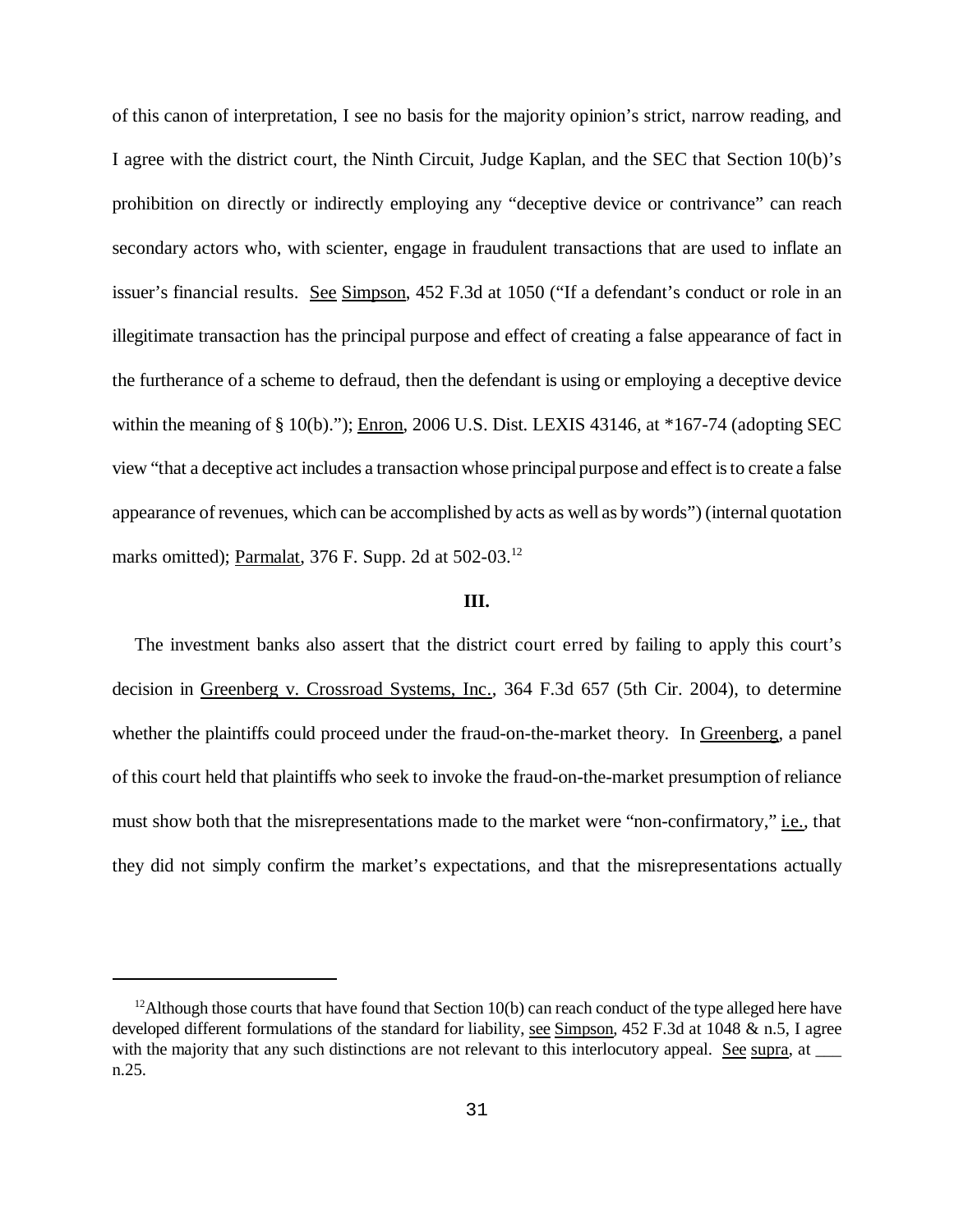affected the market price of the securities in question. See id. at 665-66.<sup>13</sup>

In itsJune 5, 2006 opinion, the district court declined to applyGreenberg to this case. The district court concluded that Greenberg applies only to cases under Rule 10b-5(b) involving misrepresentations, not to cases like this one involving a scheme to defraud under Rule 10b-5(a) or (c). See Enron, 2006 U.S. Dist. LEXIS 43146, at \*287-88. On appeal, the plaintiffs proffer several additional reasons whyGreenberg does not mandate reversal. Plaintiffs assert that (1) Greenberg does not apply to cases like this one, where the alleged scheme to defraud stems from the defendants' fraudulent efforts to conceal from the market information that would show that the issuer is not actually meeting the market's expectations; (2) Greenberg should not be read to saddle plaintiffs with the burden of showing that the alleged misrepresentations actually changed the market price of the issuer's securities; and (3) Greenberg's requirements have, in any event, been satisfied in this case.

I agree with the plaintiffs that this court cannot use Greenberg to relieve the defendants of the burden, allocated to them in Basic and in subsequent decisions of this court, of rebutting the fraud-onthe-market presumption. In Basic itself, the Supreme Court was unmistakably clear that the defendant has the burden of rebutting the presumption of reliance:

Any showing that severs the link between the alleged misrepresentation and either the price received (or paid) by the plaintiff, or his decision to trade at a fair market price, will be sufficient to rebut the presumption of reliance. For example, if [defendants] could show that the "market makers" were privy to the truth about the merger discussions here with Combustion, and thus that the market price would not have been affected by their misrepresentations, the causal connection could be broken: the basis for finding that the fraud had been transmitted through market price would be gone.

 $13$ This required showing is in addition to Basic's requirements that plaintiffs show that (1) there were material, public misrepresentations; (2) the securities in question traded in an efficient market; and (3) the plaintiffs traded in the securities in question between the date of the misrepresentations and the date on which the truth was disclosed to the market. See Greenberg, 364 F.3d at 661.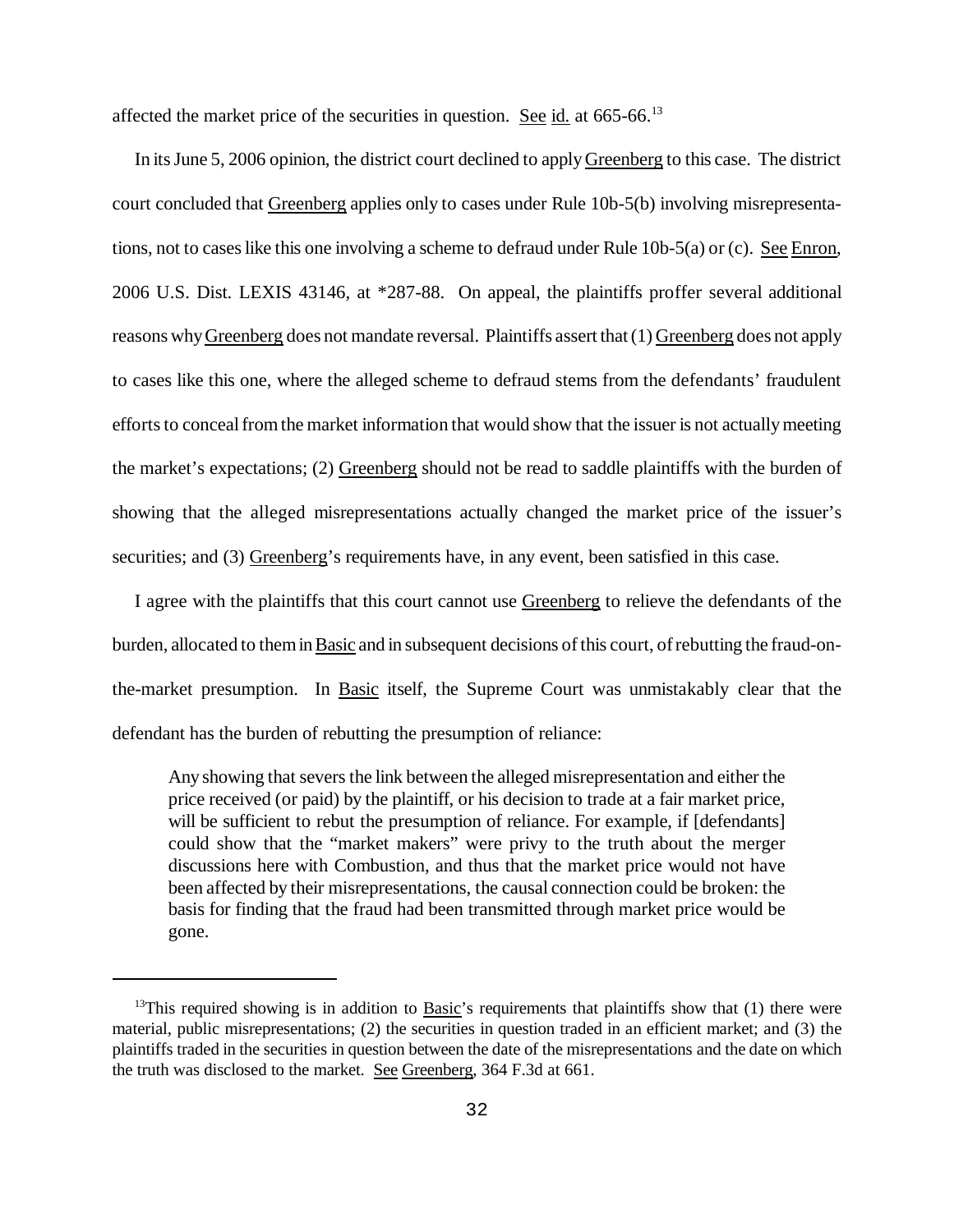Basic, 485 U.S. at 248; see also id. at 245 ("Arising out of considerations of fairness, public policy, and probability, as well as judicial economy, presumptions are also useful devices for allocating the burdens of proof between parties."). The clear import of Basic was not lost on this court. In Fine v. American Solar King Corp., 919 F.2d 290, 299 (5th Cir. 1990), this court recognized that the defendant could rebut Basic's presumption of reliance only by showing: "(1) that the nondisclosures did not affect the market price, or (2) that the Plaintiffs would have purchased the stock at the same price had they known the information that was not disclosed; or (3) that the Plaintiffs actually knew the information that was not disclosed to the market."

This court's more recent decisions, including Greenberg, have at least professed fidelity to Basic's burden-shifting approach. In Greenberg, the court described the fraud-on-the-market presumption as follows:

Under this theory, reliance on the statement is rebuttably presumed if the plaintiffs can show that (1) the defendant made public material misrepresentations, (2) the defendant's shares were traded in an efficient market, and (3) the plaintiffs traded shares between the time the misrepresentations were made and the time the truth was revealed. The Defendants may rebut this presumption by "[a]ny showing that severs the link between the alleged misrepresentation and either the price received (or paid) by the plaintiff, or his decision to trade at fair market price[.]"

Greenberg, 364 F.3d at 661-62 (quoting Basic, 485 U.S. at 247) (alterations in original) (internal citations and footnote omitted). In parts IV and V of its opinion, however, the Greenberg panel changed course and found that it is actually the plaintiffs' affirmative burden to show, as a prerequisite to the application of the presumption, that the defendant's misrepresentation actually moved the market price of the security in question:

We are satisfied that plaintiffs cannot trigger the presumption of reliance by simply offering evidence of any decrease in price following the release of negative information. Such evidence does not raise an inference that the stock's price was actually affected by an earlier release of positive information. To raise an inference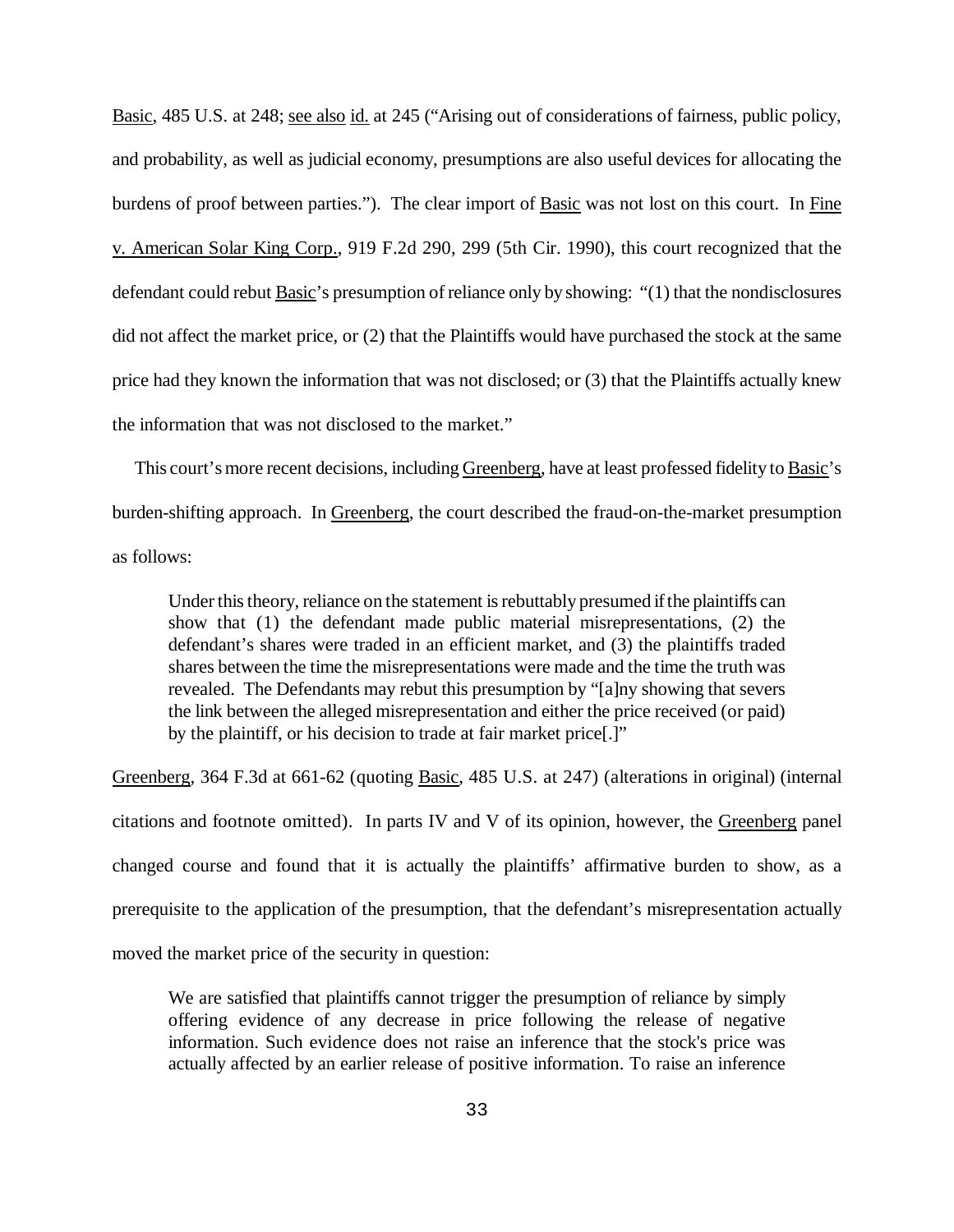through a decline in stock price that an earlier false, positive statement actually affected a stock's price, the plaintiffs must show that the false statement causing the increase was related to the statement causing the decrease.

Id. at 665; see also id. at 663 (referring to the plaintiffs' "burden in a fraud-on-the-market case to show that a stock's price was actually affected by an allegedly false statement").

Greenberg appears to have mistakenly relied on this court's earlier decision in Nathenson v. Zonagen Inc., 267 F.3d 400 (5th Cir. 2001), as the authority for its decision to relieve securities defendants of the burden of rebutting the fraud-on-the-market presumption. In Nathenson, a panel of this court held that "where the facts properly considered by the district court reflect that the information in question did not affect the price of the stock then the district court may properly deny fraud-on-the-market based recovery." Nathenson, 267 F.3d at 415. Nathenson did not, however, expressly purport to convert the defendant's burden of rebutting the fraud-on-the-market presumption — by, for example, showing that the alleged misrepresentation had no effect on the market price of the security — into a burden on the plaintiff to show that the misrepresentation did affect the price of the security. Rather, the panel in Nathenson simply determined that a district court did not err when it found that the allegations of the plaintiffs' complaint affirmatively demonstrated that the misrepresentations in question did not affect the price of the issuer's stock. Id. at 414, 417-18. In other words, the plaintiffs in Nathenson affirmatively pleaded themselves out of the fraud-on-themarket presumption. Thus, Nathenson lends no support to the view that securities plaintiffs can invoke the fraud-on-the-market presumption only if they first affirmatively demonstrate that the market moved in response to the alleged misrepresentation.

Because the Greenberg panel's decision to reallocate the burdens in fraud-on-the-market cases conflicts not only with Basic, but also with earlier decisions of this court, such as Fine, I would follow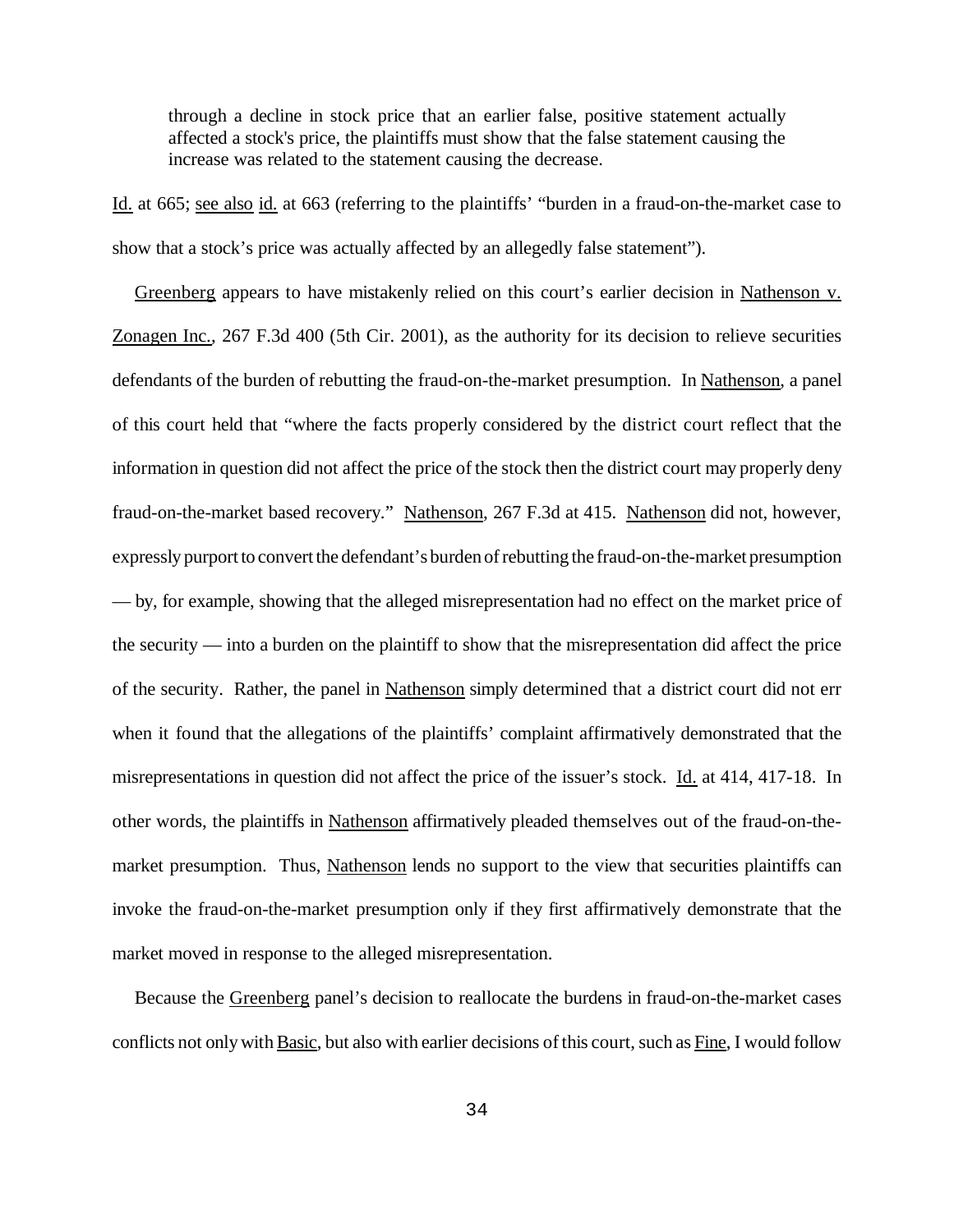those decisions and hold that the defendant retains the burden of rebutting Basic's presumption of reliance. See, e.g., Modica v. Taylor, 465 F.3d 174, 183 (5th Cir. 2006) ("When panel opinions appear to conflict, we are bound to follow the earlier opinion.'") (quoting H&D Tire & Auto.- Hardware, Inc. v. Pitney Bowes Inc., 227 F.3d 326, 330 (5th Cir. 2001)); cf. Unger, 401 F.3d at 322 n.4 ("[I]t is the Supreme Court's job to overrule Basic, in the absence of outright conflict with the Private Securities Litigation Reform Act.") (citation omitted). The banks do not appear to have satisfied that burden on the record before us.<sup>14</sup>

### **IV.**

The banks argue that the district court erroneously determined that any defendant found to have

knowingly violated the securities laws could be held jointly and severally liable for all of the losses

Thus, there appears to be no basis in Nathenson or otherwise for Greenberg's conclusion that false "confirmatory" statements can never support a claim proceeding under a fraud-on-the-market theory.

<sup>&</sup>lt;sup>14</sup>Greenberg also purports to require that the plaintiffs establish that the defendant's false statement was "non-confirmatory" — i.e., that it did not simply confirm the market's preexisting expectations about, for example, the size of the issuer's quarterly earnings — before the fraud-on-the-market presumption can apply. See Greenberg, 364 F.3d at 665-66. According to the Greenberg panel, the market cannot rely on allegedly false "confirmatory" statements because "confirmatory information has already been digested by the market and will not cause a change in the stock price." Id.; see also id. at 666 ("Because the presumption of reliance is based upon actual movement of the stock price, confirmatory information cannot be the basis for a fraud-onthe-market claim.").

This requirement from Greenberg appears to be based on a misinterpretation of this court's earlier decision in Nathenson. The Nathenson panel stated that, in certain "special circumstances," such as when an issuer provides false information that confirms the market's expectations, the market can rely on those false statements, even though the market price may not change at the time of the false "confirmatory" statement. See Nathenson, 267 F.3d at 319. Rather, the statement's effect on the market price will show only when the falsity of the statement is later disclosed and the market price declines. See id.

This makes sense: if the market expects earnings of \$1.00 per share, then the share price might not move in response to a false public statement confirming that the issuer earned \$1.00 pershare (even though the issuer in fact lost \$.50 per share). The lack of movement does not, however, mean that the false statement had no actual effect on the share price. Had the issuer truthfully disclosed its loss of \$.50 per share to a market that expected earnings of \$1.00 per share, the share price would have declined, rather than remaining steady; the false "confirmatory" statement actually affected the share price by keeping it artificially high in a situation where a truthful statement would have caused the share price to decline. As the Nathenson court suggested, the effect that the false statement had on the share price in such a case can be shown when the falsity of the statement is disclosed and the share price declines. See id.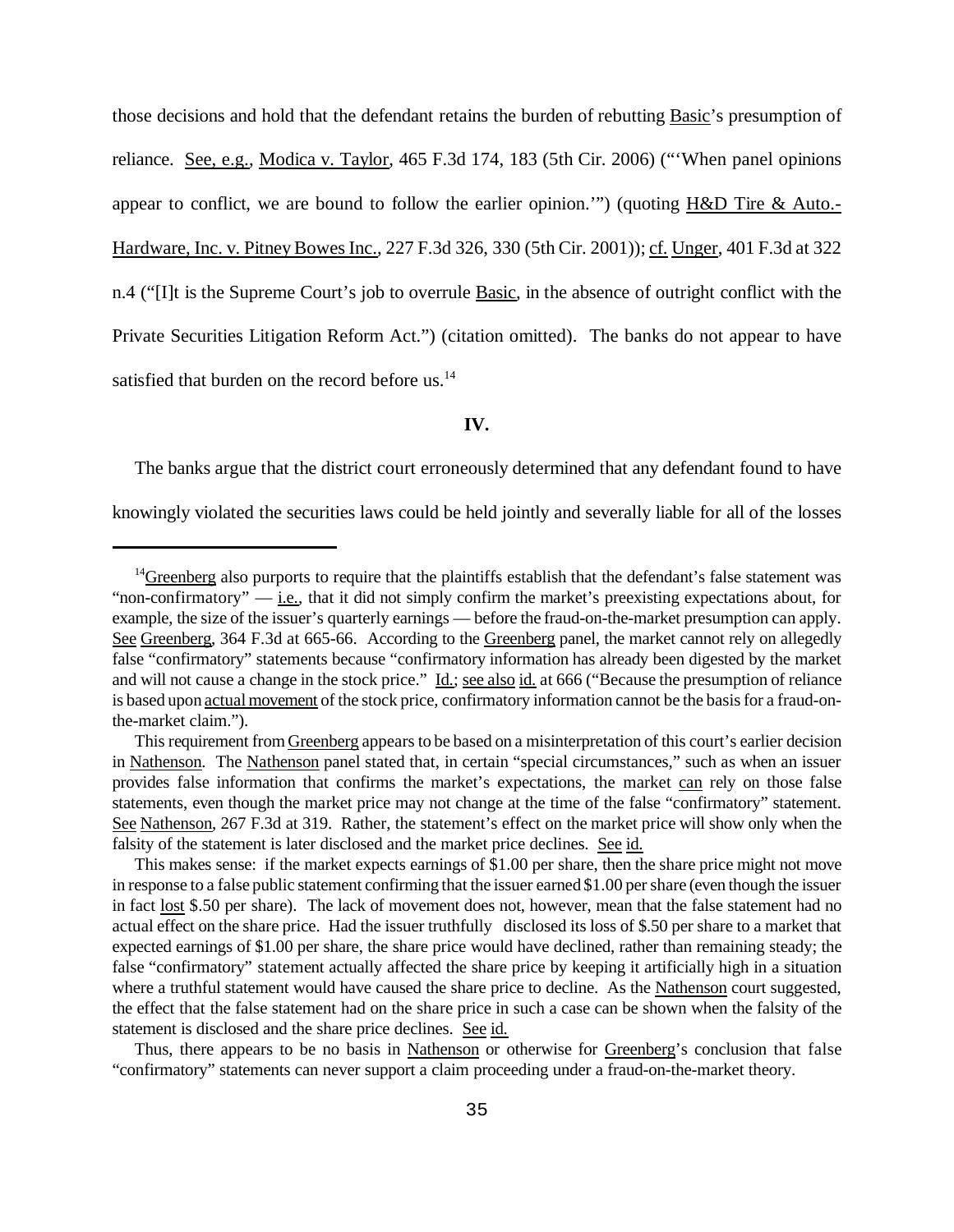caused by Enron's entire overarching fraudulent scheme. The banks assert that without this erroneous legal conclusion, the district court could not have found that the proposed class satisfied Rule  $23(b)(3)$ 's predominance requirement or the manageability aspect of Rule  $23(b)(3)$ 's superiority requirement.<sup>15</sup>

Before the enactment of the PSLRA, the general rule in Section  $10(b)$  actions was that defendants found to have violated Section 10(b) or Rule 10b-5 were jointly and severally liable for all of the plaintiff's damages. See, e.g., Musik, Peeler & Garrett v. Employers Ins. of Wausau, 508 U.S. 286, 292 (1993) (noting that violators "share joint liability for that wrong under a remedial scheme established by the federal courts"); TBG, Inc. v. Bendis, 36 F.3d 916, 927 (10th Cir. 1994); G.A. Thompson & Co. v. Partridge, 636 F.2d 945, 963 (5th Cir. 1981); Ross v. Licht, 263 F. Supp. 395, 411 (S.D.N.Y. 1967).<sup>16</sup> The legislative history of the PSLRA suggests that Congress was concerned about the unfairness that could result from the application of the traditional joint and several liability rule in many cases. See H.R. Rep. No. 104-369, at 37 (1995) (Conf. Rep.), 1995 U.S.C.C.A.N. 730, 736 ("Under current law, a single defendant who has been found to be 1% liable may be forced to

<sup>&</sup>lt;sup>15</sup>Among the factors to be considered in determining whether Rule  $23(b)(3)$ 's superiority requirement is satisfied are "the difficulties likely to be encountered in the management of a class action." Fed. R. Civ. P.  $23(b)(3)$ .

<sup>&</sup>lt;sup>16</sup>See also Amy J. St. Eve & Bryce C. Pilz, The Fault Allocation Provisions of the Private Securities Litigation Reform Act of 1995 — A Roadmap for Litigants and Courts, 3 N.Y.U.J.L. & Bus. 187, 194 (2006) (stating that prior to the PSLRA, "[c]ourts recognized an implied theory of joint and several liability in Section 10(b) and Rule 10b-5 claims"); Marc I. Steinberg & Christopher D. Olive, Contribution and Proportionate LiabilityUnder theFederalSecurities LawsinMultidefendant Securities Litigation After the Private Securities Litigation Reform Act of 1995, 50 SMU L. Rev. 337, 339-40 (1996) ("[I]f co-defendants were adjudged liable in a federal securities action, plaintiffs were entitled to recover the total judgment from any of the subject defendants."); Stuart M. Grant et al., The Devil Is in the Details: Application of the PSLRA's Proportionate Liability Provisions Is so Fraught With Uncertainty that They May Be Void for Vagueness, 1505 PLI/Corp. 83, 85 (2005) ("[Until 1995], each defendant found to have violated the federal securities laws could be required to pay the full amount of any judgment to the plaintiff, regardless of whether that defendant was the primary violator or merely one of many violators.").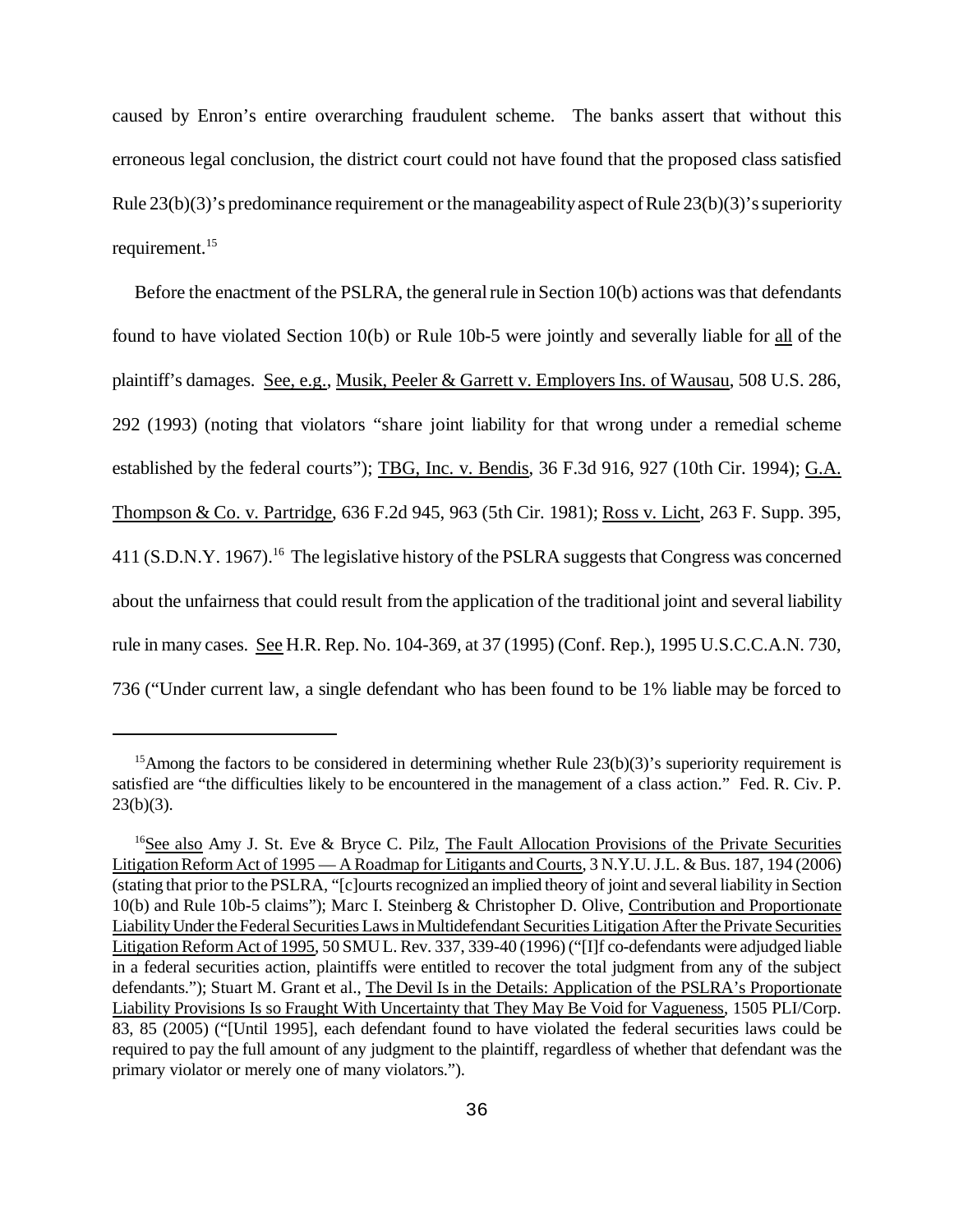pay 100% of the damages in the case."); S. Rep. No. 104-98, at 20 (1995), 1995 U.S.C.C.A.N. 679, 699 ("Under joint and several liability, each defendant is liable for all of the damages awarded to the plaintiff. Thus, a defendant found responsible for only 1% of the harm could be required to pay 100% of the damages."). To combat this perceived unfairness, as part of the PSLRA, Congress enacted 15 U.S.C. § 78u-4(f), which replaced the existing joint and several liability regime with one of proportionate liability and limited joint and several liability to defendants who knowingly violate the securities laws. 15 U.S.C. § 78u-4(f)(2)(A) provides that any defendant "against whom a final judgment is entered in a private action shall be liable for damages jointly and severally only if the trier of fact specifically determines that such covered person knowingly committed a violation of the securities laws." If no knowing violation is found, the statute provides that the defendant "shall be liable solely for the portion of the judgment that corresponds to the percentage of responsibility of that [defendant]." Id.  $\S$  78u-4(f)(2)(B).

The banks assert that, under these statutory provisions, a defendant who knowingly violates Section 10(b) can be jointly and severally liable only for the damages caused by conduct in which that defendant knowingly participated. Anything more, the banks argue, would run afoul of the PSLRA's requirement that the plaintiff must "prov[e] that the act or omission of the defendant alleged to violate this chapter caused the loss for which the plaintiff seeks to recover damages," id.  $\S 78u-4(b)(4)$ , and would be tantamount to imposing liability for conspiracy to violate Section 10(b). See Dinsmore v. Squadron, Ellenoff, Plesent, Sheinfeld & Sorkin, 135 F.3d 837, 841 (2d Cir. 1998) (stating that, post-Central Bank, there is no cause of action for conspiracy to violate Section 10(b)). As the banks would have it, then, even if they were found to have knowingly violated Section 10(b), they could be held jointly and severally liable for only those damages that the plaintiffs suffered specifically as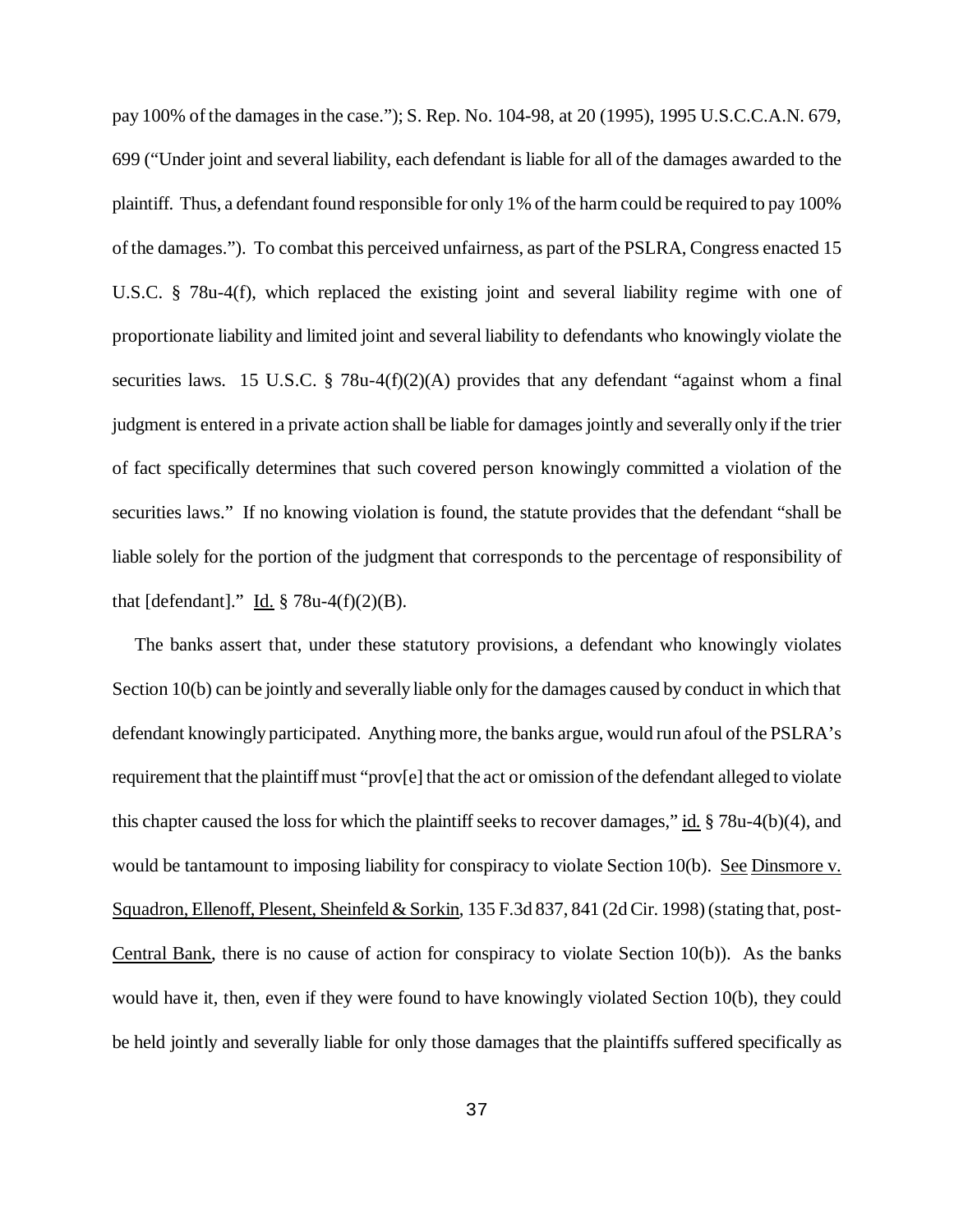a result of the transactions in which the banks participated with Enron. The plaintiffs, on the other hand, assert that because the alleged conduct of the banks, Enron, and others was all part of a single fraudulent scheme, any knowing violator can be held jointly and severally liable for harm caused by the other scheme participants.

In considering whether the proposed class satisfied the requirements of Rule  $(23(b)(3))$ , the district court rejected the banks' argument and determined that the PSLRA permits courts to broadly impose on knowing violators joint and several liability for all of the damages caused by a fraudulent scheme as a whole:

The Court finds that a reasonable argument can be made that where a defendant knowingly engaged in a primary violation of the federal securities law that was in furtherance of a larger scheme, it should be jointly and severally liable for the loss caused by the entire overarching scheme, including conduct of other scheme participants about which it knew nothing. Indeed, express joint and several liability in the statute is a meaningless concept if it is limited to a defendant's own wrongdoing. This Court acknowledges that it has previously questioned whether liability for conduct caused by all the scheme participants is compatible with the "knowing" requirement under § 78u-4(f)(2)(A). Nevertheless, the Court observes that the PSLRA not only replaced joint and several liability with proportionate liability except when the conduct was "knowing", but established a right to contribution under § 78u-4(f)(8) to provide a remedy for unfairness, and, with a similar result, the judgment reduction formula embodied in  $\S$  78u-4(f)(2)(A) [sic]. Accordingly this Court concludes that Lead Plaintiff may pursue its claims for joint and several liability against those Defendants found to be primary violators in the scheme, as a whole.

Enron, 2006 U.S. Dist. LEXIS 43146, at \*222-23 (emphasis added) (internal citation omitted).<sup>17</sup>

The text of the PSLRA's joint and several liability provision does not, on its own, resolve this issue. Section 78u-4(f)(2)(A) does not purport to define the scope of joint and several liability; rather, that provision simply places limits on who can be subject to joint and several liability. The

 $17$ The district court also correctly noted that there is a paucity of authority addressing this issue. See Enron, 2006 U.S. Dist. LEXIS 43146, at \*222.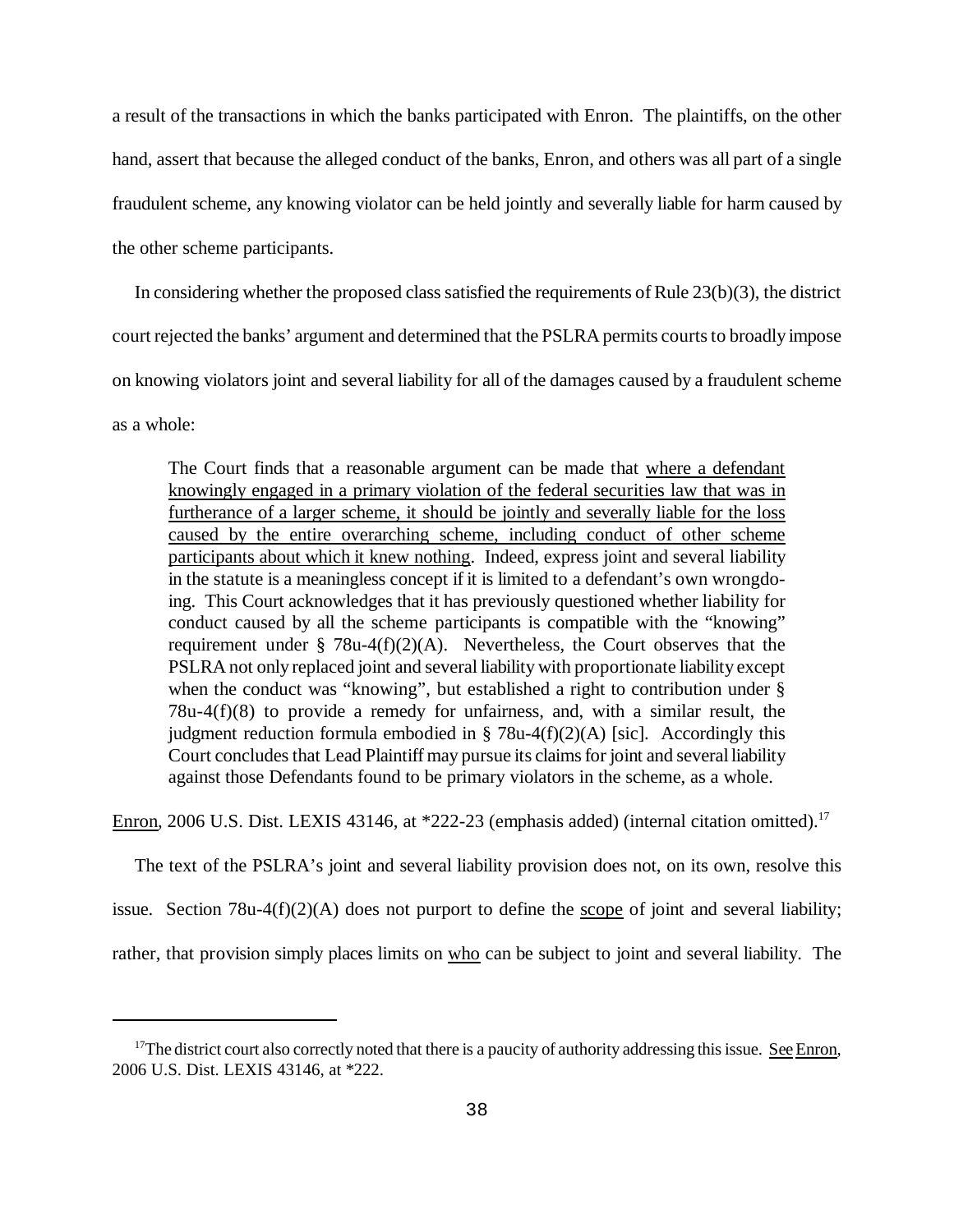statute's legislative history, however, indicates that Congress intended that the potential scope of joint and several liability would remain the same as it was under the pre-PSLRA law. See H.R. Rep. No. 104-369, at 38, 1995 U.S.C.C.A.N. at 737 ("The Conference Report imposes full joint and several liability, as under current law, on defendants who engage in knowing violations of the securities laws."); S. Rep. No. 104-98, at 22, 1995 U.S.C.C.A.N. at 701 (same).

Under the pre-PSLRA practice described above, any defendant found to have violated Section 10(b) or Rule 10b-5 was jointly and severally liable for all of the damages suffered by the plaintiff; no distinction was made based on what portion of the plaintiff's damages were caused by, or traceable to, any specific defendant's conduct. See TBG, Inc., 36 F.3d at 927 ("Liability in Rule 10b-5 cases is strictly joint and several and is never allocated among individual defendants in deciding the plaintiff's claim."); Ross, 263 F. Supp. at 411 (finding joint and several liability for Section 10(b) claim because "the participation of each defendant was essential to the success of the scheme and there is no way to apportion guilt"); <u>see also</u> 5 Alan R. Bromberg & Lewis D. Lowenfels, **Bromberg** & Lowenfels on Securities Fraud and Commodities Fraud § 8.48 (2d ed.) ("[A]ny person found to have any liability whatsoever, no matter how insignificant, could be liable to plaintiffs for the total damages caused by all the misconduct."). Accordingly, there appears to be no support for the banks' assertion that any joint and several liability must be limited to joint and several liability for only the damages caused directly by the specific transactions in which they participated with Enron. Therefore, if the plaintiffs could succeed in proving at trial that the conduct alleged amounted to a single, overarching fraudulent scheme (as opposed to, as the banks assert, a number of separate and distinct fraudulent schemes), they should be permitted to recover damages jointly and severally from any knowing violator, and the scope of that joint and several liability should not be limited to the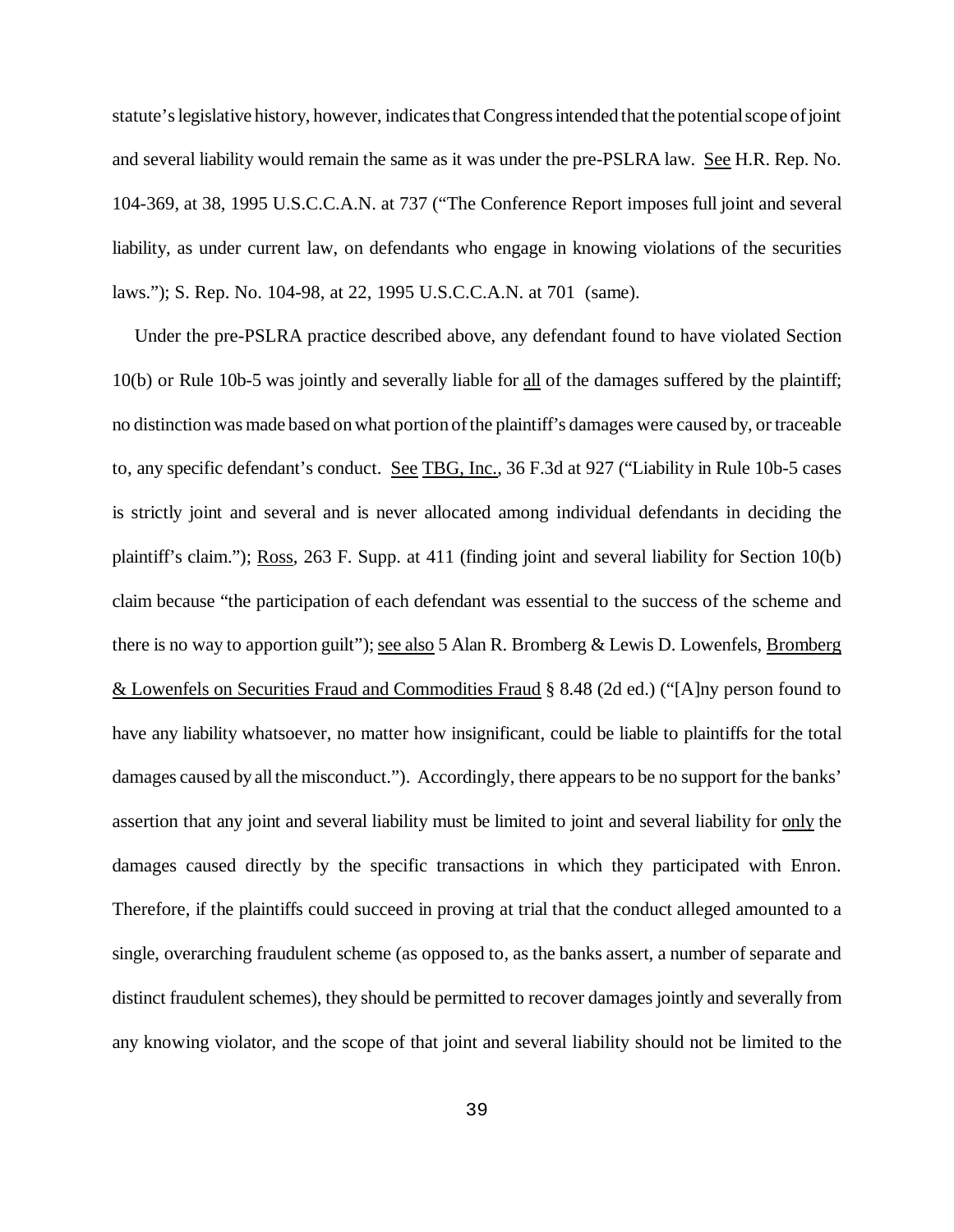damages caused directly by that defendant's participation in the scheme.<sup>18</sup>

The banks are correct, however, that the scope of joint and several liability for a knowing violation of Section  $10(b)$  must be informed by the reach of Section  $10(b)$  itself. In particular, it seems fundamental that a defendant cannot be jointly and severally liable to a plaintiff unless that defendant is, in fact, primarily liable to that plaintiff. In other words, assuming that a jury finds that the banks knowingly violated Section 10(b) through their alleged participation with Enron in a scheme to defraud Enron's investors, they can be held jointly and severally liable for all of the scheme-related losses suffered by any investor who was harmed in some way by their conduct, but the banks cannot be held responsible for the losses of any investors to whom they are not primarily liable under Section 10(b).

In a multi-defendant securities class action such as this one, where presumably thousands of investors were harmed by a number of different acts committed by different defendants over a period of several years, not every plaintiff will have been harmed by every defendant. For example, if a particular defendant, who was previouslyuninvolved with the scheme, first structured or participated in a fraudulent transaction to falsely inflate Enron's financial results near the end of the class period, that defendant could not be held liable under Section 10(b) to any investors who purchased Enron stock (the price of which may have already been inflated by the fraudulent acts of other defendants) before that transaction. Since those investors purchased their stock before the defendant engaged in any fraudulent conduct, they could not state a Section 10(b) claim against it, because they would

<sup>&</sup>lt;sup>18</sup>This court does not need to decide whether any defendant could be jointly and severally liable for damages caused by the actions of others if the plaintiffs could not prove that all of the conduct they allege was part of a single fraudulent scheme. In their brief, the plaintiffs concede that a defendant can be jointly and severally liable only for the damages caused by a scheme in which it participates.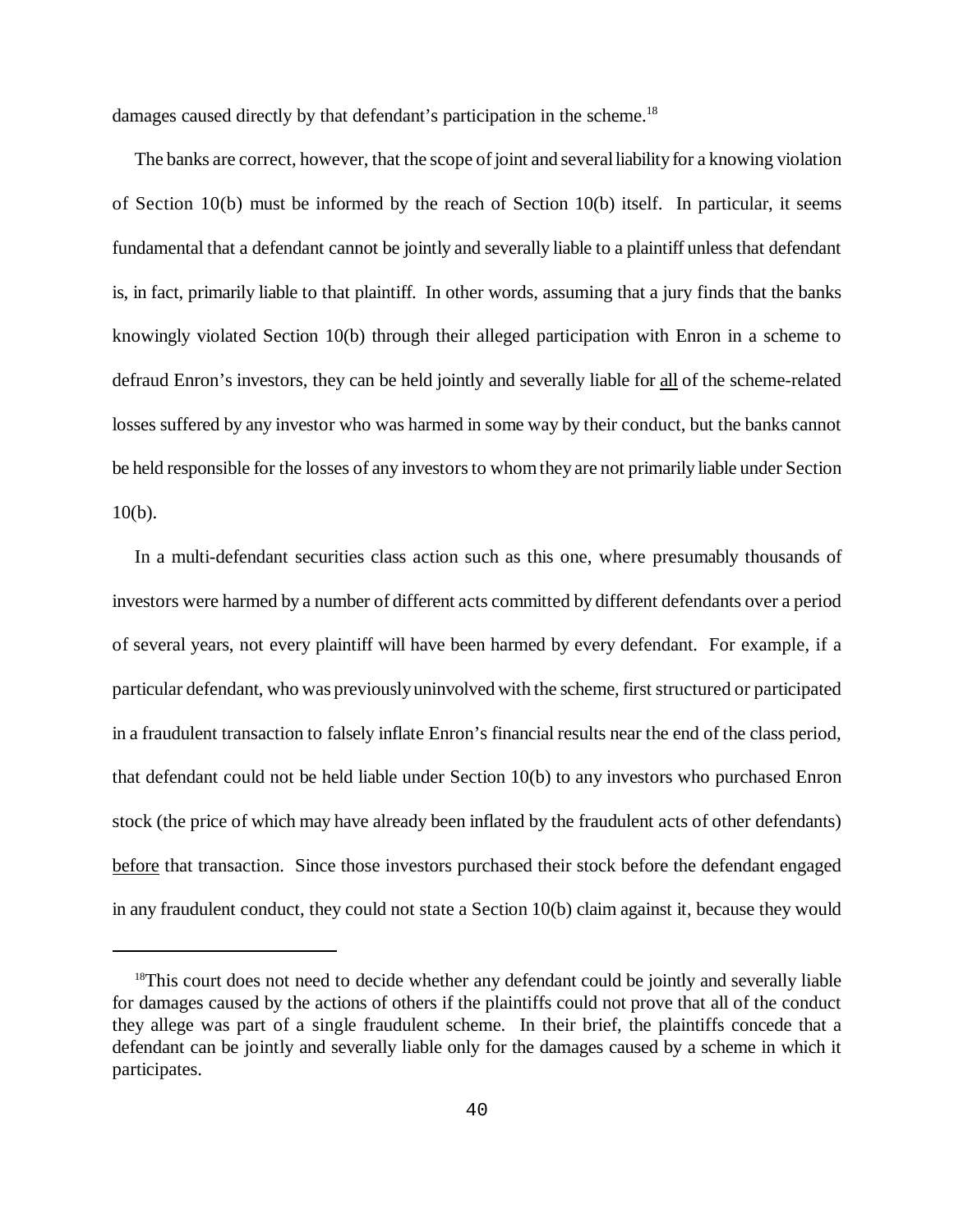be unable to show either that the defendant's conduct caused them to purchase Enron stock at an inflated price (the element of reliance, or transaction causation) or that it caused them any harm (the element of loss causation). To make the defendant jointly and severally liable for the damages of those investors would, therefore, effectivelyexpand the defendant's underlying Section 10(b) liability to encompass plaintiffs who could not otherwise state a claim against it.<sup>19</sup> It would simply be inconsistent with the elements of a Section 10(b) claim to hold a knowing violator jointly and severally liable for the damages of any plaintiff to whom it is not primarily liable under Section  $10(b).^{20}$ 

That the fraud in this case is alleged to have been the result of a single, overarching scheme to defraud does not alter this conclusion. After Central Bank, a defendant can be liable under Section 10(b) only if it commits a primary violation ofthe statute. See CentralBank, 511 U.S. at 191. Under the district court's open-ended interpretation of the PSLRA's joint and several liability provision, however, a defendant's knowing violation of the securities laws could not only increase the damages for which it can be liable, but could also make that defendant responsible for the damages of plaintiffs who were harmed exclusively by the conduct of others, and to whom that defendant could not otherwise be liable at all. This, in my view, exceeds the permissible bounds of primary liability under Section 10(b) and amounts to the impermissible imposition of conspiracy liability. See Dinsmore, 135 F.3d at 841.

Because the district court's class certification decision was based, in part, on this legal error, I

 $19$ The plaintiffs expressly concede this point in their briefs, as they state that no defendant can be liable for damages from before the date on which it violated Section 10(b).

 $^{20}$ In the example given, if the defendant knowingly violated Section 10(b), it could be jointly and severally liable to any investors who purchased Enron stock after its fraudulent conduct and before the disclosure of the truth, even if those investors were also harmed by the conduct of other participants in the scheme.